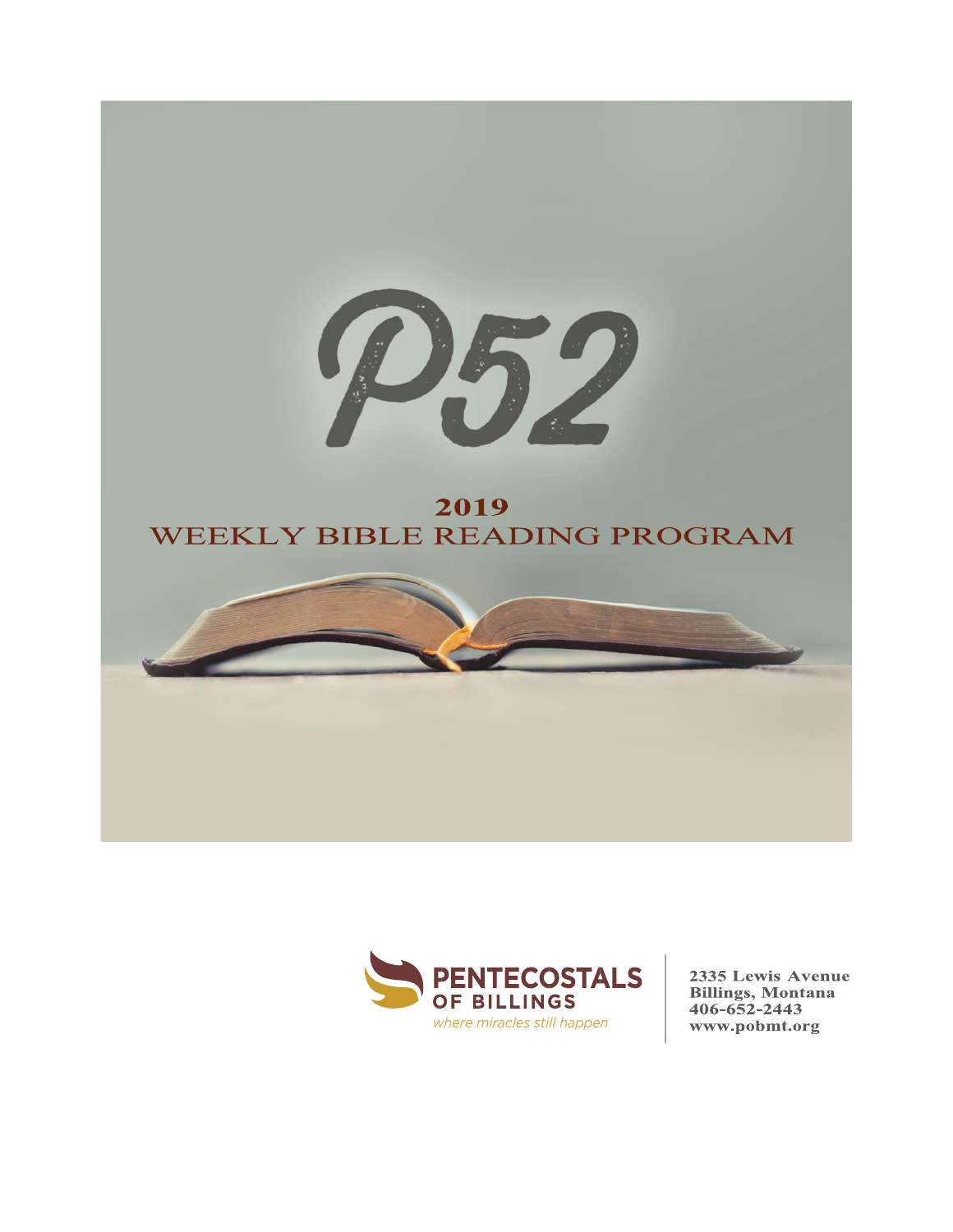### **Foreword**

P52 stands for Process 52- *a focus for every week of the year on daily bible reading and study*. Just as we see God's processes continuously at work throughout the Bible, this is the process we use to get into the Word of God and allow it to get into us. Jesus said in John 8:31 – *"If you continue(abide) in my word, then are you my disciples indeed".*

Look at this compilation as your guide for "abiding" in God's Word and becoming a disciple of Jesus. Instead of trying to hurriedly read a set number of different chapters from the Bible every day, we encourage you to read the same chapter for a week with the rest of the church. Some chapters are from the Old Testament and some are from the New Testament. In some chapters there are capital letters in the middle of a line, and that is where lines have been combined from the Scripture to utilize the space and make it easier to read. All the readings are taken from the New King James Version (NKJV). You will read the specified chapter every day for seven days. The attention is on the *quality* of your reading rather than the *quantity* or the number of chapters you can read in a year's time. Often the midweek bible study will reinforce your daily reading and study, and you will find that you understand more as you read the same chapter repeatedly. At the back of the book there is also an example and a template to help you apply the Word even more.

There is something powerful about staying in the Word of God on a consistent basis. It is not meant just to inform you, but to transform you. God never meant for Bible study to simply increase our knowledge. Reading, researching, remembering, and reflecting on the Bible is useless if we fail to put God's Word into practice. James says if we want our lives to be blessed by God we must become *"doers of the word"* (James 1:22-25). Jesus says both knowing and applying the Word creates the foundation for our lives: *"Everyone who hears these words of mine and puts them into practice is like a wise man who built his house on the rock"* (Matthew 7:24 NIV). There is no doubt God can do things instantly and suddenly, but the growth of your spiritual maturity is not an instant and sudden act of God. God has never taken a short cut in the spiritual expansion of His followers. It takes time, effort, sweat, and PROCESS to become a fully devoted Christfollower – a disciple.

Remember the main intent of this guide is to help you to become more like Jesus by getting you involved in the process of meeting with Him and His Word daily. As you commit yourself to spending time in God's Word and in His presence, you will begin to reflect on who He is and become a fully functioning disciple. Let the process continue! Join us as we discover the wonderful things God has for us throughout this year!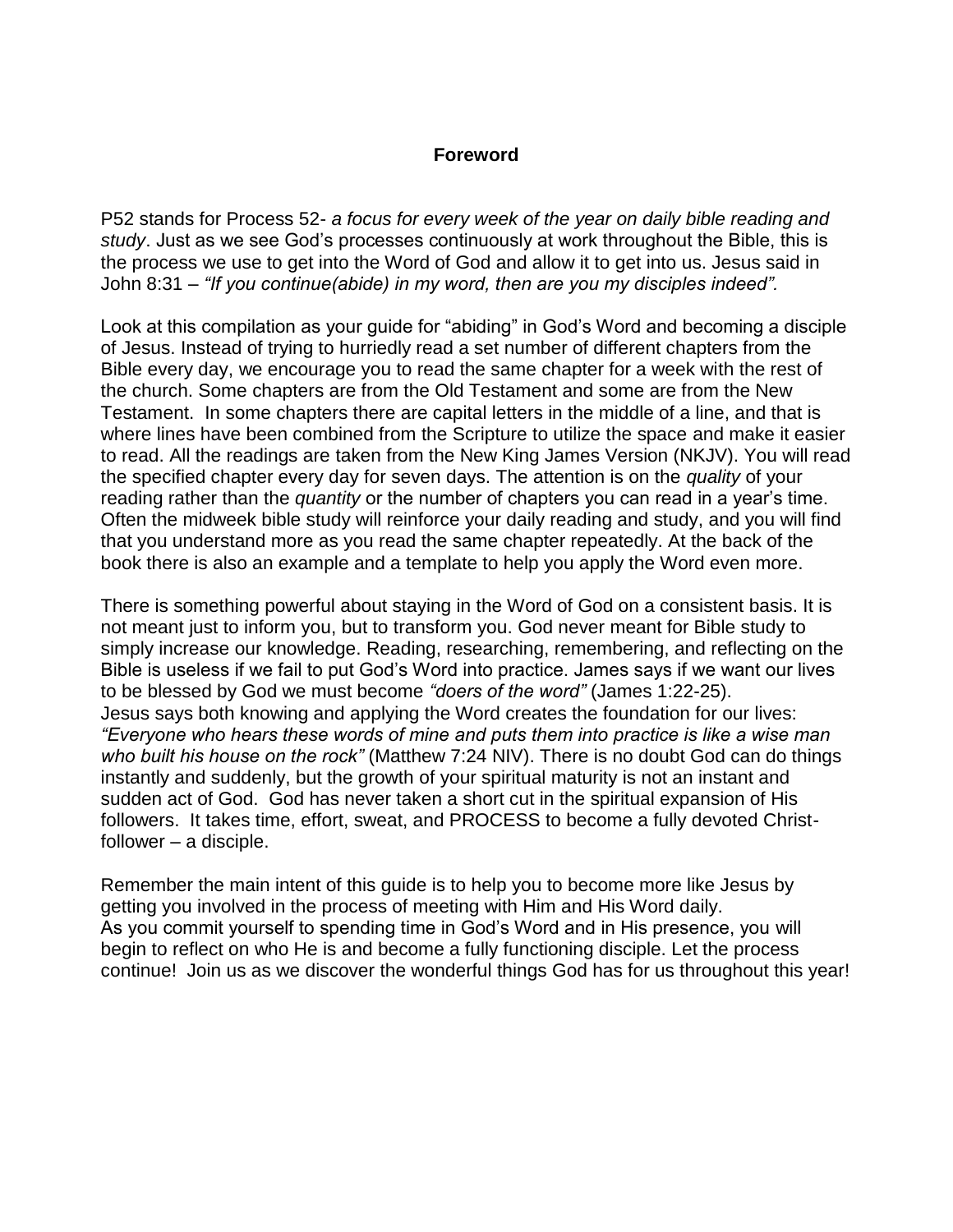### **JANUARY 6-12** – THE TRUE VINE

**"**You are the branch. You need be nothing more. You need not for one single moment of the day take upon you the responsibility of the Vine. You need not leave the place of entire dependence and unbounded confidence." - *Andrew Murray*

**Overview:** This is the seventh and last of the "I AM" statements of Christ recorded in the Gospel of John. However, Jesus did not stop with this image, but went on to use the picture of "the friend." These two pictures of the believer—branches and friends—reveal both our privileges and our responsibilities. As *branches*, we have the privilege of sharing His life, and the responsibility of abiding. As *friends*, we have the privilege of knowing His will, and the responsibility of obeying. This study began in the vineyard and ended in the throne room! If we are not abiding as branches and obeying as friends, we will never be able to face the opposition of the world. If we do not love one another, how can we ever hope to love lost men and women in the world? If we are not marching together as the friends of the King, we will never present a united front to the enemy.

We are not simply handicapped or hindered. We are hopelessly paralyzed! We can do *nothing!* But if we abide in Him, if we stay close to the throne, we can do *anything* that He commands us to do! What a privilege—and what a responsibility!

**Focus verse:** *5 - I am the vine, you are the branches. He who abides in Me, and I in him, bears much fruit; for without Me you can do nothing.*

### **John 15**

"I am the true vine, and My Father is the vinedresser. <sup>2</sup> Every branch in Me that does not bear fruit He takes away; and every *branch* that bears fruit He prunes, that it may bear more fruit.  $3$  You are already clean because of the word which I have spoken to you.  $4$  Abide in Me, and I in you. As the branch cannot bear fruit of itself, unless it abides in the vine, neither can you, unless you abide in Me.

5 "I am the vine, you *are* the branches. He who abides in Me, and I in him, bears much fruit; for without Me you can do nothing. <sup>6</sup> If anyone does not abide in Me, he is cast out as a branch and is withered; and they gather them and throw *them* into the fire, and they are burned.<sup>7</sup> If you abide in Me, and My words abide in you, you will ask what you desire, and it shall be done for you.  $8$  By this My Father is glorified, that you bear much fruit; so you will be My disciples.

<sup>9</sup> "As the Father loved Me, I also have loved you; abide in My love. <sup>10</sup> If you keep My commandments, you will abide in My love, just as I have kept My Father's commandments and abide in His love.

<sup>11</sup> "These things I have spoken to you, that My joy may remain in you, and *that* your joy may be full.

### *The Relationship of Believers to Each Other*

 $12$  This is My commandment, that you love one another as I have loved you.  $13$  Greater love has no one than this, than to lay down one's life for his friends. <sup>14</sup> You are My friends if you do whatever I command you. <sup>15</sup> No longer do I call you servants, for a servant does not know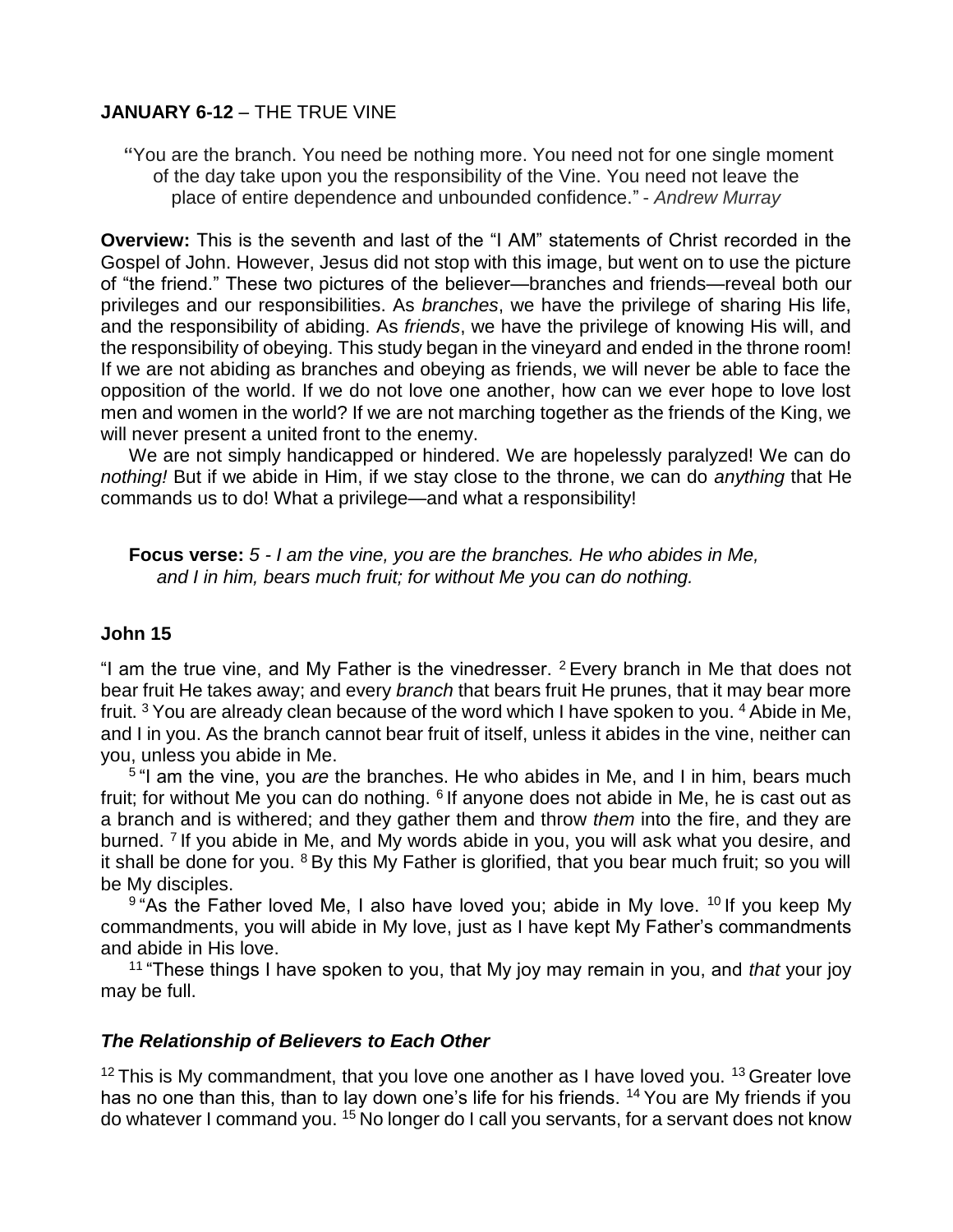what his master is doing; but I have called you friends, for all things that I heard from My Father I have made known to you. <sup>16</sup> You did not choose Me, but I chose you and appointed you that you should go and bear fruit, and *that* your fruit should remain, that whatever you ask the Father in My name He may give you.  $17$  These things I command you, that you love one another.

#### *The Relationship of Believers to the World*

<sup>18</sup> "If the world hates you, you know that it hated Me before *it hated* you. <sup>19</sup> If you were of the world, the world would love its own. Yet because you are not of the world, but I chose you out of the world, therefore the world hates you. <sup>20</sup> Remember the word that I said to you, 'A servant is not greater than his master.' If they persecuted Me, they will also persecute you. If they kept My word, they will keep yours also.  $2<sup>1</sup>$  But all these things they will do to you for My name's sake, because they do not know Him who sent Me. <sup>22</sup> If I had not come and spoken to them, they would have no sin, but now they have no excuse for their sin.  $23$  He who hates Me hates My Father also.  $24$  If I had not done among them the works which no one else did, they would have no sin; but now they have seen and also hated both Me and My Father. <sup>25</sup> But *this happened* that the word might be fulfilled which is written in their law, *'They hated Me without a cause.'*

### *The Promise of the Holy Spirit*

 $26$  "But when the Helper comes, whom I shall send to you from the Father, the Spirit of truth who proceeds from the Father, He will testify of Me.  $27$  And you also will bear witness, because you have been with Me from the beginning.

**Confession:** I am thankful for the promise of the Spirit! I will not allow any ill thoughts from those that may not understand me to cause me to forget who I am and whose I am.

**\_\_\_\_\_\_\_\_\_\_\_\_\_\_\_\_\_\_\_\_\_\_\_\_\_\_\_\_\_\_\_\_\_\_\_\_\_\_\_\_\_\_\_\_\_\_\_\_\_\_\_\_\_\_\_\_\_\_\_\_\_\_\_\_\_\_\_\_\_\_\_\_ \_\_\_\_\_\_\_\_\_\_\_\_\_\_\_\_\_\_\_\_\_\_\_\_\_\_\_\_\_\_\_\_\_\_\_\_\_\_\_\_\_\_\_\_\_\_\_\_\_\_\_\_\_\_\_\_\_\_\_\_\_\_\_\_\_\_\_\_\_\_\_\_ \_\_\_\_\_\_\_\_\_\_\_\_\_\_\_\_\_\_\_\_\_\_\_\_\_\_\_\_\_\_\_\_\_\_\_\_\_\_\_\_\_\_\_\_\_\_\_\_\_\_\_\_\_\_\_\_\_\_\_\_\_\_\_\_\_\_\_\_\_\_\_\_ \_\_\_\_\_\_\_\_\_\_\_\_\_\_\_\_\_\_\_\_\_\_\_\_\_\_\_\_\_\_\_\_\_\_\_\_\_\_\_\_\_\_\_\_\_\_\_\_\_\_\_\_\_\_\_\_\_\_\_\_\_\_\_\_\_\_\_\_\_\_\_\_ \_\_\_\_\_\_\_\_\_\_\_\_\_\_\_\_\_\_\_\_\_\_\_\_\_\_\_\_\_\_\_\_\_\_\_\_\_\_\_\_\_\_\_\_\_\_\_\_\_\_\_\_\_\_\_\_\_\_\_\_\_\_\_\_\_\_\_\_\_\_\_\_ \_\_\_\_\_\_\_\_\_\_\_\_\_\_\_\_\_\_\_\_\_\_\_\_\_\_\_\_\_\_\_\_\_\_\_\_\_\_\_\_\_\_\_\_\_\_\_\_\_\_\_\_\_\_\_\_\_\_\_\_\_\_\_\_\_\_\_\_\_\_\_\_ \_\_\_\_\_\_\_\_\_\_\_\_\_\_\_\_\_\_\_\_\_\_\_\_\_\_\_\_\_\_\_\_\_\_\_\_\_\_\_\_\_\_\_\_\_\_\_\_\_\_\_\_\_\_\_\_\_\_\_\_\_\_\_\_\_\_\_\_\_\_\_\_** 

### **THOUGHTS. . . INSIGHT. . . What is the Lord saying to me?**

**\_\_\_\_\_\_\_\_\_\_\_\_\_\_\_\_\_\_\_\_\_\_\_\_\_\_\_\_\_\_\_\_\_\_\_\_\_\_\_\_\_\_\_\_\_\_\_\_\_\_\_\_\_\_\_\_\_\_\_\_\_\_\_\_\_\_\_\_\_\_\_\_ ( )Sunday ( )Monday ( )Tuesday ( )Wednesday ( )Thursday ( )Friday ( )Saturday**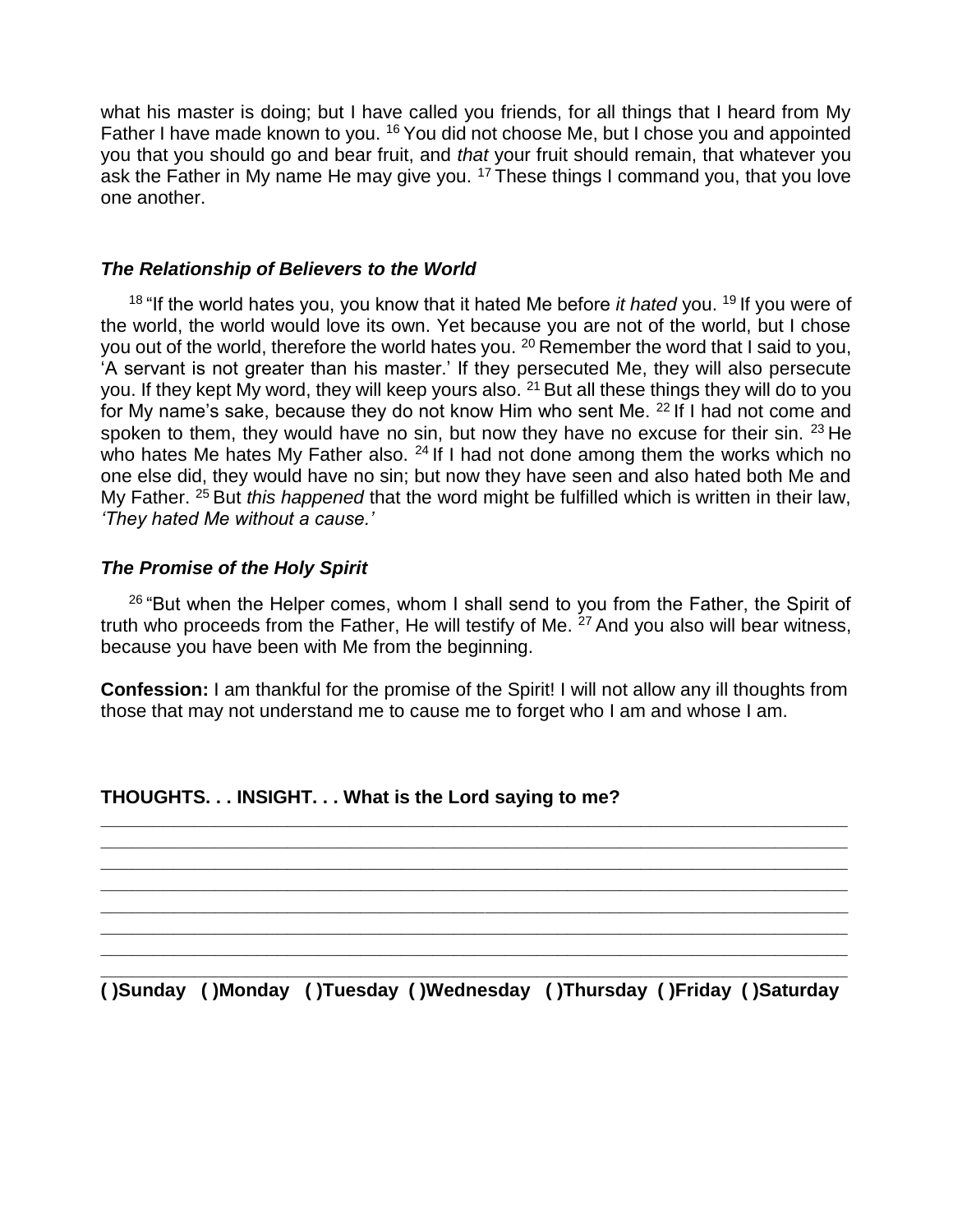### **JANUARY 13-19** – THE WHOLE ARMOR OF GOD

*The Christian has put on the whole armor of God, he is filled with the strength and the power, and he has fought the battle in the evil day. Then having done all, he is tempted to take off his armor. "I have gained the victory," he says, "all is well." Then, taking off his armor, he lies down on his bed. "No," says the apostle, having done all—to stand!" Go on standing. You are always on duty in the Christian life, you can never relax. There is no such thing as a holiday in the spiritual realm. – Martyn Lloyd-Jones*

**Overview:** Here Paul begins by urging believers to be in harmony with their own family. Children were urged to follow the commandment of obeying their parents in the Lord, and fathers were to bring them up in the training and admonition of the Lord. Many of the households in the first few centuries had servants. As a result, Paul addressed this topic frequently in his letters. He always instructed servants to be obedient to their masters and to do the will of God from their hearts. Paul also told the masters to treat their servants with respect. He warned against threatening them because those earthly masters also have a Master in Heaven who is watching them.

Paul urged the church at Ephesus to put on the whole armor of God in order to stand strong against the deceptions of the devil. He also stressed the need for believers to adorn themselves with elements like prayer, the Gospel, salvation, righteousness and God's mighty Word. He said to pray for each other to give strength against the evil deeds of the world. Paul closes his letter to the Ephesians by saying he was sending a helper named Tychicus to them. He would give them a report about what Paul was doing. He ends the epistle with a prayer for them to receive faith, peace, and grace for everyone who love Jesus.

**Focus verse:** *12- For we do not wrestle against flesh and blood, but against principalities, against powers, against the rulers of the darkness of this age, against spiritual hosts of wickedness in the heavenly places.*

### **Ephesians 6**

Children, obey your parents in the Lord, for this is right. <sup>2</sup> *"Honor your father and mother,"* which is the first commandment with promise: <sup>3</sup> *"that it may be well with you and you may live long on the earth."* <sup>4</sup> And you, fathers, do not provoke your children to wrath, but bring them up in the training and admonition of the Lord.

### *Bondservants and Masters*

<sup>5</sup> Bondservants, be obedient to those who are your masters according to the flesh, with fear and trembling, in sincerity of heart, as to Christ;  $6$  not with eyeservice, as men-pleasers, but as bondservants of Christ, doing the will of God from the heart,  $^7$  with goodwill doing service, as to the Lord, and not to men,  $8$  knowing that whatever good anyone does, he will receive the same from the Lord, whether *he is* a slave or free.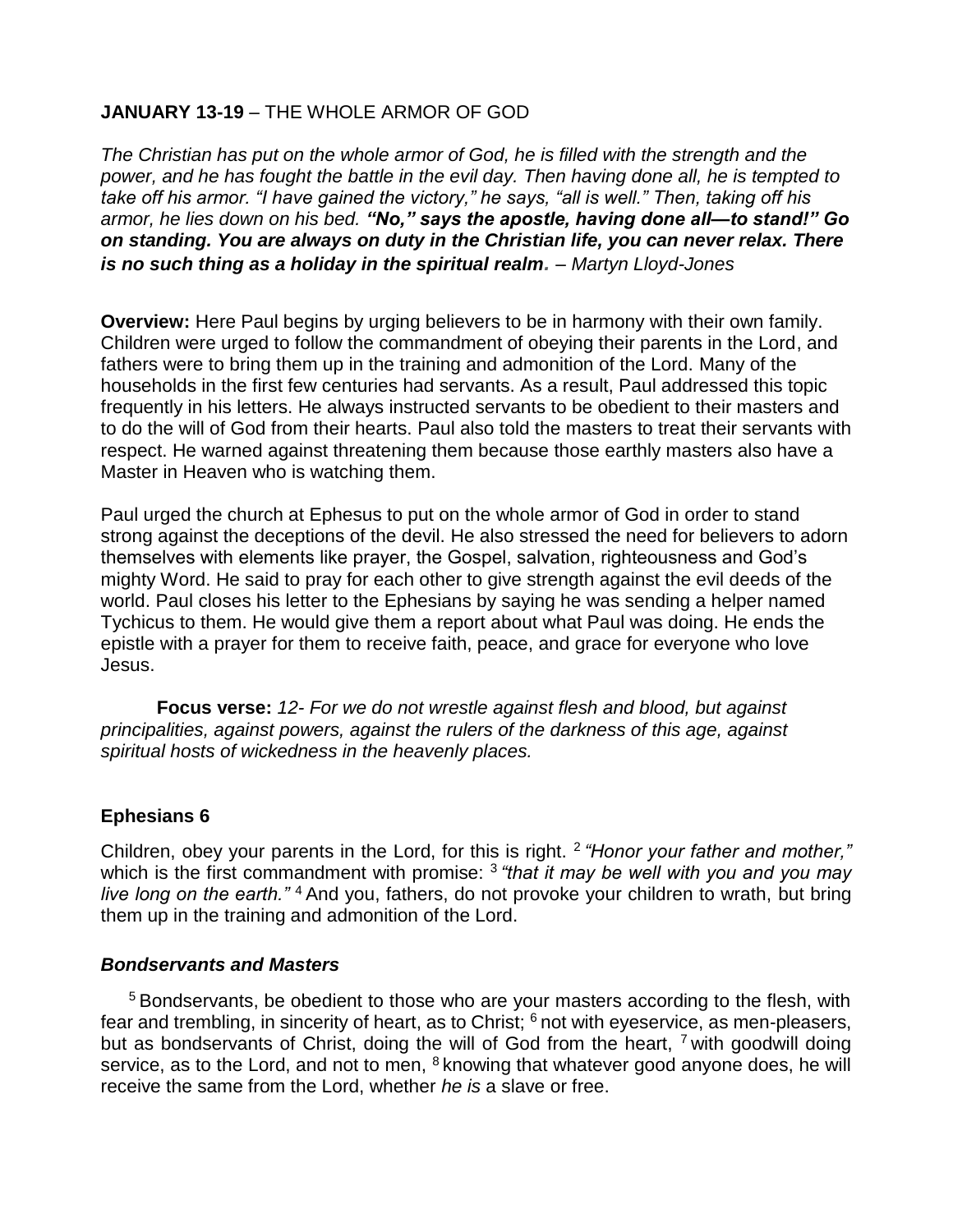<sup>9</sup> And you, masters, do the same things to them, giving up threatening, knowing that your own Master also is in heaven, and there is no partiality with Him.

### *The Whole Armor of God*

 $10$  Finally, my brethren, be strong in the Lord and in the power of His might.  $11$  Put on the whole armor of God, that you may be able to stand against the wiles of the devil. <sup>12</sup> For we do not wrestle against flesh and blood, but against principalities, against powers, against the rulers of the darkness of this age, against spiritual *hosts* of wickedness in the heavenly *places*. <sup>13</sup> Therefore take up the whole armor of God, that you may be able to withstand in the evil day, and having done all, to stand.

<sup>14</sup> Stand therefore, having girded your waist with truth, having put on the breastplate of righteousness, <sup>15</sup> and having shod your feet with the preparation of the gospel of peace; <sup>16</sup> above all, taking the shield of faith with which you will be able to quench all the fiery darts of the wicked one. <sup>17</sup> And take the helmet of salvation, and the sword of the Spirit, which is the word of God; <sup>18</sup> praying always with all prayer and supplication in the Spirit, being watchful to this end with all perseverance and supplication for all the saints—<sup>19</sup> and for me, that utterance may be given to me, that I may open my mouth boldly to make known the mystery of the gospel,  $20$  for which I am an ambassador in chains; that in it I may speak boldly, as I ought to speak.

### *A Gracious Greeting*

<sup>21</sup> But that you also may know my affairs *and* how I am doing, Tychicus, a beloved brother and faithful minister in the Lord, will make all things known to you; <sup>22</sup> whom I have sent to you for this very purpose, that you may know our affairs, and *that* he may comfort your hearts.

<sup>23</sup> Peace to the brethren, and love with faith, from God the Father and the Lord Jesus Christ. <sup>24</sup> Grace *be* with all those who love our Lord Jesus Christ in sincerity. Amen.

**Confession:** *Lord, Your Word says that You will never leave me or forsake me, but there are times that I feel that You have. I have also felt that my best efforts to do the right thing have backfired. Today I refuse to live by my feelings or accept what things 'look like'. In the name of Jesus, I resist every feeling of rejection and loneliness. I rejoice in Your acceptance of me, even as I seek to accept and reach out to others. I am wrestling!*

**\_\_\_\_\_\_\_\_\_\_\_\_\_\_\_\_\_\_\_\_\_\_\_\_\_\_\_\_\_\_\_\_\_\_\_\_\_\_\_\_\_\_\_\_\_\_\_\_\_\_\_\_\_\_\_\_\_\_\_\_\_\_\_\_\_\_\_\_\_\_\_\_ \_\_\_\_\_\_\_\_\_\_\_\_\_\_\_\_\_\_\_\_\_\_\_\_\_\_\_\_\_\_\_\_\_\_\_\_\_\_\_\_\_\_\_\_\_\_\_\_\_\_\_\_\_\_\_\_\_\_\_\_\_\_\_\_\_\_\_\_\_\_\_\_ \_\_\_\_\_\_\_\_\_\_\_\_\_\_\_\_\_\_\_\_\_\_\_\_\_\_\_\_\_\_\_\_\_\_\_\_\_\_\_\_\_\_\_\_\_\_\_\_\_\_\_\_\_\_\_\_\_\_\_\_\_\_\_\_\_\_\_\_\_\_\_\_ \_\_\_\_\_\_\_\_\_\_\_\_\_\_\_\_\_\_\_\_\_\_\_\_\_\_\_\_\_\_\_\_\_\_\_\_\_\_\_\_\_\_\_\_\_\_\_\_\_\_\_\_\_\_\_\_\_\_\_\_\_\_\_\_\_\_\_\_\_\_\_\_ \_\_\_\_\_\_\_\_\_\_\_\_\_\_\_\_\_\_\_\_\_\_\_\_\_\_\_\_\_\_\_\_\_\_\_\_\_\_\_\_\_\_\_\_\_\_\_\_\_\_\_\_\_\_\_\_\_\_\_\_\_\_\_\_\_\_\_\_\_\_\_\_ \_\_\_\_\_\_\_\_\_\_\_\_\_\_\_\_\_\_\_\_\_\_\_\_\_\_\_\_\_\_\_\_\_\_\_\_\_\_\_\_\_\_\_\_\_\_\_\_\_\_\_\_\_\_\_\_\_\_\_\_\_\_\_\_\_\_\_\_\_\_\_\_ \_\_\_\_\_\_\_\_\_\_\_\_\_\_\_\_\_\_\_\_\_\_\_\_\_\_\_\_\_\_\_\_\_\_\_\_\_\_\_\_\_\_\_\_\_\_\_\_\_\_\_\_\_\_\_\_\_\_\_\_\_\_\_\_\_\_\_\_\_\_\_\_ \_\_\_\_\_\_\_\_\_\_\_\_\_\_\_\_\_\_\_\_\_\_\_\_\_\_\_\_\_\_\_\_\_\_\_\_\_\_\_\_\_\_\_\_\_\_\_\_\_\_\_\_\_\_\_\_\_\_\_\_\_\_\_\_\_\_\_\_\_\_\_\_ \_\_\_\_\_\_\_\_\_\_\_\_\_\_\_\_\_\_\_\_\_\_\_\_\_\_\_\_\_\_\_\_\_\_\_\_\_\_\_\_\_\_\_\_\_\_\_\_\_\_\_\_\_\_\_\_\_\_\_\_\_\_\_\_\_\_\_\_\_\_\_\_** 

### **THOUGHTS. . . INSIGHT. . . What is the Lord saying to me?**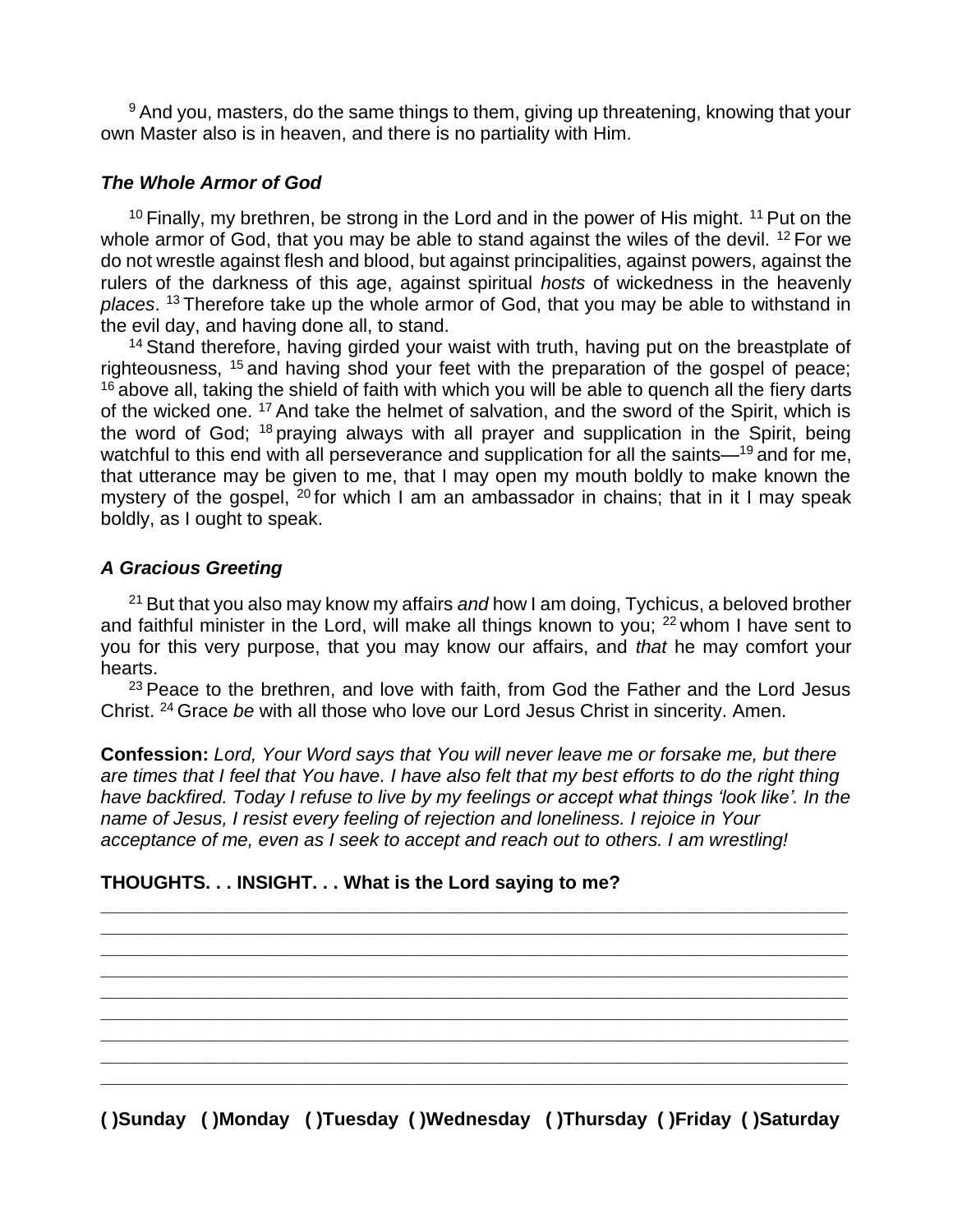### **JANUARY 20-26** – IT WAS WORTH IT ALL

#### *"***It wasn't raining when Noah built the ark.***"*

**Overview:** Noah's faith influenced his practice. His fear moved him to prepare an ark. His faith set him to work in earnest. (Matthew Henry Commentary)

The intermarriages between believers in God with nonbelievers produced a debased society. God condemned mankind's continual depravity and decreed a catastrophic flood to destroy all life on earth. But Noah found grace in the eyes of the Lord. God promised to deliver Noah and his family by providing blueprints of a massive, three-story ark with stalls. Before the promised deliverance occurred, the family faced difficult challenges.

Physical Challenge: Using manual labor and primitive tools, a suitable construction site had to be cleared. Gopher trees chopped, planed and fitted together. Bitumen mined and processed into pitch to cover the ark's 1,518,750 cubic feet. For all aboard the ship, countless steps gathered enough food to last for 382 days. The provisions transported and loaded into the boat.

Mental Challenge: The endless hard work and long days invited mental fatigue. The repetitive, tedious building and preparations made the family susceptible to burnout.

Spiritual Challenge: Temptation to alter God's blueprints may have entered the minds of the small crew. Temptation may have tried to discourage them to quit.

Noah's "neighbors would ridicule him for his credulity, and he would be the song of the drunkards; his building would be called 'Noah's folly'." (Matthew Henry Commentary) Through it all Noah remained faithful to God. The challenges had passed and the promised deliverance had come. The Lord rewarded Noah and his family a new beginning.

#### **Focus verse:**

*22 -* Thus Noah did; according to all that God commanded him, so he did.

### **Genesis 6**

Now it came to pass, when men began to multiply on the face of the earth, and daughters were born to them, <sup>2</sup> that the sons of God saw the daughters of men, that they *were* beautiful; and they took wives for themselves of all whom they chose.

<sup>3</sup> And the LORD said, "My Spirit shall not strive with man forever, for he *is* indeed flesh; yet his days shall be one hundred and twenty years." <sup>4</sup> There were giants on the earth in those days, and also afterward, when the sons of God came in to the daughters of men and they bore *children* to them. Those *were* the mighty men who *were* of old, men of renown.

<sup>5</sup> Then the LORD saw that the wickedness of man *was* great in the earth, and *that* every intent of the thoughts of his heart *was* only evil continually. <sup>6</sup> And the LORD was sorry that He had made man on the earth, and He was grieved in His heart. <sup>7</sup> So the LORD said, "I will destroy man whom I have created from the face of the earth, both man and beast, creeping thing and birds of the air, for I am sorry that I have made them." <sup>8</sup> But Noah found grace in the eyes of the LORD.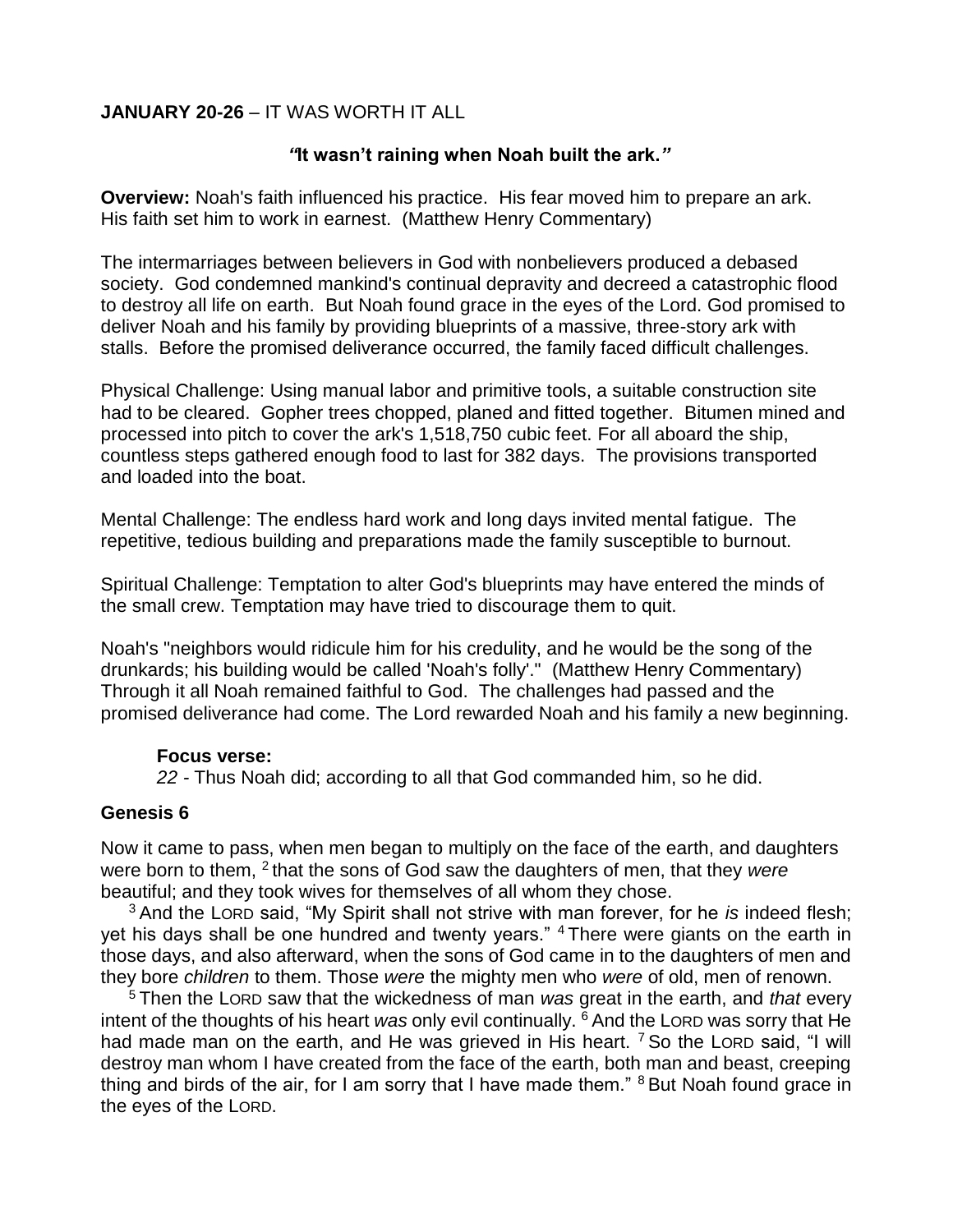#### *Noah Pleases God*

<sup>9</sup> This is the genealogy of Noah. Noah was a just man, perfect in his generations. Noah walked with God. <sup>10</sup> And Noah begot three sons: Shem, Ham, and Japheth. <sup>11</sup> The earth also was corrupt before God, and the earth was filled with violence. <sup>12</sup> So God looked upon the earth, and indeed it was corrupt; for all flesh had corrupted their way on the earth.

### *The Ark Prepared*

<sup>13</sup> And God said to Noah, "The end of all flesh has come before Me, for the earth is filled with violence through them; and behold, I will destroy them with the earth. <sup>14</sup> Make yourself an ark of gopherwood; make rooms in the ark, and cover it inside and outside with pitch. <sup>15</sup> And this is how you shall make it: The length of the ark *shall be* three hundred cubits, its width fifty cubits, and its height thirty cubits.  $16$  You shall make a window for the ark, and you shall finish it to a cubit from above; and set the door of the ark in its side. You shall make it with lower, second, and third *decks*. <sup>17</sup> And behold, I Myself am bringing floodwaters on the earth, to destroy from under heaven all flesh in which *is* the breath of life; everything that *is* on the earth shall die. <sup>18</sup> But I will establish My covenant with you; and you shall go into the ark—you, your sons, your wife, and your sons' wives with you. <sup>19</sup> And of every living thing of all flesh you shall bring two of every *sort* into the ark, to keep *them* alive with you; they shall be male and female.  $20$  Of the birds after their kind, of animals after their kind, and of every creeping thing of the earth after its kind, two of every *kind* will come to you to keep *them* alive. <sup>21</sup> And you shall take for yourself of all food that is eaten, and you shall gather *it* to yourself; and it shall be food for you and for them."

 $22$  Thus Noah did; according to all that God commanded him, so he did.

**Confession:** Lord, thank you for the promise You have given me. Until it comes to pass, I pray for strength and wisdom to overcome my difficulties and to remain faithful to You.

**\_\_\_\_\_\_\_\_\_\_\_\_\_\_\_\_\_\_\_\_\_\_\_\_\_\_\_\_\_\_\_\_\_\_\_\_\_\_\_\_\_\_\_\_\_\_\_\_\_\_\_\_\_\_\_\_\_\_\_\_\_\_\_\_\_\_\_\_\_\_\_\_ \_\_\_\_\_\_\_\_\_\_\_\_\_\_\_\_\_\_\_\_\_\_\_\_\_\_\_\_\_\_\_\_\_\_\_\_\_\_\_\_\_\_\_\_\_\_\_\_\_\_\_\_\_\_\_\_\_\_\_\_\_\_\_\_\_\_\_\_\_\_\_\_ \_\_\_\_\_\_\_\_\_\_\_\_\_\_\_\_\_\_\_\_\_\_\_\_\_\_\_\_\_\_\_\_\_\_\_\_\_\_\_\_\_\_\_\_\_\_\_\_\_\_\_\_\_\_\_\_\_\_\_\_\_\_\_\_\_\_\_\_\_\_\_\_ \_\_\_\_\_\_\_\_\_\_\_\_\_\_\_\_\_\_\_\_\_\_\_\_\_\_\_\_\_\_\_\_\_\_\_\_\_\_\_\_\_\_\_\_\_\_\_\_\_\_\_\_\_\_\_\_\_\_\_\_\_\_\_\_\_\_\_\_\_\_\_\_ \_\_\_\_\_\_\_\_\_\_\_\_\_\_\_\_\_\_\_\_\_\_\_\_\_\_\_\_\_\_\_\_\_\_\_\_\_\_\_\_\_\_\_\_\_\_\_\_\_\_\_\_\_\_\_\_\_\_\_\_\_\_\_\_\_\_\_\_\_\_\_\_ \_\_\_\_\_\_\_\_\_\_\_\_\_\_\_\_\_\_\_\_\_\_\_\_\_\_\_\_\_\_\_\_\_\_\_\_\_\_\_\_\_\_\_\_\_\_\_\_\_\_\_\_\_\_\_\_\_\_\_\_\_\_\_\_\_\_\_\_\_\_\_\_ \_\_\_\_\_\_\_\_\_\_\_\_\_\_\_\_\_\_\_\_\_\_\_\_\_\_\_\_\_\_\_\_\_\_\_\_\_\_\_\_\_\_\_\_\_\_\_\_\_\_\_\_\_\_\_\_\_\_\_\_\_\_\_\_\_\_\_\_\_\_\_\_ \_\_\_\_\_\_\_\_\_\_\_\_\_\_\_\_\_\_\_\_\_\_\_\_\_\_\_\_\_\_\_\_\_\_\_\_\_\_\_\_\_\_\_\_\_\_\_\_\_\_\_\_\_\_\_\_\_\_\_\_\_\_\_\_\_\_\_\_\_\_\_\_ \_\_\_\_\_\_\_\_\_\_\_\_\_\_\_\_\_\_\_\_\_\_\_\_\_\_\_\_\_\_\_\_\_\_\_\_\_\_\_\_\_\_\_\_\_\_\_\_\_\_\_\_\_\_\_\_\_\_\_\_\_\_\_\_\_\_\_\_\_\_\_\_ \_\_\_\_\_\_\_\_\_\_\_\_\_\_\_\_\_\_\_\_\_\_\_\_\_\_\_\_\_\_\_\_\_\_\_\_\_\_\_\_\_\_\_\_\_\_\_\_\_\_\_\_\_\_\_\_\_\_\_\_\_\_\_\_\_\_\_\_\_\_\_\_ \_\_\_\_\_\_\_\_\_\_\_\_\_\_\_\_\_\_\_\_\_\_\_\_\_\_\_\_\_\_\_\_\_\_\_\_\_\_\_\_\_\_\_\_\_\_\_\_\_\_\_\_\_\_\_\_\_\_\_\_\_\_\_\_\_\_\_\_\_\_\_\_ \_\_\_\_\_\_\_\_\_\_\_\_\_\_\_\_\_\_\_\_\_\_\_\_\_\_\_\_\_\_\_\_\_\_\_\_\_\_\_\_\_\_\_\_\_\_\_\_\_\_\_\_\_\_\_\_\_\_\_\_\_\_\_\_\_\_\_\_\_\_\_\_**

### **THOUGHTS. . . INSIGHT. . . What is the Lord saying to me?**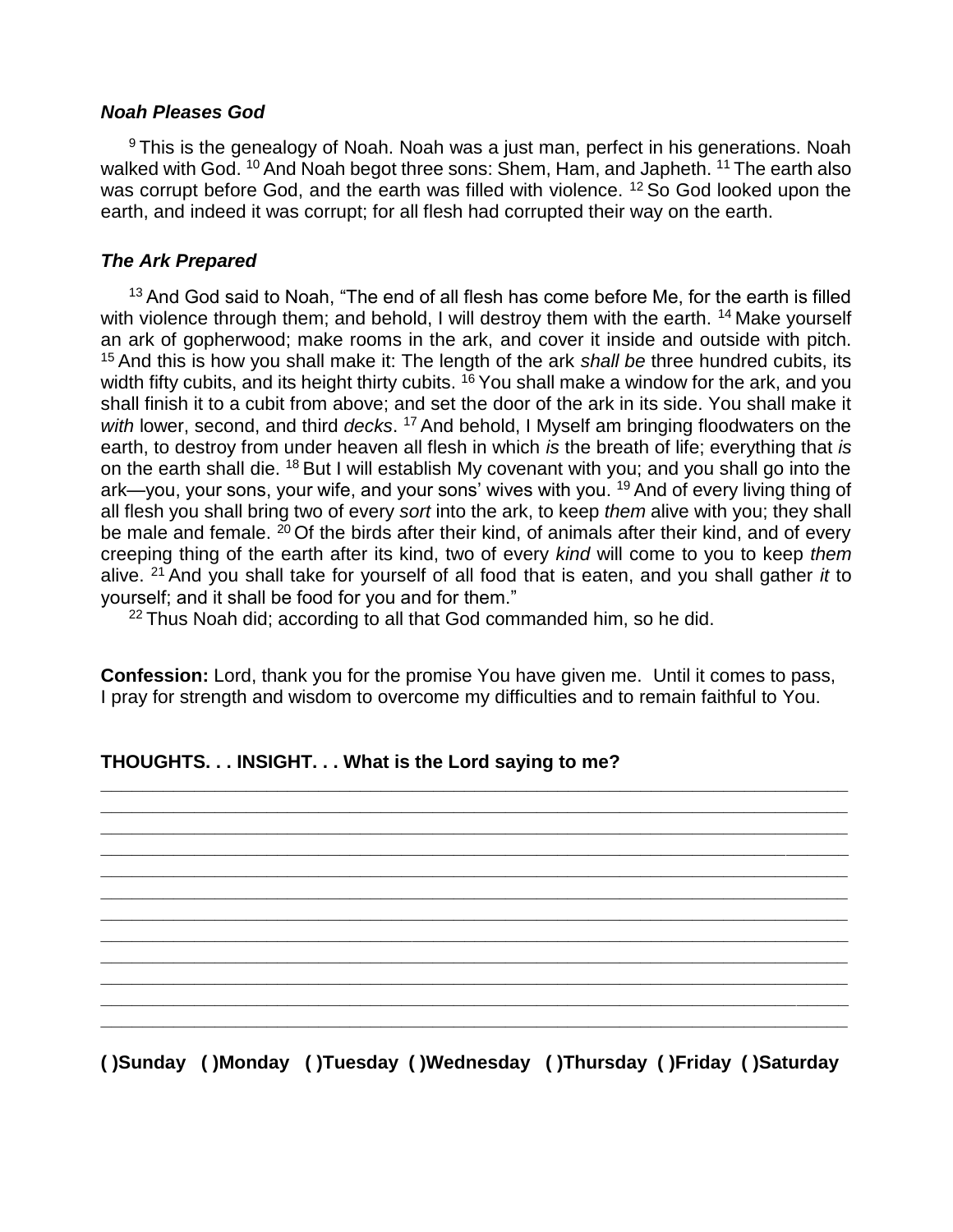### **JANUARY 27- FEBRUARY 2** – THE FIRST AND GREATEST COMMANDMENT!

*"Thus saith the LORD the King of Israel, and his redeemer the LORD of hosts; I am the first, and I am the last; and beside me there is no God." - Isaiah 44:6*

**Overview:** In this chapter we find the classic expression of the oneness of God. In verse 5, God followed the announcement of the preceding verse with a command that requires total belief in and love for Him as the one and only God. Notice the importance that God attaches to Deuteronomy 6:4-5. He commands that these verses be placed in the heart (verse 6), taught to the children throughout the day (verse 7), bound on the hand and Throughout the chapter, Moses exhorts Israel to hear God and keep His commandments. The responsibility for passing on truth lies with the parents in the home, and all else is secondary to putting God first in our lives.

**Focus verse:** *4 -* "Hear, O Israel: The LORD our God, the LORD *is* one!

#### **Deuteronomy 6**

"Now this *is* the commandment, *and these are* the statutes and judgments which the LORD your God has commanded to teach you, that you may observe *them* in the land which you are crossing over to possess,  $2$  that you may fear the LORD your God, to keep all His statutes and His commandments which I command you, you and your son and your grandson, all the days of your life, and that your days may be prolonged.  $3$  Therefore hear, O Israel, and be careful to observe *it,* that it may be well with you, and that you may multiply greatly as the LORD God of your fathers has promised you—'a land flowing with milk and honey.'

4 "Hear, O Israel: The LORD our God, the LORD *is* one! <sup>5</sup> You shall love the LORD your God with all your heart, with all your soul, and with all your strength.

<sup>6</sup> "And these words which I command you today shall be in your heart. <sup>7</sup> You shall teach them diligently to your children, and shall talk of them when you sit in your house, when you walk by the way, when you lie down, and when you rise up. <sup>8</sup> You shall bind them as a sign on your hand, and they shall be as frontlets between your eyes. <sup>9</sup> You shall write them on the doorposts of your house and on your gates.

### *Caution Against Disobedience*

 $10$  "So it shall be, when the LORD your God brings you into the land of which He swore to your fathers, to Abraham, Isaac, and Jacob, to give you large and beautiful cities which you did not build, <sup>11</sup> houses full of all good things, which you did not fill, hewn-out wells which you did not dig, vineyards and olive trees which you did not plant—when you have eaten and are full— $<sup>12</sup>$  then beware, lest you forget the LORD who brought you out of the land of</sup> Egypt, from the house of bondage. <sup>13</sup> You shall fear the LORD your God and serve Him, and shall take oaths in His name.  $14$  You shall not go after other gods, the gods of the peoples who *are* all around you <sup>15</sup> (for the LORD your God *is* a jealous God among you), lest the anger of the LORD your God be aroused against you and destroy you from the face of the earth.

<sup>16</sup> "You shall not tempt the LORD your God as you tempted *Him* in Massah. <sup>17</sup> You shall diligently keep the commandments of the LORD your God, His testimonies, and His statutes which He has commanded you. <sup>18</sup> And you shall do *what is* right and good in the sight of the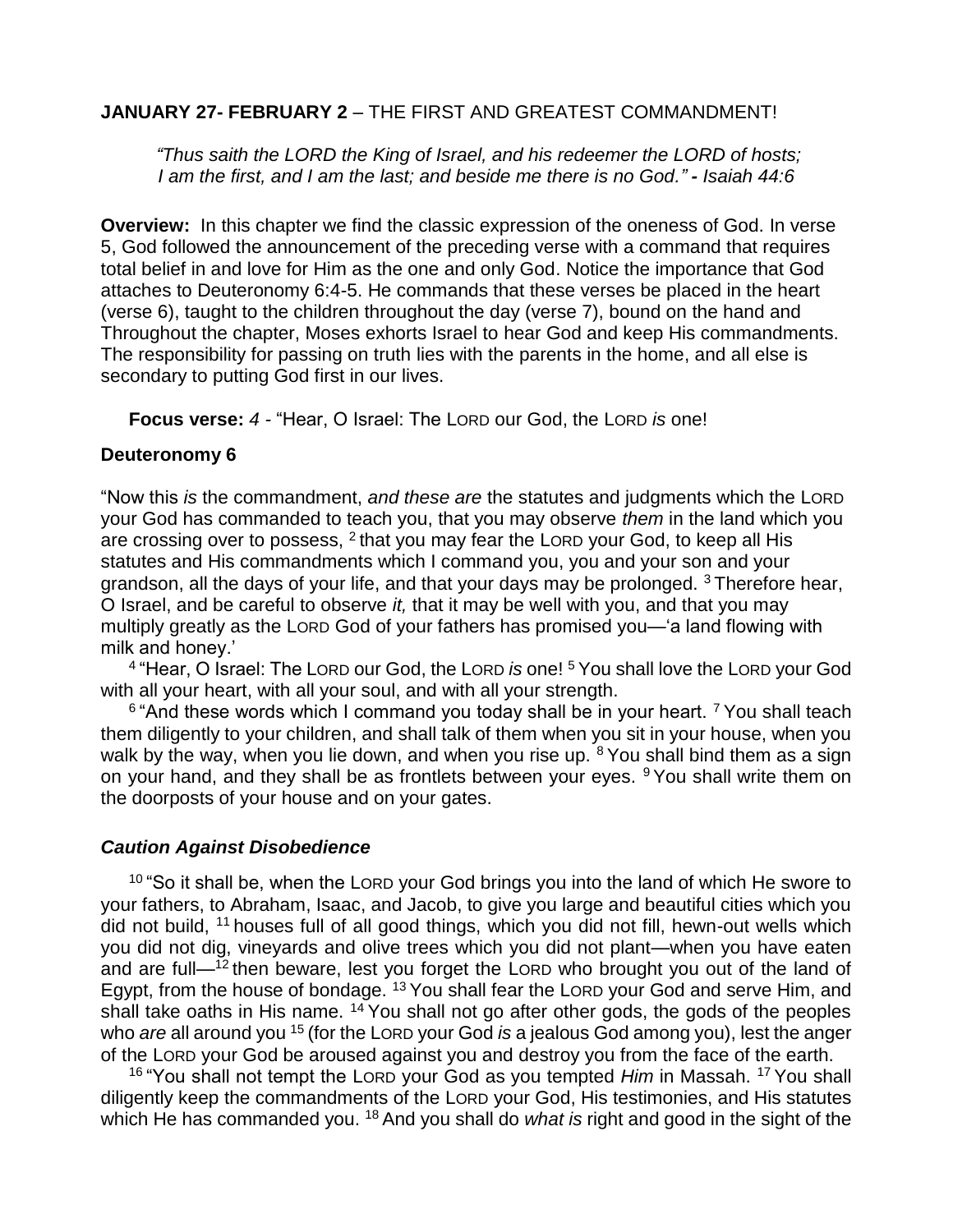LORD, that it may be well with you, and that you may go in and possess the good land of which the LORD swore to your fathers,  $19$  to cast out all your enemies from before you, as the LORD has spoken.

<sup>20</sup> "When your son asks you in time to come, saying, 'What *is the meaning of* the testimonies, the statutes, and the judgments which the LORD our God has commanded you?'  $21$  then you shall say to your son: 'We were slaves of Pharaoh in Egypt, and the LORD brought us out of Egypt with a mighty hand; <sup>22</sup> and the LORD showed signs and wonders before our eyes, great and severe, against Egypt, Pharaoh, and all his household. <sup>23</sup> Then He brought us out from there, that He might bring us in, to give us the land of which He swore to our fathers. <sup>24</sup> And the LORD commanded us to observe all these statutes, to fear the LORD our God, for our good always, that He might preserve us alive, as *it is* this day. <sup>25</sup> Then it will be righteousness for us, if we are careful to observe all these commandments before the LORD our God, as He has commanded us.'

**Confession:** *Lord, let my worship be singular, and to You alone! I pray that my conduct and priorities will make it obvious who I serve, and that I will be able to explain to those in my life the meaning and significance of all that my great God has done in my life!*

**\_\_\_\_\_\_\_\_\_\_\_\_\_\_\_\_\_\_\_\_\_\_\_\_\_\_\_\_\_\_\_\_\_\_\_\_\_\_\_\_\_\_\_\_\_\_\_\_\_\_\_\_\_\_\_\_\_\_\_\_\_\_\_\_\_\_\_\_\_\_\_\_ \_\_\_\_\_\_\_\_\_\_\_\_\_\_\_\_\_\_\_\_\_\_\_\_\_\_\_\_\_\_\_\_\_\_\_\_\_\_\_\_\_\_\_\_\_\_\_\_\_\_\_\_\_\_\_\_\_\_\_\_\_\_\_\_\_\_\_\_\_\_\_\_ \_\_\_\_\_\_\_\_\_\_\_\_\_\_\_\_\_\_\_\_\_\_\_\_\_\_\_\_\_\_\_\_\_\_\_\_\_\_\_\_\_\_\_\_\_\_\_\_\_\_\_\_\_\_\_\_\_\_\_\_\_\_\_\_\_\_\_\_\_\_\_\_ \_\_\_\_\_\_\_\_\_\_\_\_\_\_\_\_\_\_\_\_\_\_\_\_\_\_\_\_\_\_\_\_\_\_\_\_\_\_\_\_\_\_\_\_\_\_\_\_\_\_\_\_\_\_\_\_\_\_\_\_\_\_\_\_\_\_\_\_\_\_\_\_ \_\_\_\_\_\_\_\_\_\_\_\_\_\_\_\_\_\_\_\_\_\_\_\_\_\_\_\_\_\_\_\_\_\_\_\_\_\_\_\_\_\_\_\_\_\_\_\_\_\_\_\_\_\_\_\_\_\_\_\_\_\_\_\_\_\_\_\_\_\_\_\_ \_\_\_\_\_\_\_\_\_\_\_\_\_\_\_\_\_\_\_\_\_\_\_\_\_\_\_\_\_\_\_\_\_\_\_\_\_\_\_\_\_\_\_\_\_\_\_\_\_\_\_\_\_\_\_\_\_\_\_\_\_\_\_\_\_\_\_\_\_\_\_\_ \_\_\_\_\_\_\_\_\_\_\_\_\_\_\_\_\_\_\_\_\_\_\_\_\_\_\_\_\_\_\_\_\_\_\_\_\_\_\_\_\_\_\_\_\_\_\_\_\_\_\_\_\_\_\_\_\_\_\_\_\_\_\_\_\_\_\_\_\_\_\_\_ \_\_\_\_\_\_\_\_\_\_\_\_\_\_\_\_\_\_\_\_\_\_\_\_\_\_\_\_\_\_\_\_\_\_\_\_\_\_\_\_\_\_\_\_\_\_\_\_\_\_\_\_\_\_\_\_\_\_\_\_\_\_\_\_\_\_\_\_\_\_\_\_ \_\_\_\_\_\_\_\_\_\_\_\_\_\_\_\_\_\_\_\_\_\_\_\_\_\_\_\_\_\_\_\_\_\_\_\_\_\_\_\_\_\_\_\_\_\_\_\_\_\_\_\_\_\_\_\_\_\_\_\_\_\_\_\_\_\_\_\_\_\_\_\_**

### **THOUGHTS. . . INSIGHT. . . What is the Lord saying to me?**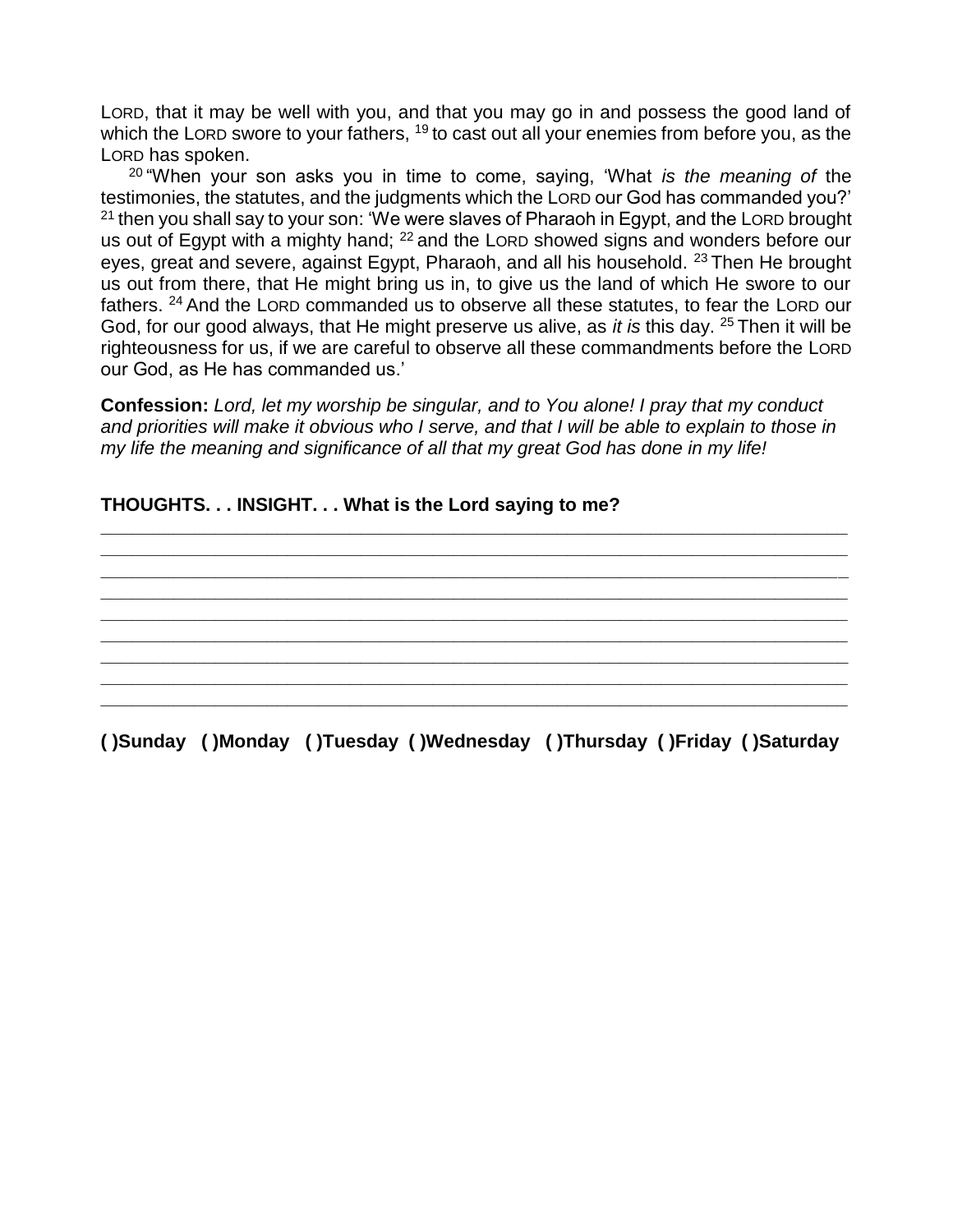### **FEBRUARY 3- 9** – CALLED TO BE A CHRISTIAN

*"***Isn't it interesting that in Acts 11, at the end of verse 26, it says, "The disciples were called Christians first at Antioch." What I find interesting is the simple thought that the Christians didn't name themselves. But rather, they were called (or named) "Christians" by those watching their lives. I wonder if it would be the same today. Could someone look at your life or look at my life and name me a Christian? A humbling thought for sure."** *– Chris Tomlin*

**Overview:** Chapter 11 is divided into two principal sections. The first (vv. 1–18) summarizes what has been related in the preceding chapter. By including Peter's account of what happened, Luke is able to emphasize again the importance of this event for the history of the church. In a sense, however, this first section also acts as a transition to what follows, namely, the spread of the church among the Gentiles. The second section (vv. 19– 30) echoes the theme of earlier persecutions (5:17–41; 6:8–15; 8:1–3), and Luke can again emphasize the spread of the church as the result of persecution. This section also reintroduces Saul and gives further background information, as well as relating the visit of Barnabas and Saul to Jerusalem as a means of providing help for the believers in Judea, something which Saul did on several occasions, as related later in Acts.

**Focus verse:** *9 - But the voice answered me again from heaven, 'What God has cleansed you must not call common.'*

### **Acts 11**

Now the apostles and brethren who were in Judea heard that the Gentiles had also received the word of God. <sup>2</sup> And when Peter came up to Jerusalem, those of the circumcision contended with him,  $3$  saying, "You went in to uncircumcised men and ate with them!"

<sup>4</sup> But Peter explained *it* to them in order from the beginning, saying: <sup>5 "</sup>I was in the city of Joppa praying; and in a trance I saw a vision, an object descending like a great sheet, let down from heaven by four corners; and it came to me. <sup>6</sup> When I observed it intently and considered, I saw four-footed animals of the earth, wild beasts, creeping things, and birds of the air. <sup>7</sup> And I heard a voice saying to me, 'Rise, Peter; kill and eat.' <sup>8</sup> But I said, 'Not so, Lord! For nothing common or unclean has at any time entered my mouth.' <sup>9</sup> But the voice answered me again from heaven, 'What God has cleansed you must not call common.'  $10$  Now this was done three times, and all were drawn up again into heaven.  $11$  At that very moment, three men stood before the house where I was, having been sent to me from Caesarea. <sup>12</sup> Then the Spirit told me to go with them, doubting nothing. Moreover these six brethren accompanied me, and we entered the man's house. <sup>13</sup> And he told us how he had seen an angel standing in his house, who said to him, 'Send men to Joppa, and call for Simon whose surname is Peter,  $14$  who will tell you words by which you and all your household will be saved.<sup>' 15</sup> And as I began to speak, the Holy Spirit fell upon them, as upon us at the beginning. <sup>16</sup> Then I remembered the word of the Lord, how He said, 'John indeed baptized with water, but you shall be baptized with the Holy Spirit.' <sup>17</sup> If therefore God gave them the same gift as *He gave* us when we believed on the Lord Jesus Christ, who was I that I could withstand God?"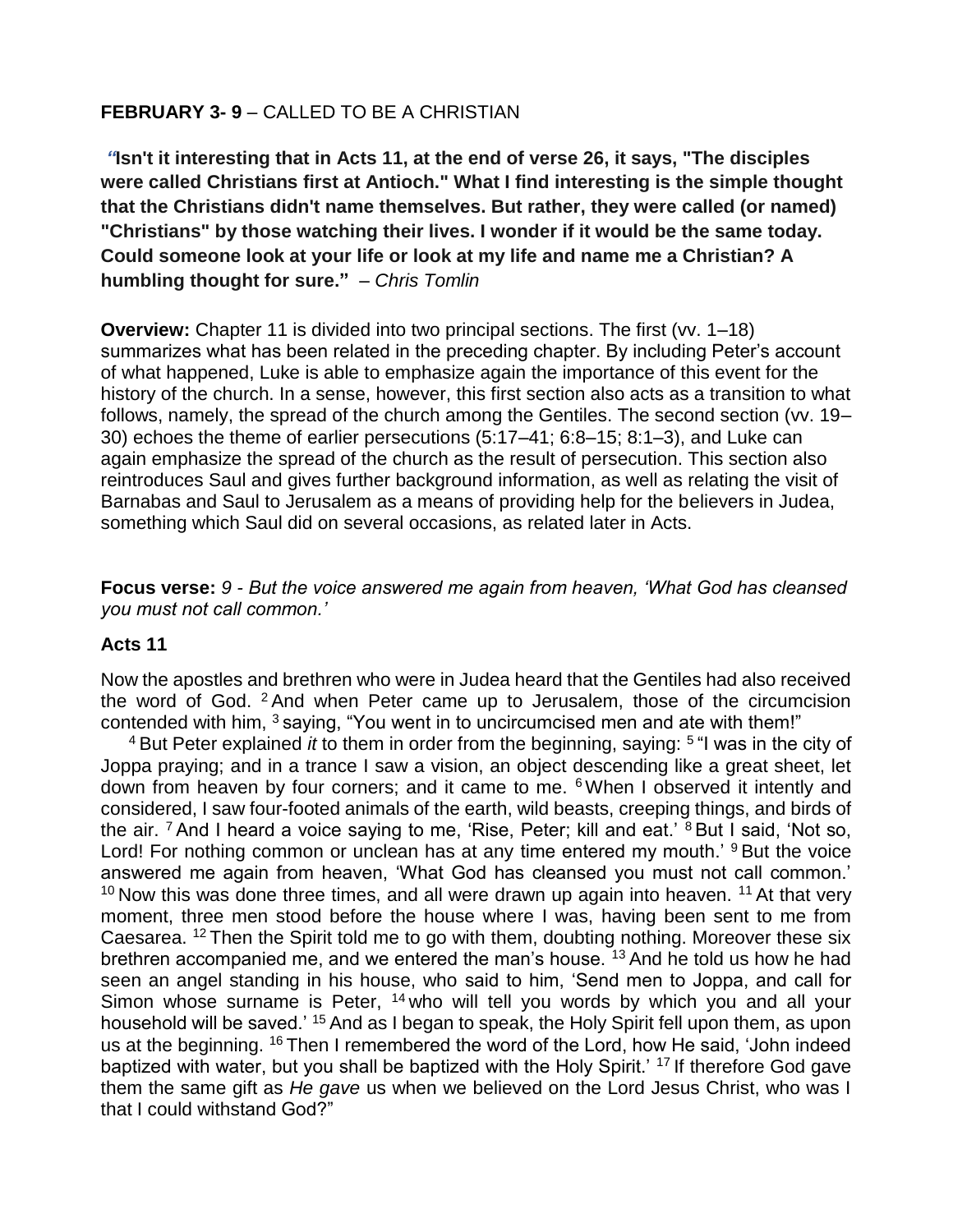<sup>18</sup> When they heard these things they became silent; and they glorified God, saying, "Then God has also granted to the Gentiles repentance to life."

### *Barnabas and Saul at Antioch*

<sup>19</sup> Now those who were scattered after the persecution that arose over Stephen traveled as far as Phoenicia, Cyprus, and Antioch, preaching the word to no one but the Jews only. <sup>20</sup> But some of them were men from Cyprus and Cyrene, who, when they had come to Antioch, spoke to the Hellenists, preaching the Lord Jesus. <sup>21</sup> And the hand of the Lord was with them, and a great number believed and turned to the Lord.

 $22$  Then news of these things came to the ears of the church in Jerusalem, and they sent out Barnabas to go as far as Antioch. <sup>23</sup> When he came and had seen the grace of God, he was glad, and encouraged them all that with purpose of heart they should continue with the Lord.<sup>24</sup> For he was a good man, full of the Holy Spirit and of faith. And a great many people were added to the Lord.

 $25$  Then Barnabas departed for Tarsus to seek Saul.  $26$  And when he had found him, he brought him to Antioch. So it was that for a whole year they assembled with the church and taught a great many people. And the disciples were first called Christians in Antioch.

### *Relief to Judea*

 $27$  And in these days prophets came from Jerusalem to Antioch.  $28$  Then one of them, named Agabus, stood up and showed by the Spirit that there was going to be a great famine throughout all the world, which also happened in the days of Claudius Caesar. <sup>29</sup> Then the disciples, each according to his ability, determined to send relief to the brethren dwelling in Judea. <sup>30</sup> This they also did, and sent it to the elders by the hands of Barnabas and Saul.

**Confession:** Thank you God for the change you have brought into my life! I pray that it is a visible change today. May it be that if I am put on trial for being a Christian, there will be enough evidence to convict me.

**\_\_\_\_\_\_\_\_\_\_\_\_\_\_\_\_\_\_\_\_\_\_\_\_\_\_\_\_\_\_\_\_\_\_\_\_\_\_\_\_\_\_\_\_\_\_\_\_\_\_\_\_\_\_\_\_\_\_\_\_\_\_\_\_\_\_\_\_\_\_\_\_ \_\_\_\_\_\_\_\_\_\_\_\_\_\_\_\_\_\_\_\_\_\_\_\_\_\_\_\_\_\_\_\_\_\_\_\_\_\_\_\_\_\_\_\_\_\_\_\_\_\_\_\_\_\_\_\_\_\_\_\_\_\_\_\_\_\_\_\_\_\_\_\_ \_\_\_\_\_\_\_\_\_\_\_\_\_\_\_\_\_\_\_\_\_\_\_\_\_\_\_\_\_\_\_\_\_\_\_\_\_\_\_\_\_\_\_\_\_\_\_\_\_\_\_\_\_\_\_\_\_\_\_\_\_\_\_\_\_\_\_\_\_\_\_\_ \_\_\_\_\_\_\_\_\_\_\_\_\_\_\_\_\_\_\_\_\_\_\_\_\_\_\_\_\_\_\_\_\_\_\_\_\_\_\_\_\_\_\_\_\_\_\_\_\_\_\_\_\_\_\_\_\_\_\_\_\_\_\_\_\_\_\_\_\_\_\_\_ \_\_\_\_\_\_\_\_\_\_\_\_\_\_\_\_\_\_\_\_\_\_\_\_\_\_\_\_\_\_\_\_\_\_\_\_\_\_\_\_\_\_\_\_\_\_\_\_\_\_\_\_\_\_\_\_\_\_\_\_\_\_\_\_\_\_\_\_\_\_\_\_ \_\_\_\_\_\_\_\_\_\_\_\_\_\_\_\_\_\_\_\_\_\_\_\_\_\_\_\_\_\_\_\_\_\_\_\_\_\_\_\_\_\_\_\_\_\_\_\_\_\_\_\_\_\_\_\_\_\_\_\_\_\_\_\_\_\_\_\_\_\_\_\_ \_\_\_\_\_\_\_\_\_\_\_\_\_\_\_\_\_\_\_\_\_\_\_\_\_\_\_\_\_\_\_\_\_\_\_\_\_\_\_\_\_\_\_\_\_\_\_\_\_\_\_\_\_\_\_\_\_\_\_\_\_\_\_\_\_\_\_\_\_\_\_\_ \_\_\_\_\_\_\_\_\_\_\_\_\_\_\_\_\_\_\_\_\_\_\_\_\_\_\_\_\_\_\_\_\_\_\_\_\_\_\_\_\_\_\_\_\_\_\_\_\_\_\_\_\_\_\_\_\_\_\_\_\_\_\_\_\_\_\_\_\_\_\_\_ \_\_\_\_\_\_\_\_\_\_\_\_\_\_\_\_\_\_\_\_\_\_\_\_\_\_\_\_\_\_\_\_\_\_\_\_\_\_\_\_\_\_\_\_\_\_\_\_\_\_\_\_\_\_\_\_\_\_\_\_\_\_\_\_\_\_\_\_\_\_\_\_ \_\_\_\_\_\_\_\_\_\_\_\_\_\_\_\_\_\_\_\_\_\_\_\_\_\_\_\_\_\_\_\_\_\_\_\_\_\_\_\_\_\_\_\_\_\_\_\_\_\_\_\_\_\_\_\_\_\_\_\_\_\_\_\_\_\_\_\_\_\_\_\_ \_\_\_\_\_\_\_\_\_\_\_\_\_\_\_\_\_\_\_\_\_\_\_\_\_\_\_\_\_\_\_\_\_\_\_\_\_\_\_\_\_\_\_\_\_\_\_\_\_\_\_\_\_\_\_\_\_\_\_\_\_\_\_\_\_\_\_\_\_\_\_\_ \_\_\_\_\_\_\_\_\_\_\_\_\_\_\_\_\_\_\_\_\_\_\_\_\_\_\_\_\_\_\_\_\_\_\_\_\_\_\_\_\_\_\_\_\_\_\_\_\_\_\_\_\_\_\_\_\_\_\_\_\_\_\_\_\_\_\_\_\_\_\_\_**

### **THOUGHTS. . . INSIGHT. . . What is the Lord saying to me?**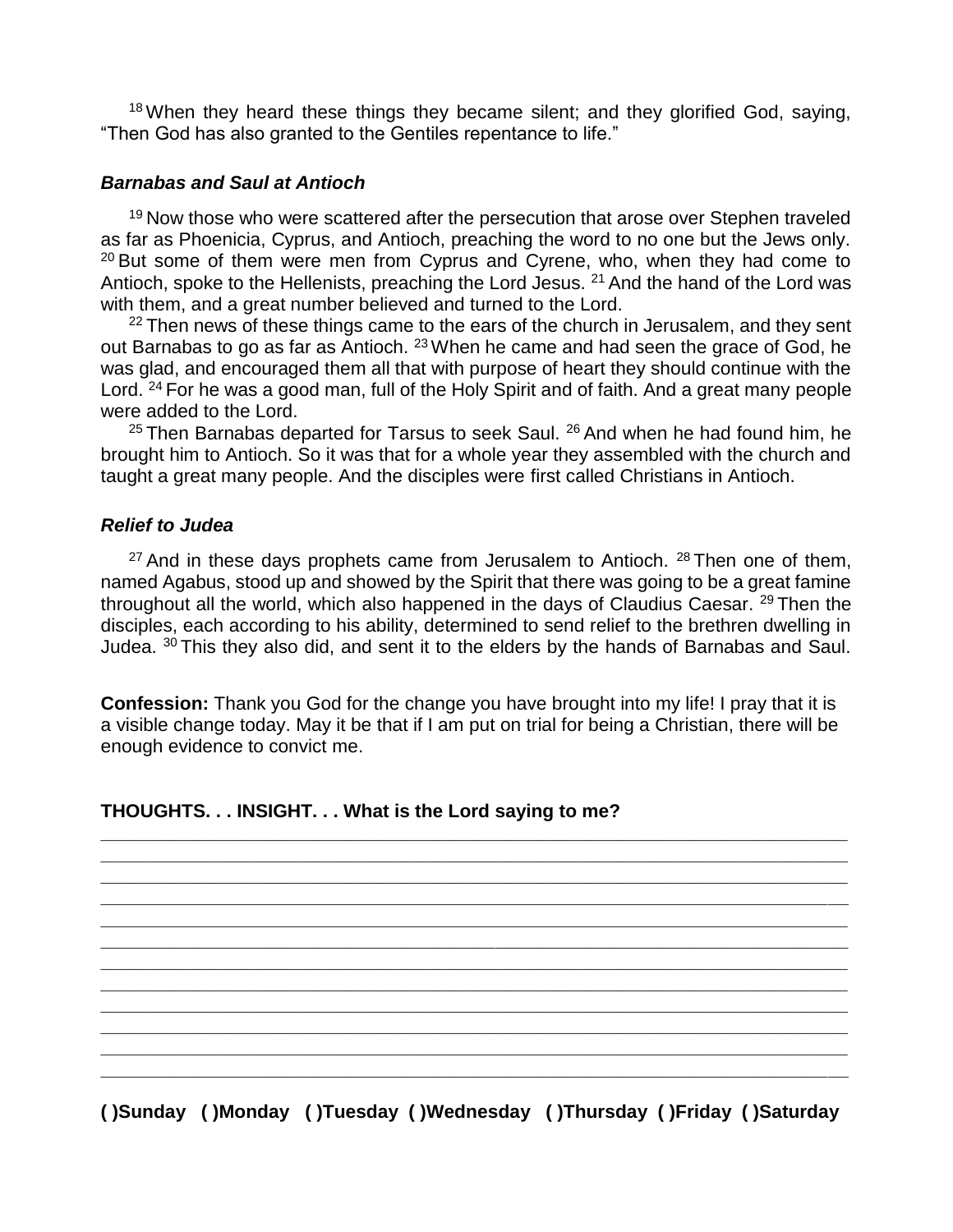### **FEBRUARY 10-16 – LOVE IS THE GREATEST**

#### *"I have decided to stick with love. Hate is too great a burden to bear."*

*-Martin Luther King, Jr.*

**Overview:** Here Paul explains the right way to exercise all spiritual gifts. Higher than all the gifts of the Spirit is the grace of heavenly love. Paul declared that even the most spectacular manifestations of the gifts, even tongues or prophecy, mean nothing unless motivated by love. Christians may be talented, gifted, devoted, generous in their giving, or endowed with mountain-moving faith; but it is of no value if love is not present.

Spiritual gifts have their place for a time, but love endures forever. Above all else love is the one thing needful. Faith, hope, and love form a heavenly triad of spiritual graces that endure forever, but "the greatest of these is love".

**Focus verse:**  $8 -$  Love never fails. But whether *there are* prophecies, they will fail; whether *there are* tongues, they will cease; whether *there is* knowledge, it will vanish away

#### **1 Corinthians 13**

Though I speak with the tongues of men and of angels, but have not love, I have become sounding brass or a clanging cymbal. <sup>2</sup> And though I have *the gift of* prophecy, and understand all mysteries and all knowledge, and though I have all faith, so that I could remove mountains, but have not love, I am nothing.  $3$  And though I bestow all my goods to feed *the poor,* and though I give my body to be burned, but have not love, it profits me nothing.

<sup>4</sup> Love suffers long *and* is kind; love does not envy; love does not parade itself, is not puffed up; <sup>5</sup> does not behave rudely, does not seek its own, is not provoked, thinks no evil;  $6$  does not rejoice in iniquity, but rejoices in the truth;  $7$  bears all things, believes all things, hopes all things, endures all things.

<sup>8</sup> Love never fails. But whether *there are* prophecies, they will fail; whether *there are* tongues, they will cease; whether *there is* knowledge, it will vanish away. <sup>9</sup> For we know in part and we prophesy in part. <sup>10</sup> But when that which is perfect has come, then that which is in part will be done away.

<sup>11</sup> When I was a child, I spoke as a child, I understood as a child, I thought as a child; but when I became a man, I put away childish things. <sup>12</sup> For now we see in a mirror, dimly, but then face to face. Now I know in part, but then I shall know just as I also am known.

<sup>13</sup> And now abide faith, hope, love, these three; but the greatest of these *is* love.

### **THOUGHTS. . . INSIGHT. . . What is the Lord saying to me?**

**( )Sunday ( )Monday ( )Tuesday ( )Wednesday ( )Thursday ( )Friday ( )Saturday** 

**\_\_\_\_\_\_\_\_\_\_\_\_\_\_\_\_\_\_\_\_\_\_\_\_\_\_\_\_\_\_\_\_\_\_\_\_\_\_\_\_\_\_\_\_\_\_\_\_\_\_\_\_\_\_\_\_\_\_\_\_\_\_\_\_\_\_\_\_\_\_\_\_ \_\_\_\_\_\_\_\_\_\_\_\_\_\_\_\_\_\_\_\_\_\_\_\_\_\_\_\_\_\_\_\_\_\_\_\_\_\_\_\_\_\_\_\_\_\_\_\_\_\_\_\_\_\_\_\_\_\_\_\_\_\_\_\_\_\_\_\_\_\_\_\_ \_\_\_\_\_\_\_\_\_\_\_\_\_\_\_\_\_\_\_\_\_\_\_\_\_\_\_\_\_\_\_\_\_\_\_\_\_\_\_\_\_\_\_\_\_\_\_\_\_\_\_\_\_\_\_\_\_\_\_\_\_\_\_\_\_\_\_\_\_\_\_\_ \_\_\_\_\_\_\_\_\_\_\_\_\_\_\_\_\_\_\_\_\_\_\_\_\_\_\_\_\_\_\_\_\_\_\_\_\_\_\_\_\_\_\_\_\_\_\_\_\_\_\_\_\_\_\_\_\_\_\_\_\_\_\_\_\_\_\_\_\_\_\_\_**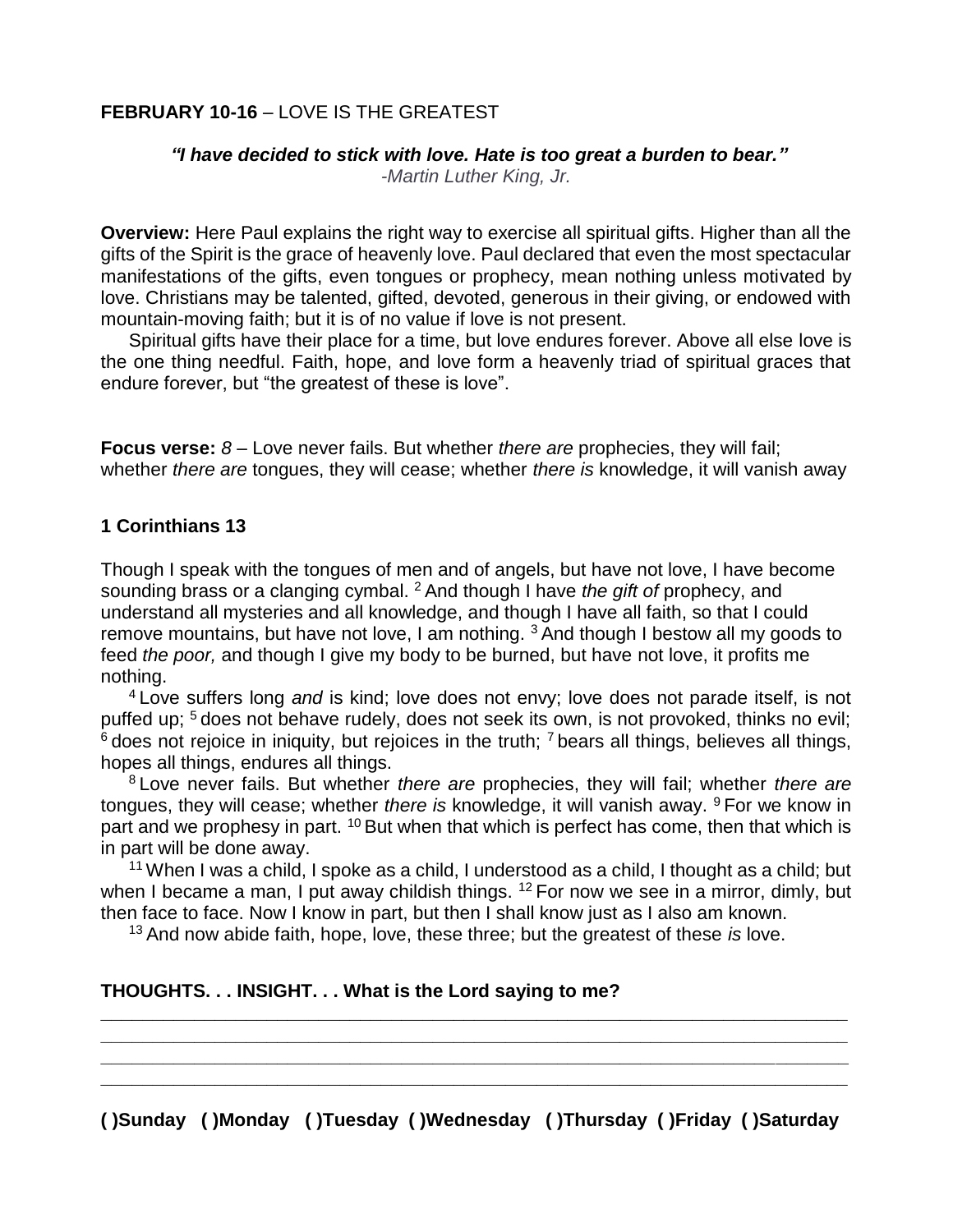### **FEBRUARY 17-23** –THERE IS A WAY BACK

#### **Overview:**

- I. RUTH RENOUNCING (1:1–22)
	- A. **The famine** (1:1–2): An Israelite family (Elimelech; his wife, Naomi; and their two sons) leave their home in Bethlehem to escape a famine and move to Moab.
	- B. **The funerals** (1:3–5): Elimelech dies, and his sons marry Moabite women. Ten years later the sons die, and now Naomi and her daughters-in-law are widows.
	- C. **The farewells** (1:6–15)
		- 1. *Naomi*'*s decision* (1:6–7): Hearing that there is abundant food in Bethlehem, Naomi determines to return to her homeland. Both her daughters-in-law begin the journey with her.
		- 2. *Naomi*'*s despair* (1:8–15): A bitter and broken Naomi gently urges her daughters-in-law, Orpah and Ruth, to return to Moab and begin new lives. Orpah does, but Ruth stays with Naomi.
	- D. **The faith** (1:16–18): Ruth vows to accompany her mother-in-law and makes Naomi's God her God.
	- E. **The frustration** (1:19–22): Arriving in Bethlehem, Naomi tells her old friends not to call her Naomi, meaning "pleasant," but to call her Mara, meaning "bitter." *- from the Outline Bible*

**Focus verse:** *16 - But Ruth said: "Entreat me not to leave you, Or to turn back from following after you; For wherever you go, I will go; And wherever you lodge, I will lodge; Your people shall be my people, And your God, my God.*

### **Ruth 1**

Now it came to pass, in the days when the judges ruled, that there was a famine in the land. And a certain man of Bethlehem, Judah, went to dwell in the country of Moab, he and his wife and his two sons. <sup>2</sup> The name of the man *was* Elimelech, the name of his wife *was* Naomi, and the names of his two sons *were* Mahlon and Chilion—Ephrathites of Bethlehem, Judah. And they went to the country of Moab and remained there. <sup>3</sup> Then Elimelech, Naomi's husband, died; and she was left, and her two sons. <sup>4</sup> Now they took wives of the women of Moab: the name of the one *was* Orpah, and the name of the other Ruth. And they dwelt there about ten years. <sup>5</sup> Then both Mahlon and Chilion also died; so the woman survived her two sons and her husband.

### *Naomi Returns with Ruth*

<sup>6</sup> Then she arose with her daughters-in-law that she might return from the country of Moab, for she had heard in the country of Moab that the LORD had visited His people by giving them bread. <sup>7</sup> Therefore she went out from the place where she was, and her two daughters-in-law with her; and they went on the way to return to the land of Judah. <sup>8</sup> And Naomi said to her two daughters-in-law, "Go, return each to her mother's house. The LORD deal kindly with you, as you have dealt with the dead and with me.  $9$  The LORD grant that you may find rest, each in the house of her husband."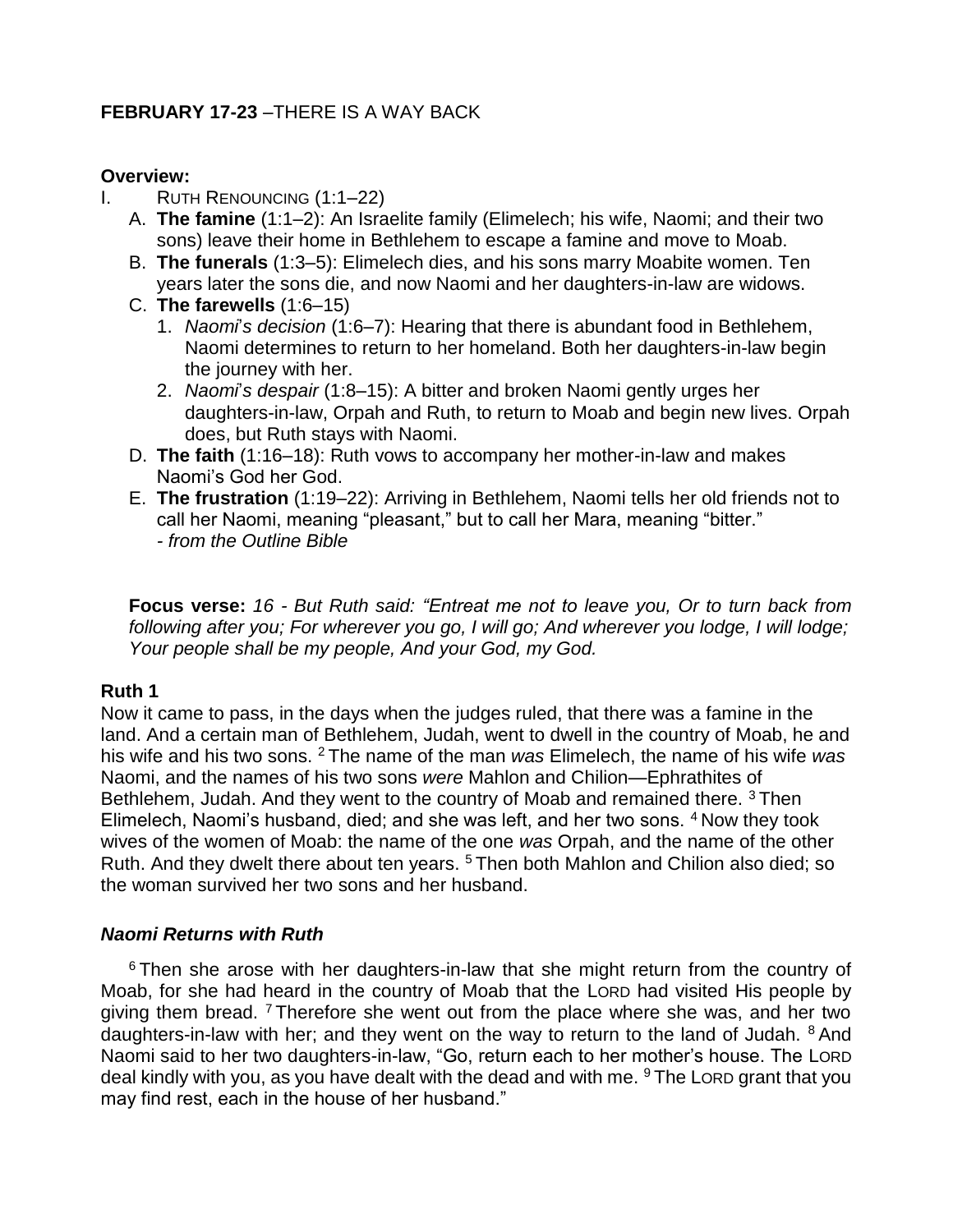So she kissed them, and they lifted up their voices and wept.  $10$  And they said to her, "Surely we will return with you to your people."

<sup>11</sup> But Naomi said, "Turn back, my daughters; why will you go with me? *Are* there still sons in my womb, that they may be your husbands? <sup>12</sup> Turn back, my daughters, go—for I am too old to have a husband. If I should say I have hope, *if* I should have a husband tonight and should also bear sons,  $13$  would you wait for them till they were grown? Would you restrain yourselves from having husbands? No, my daughters; for it grieves me very much for your sakes that the hand of the LORD has gone out against me!"

 $14$  Then they lifted up their voices and wept again; and Orpah kissed her mother-in-law, but Ruth clung to her.

<sup>15</sup> And she said, "Look, your sister-in-law has gone back to her people and to her gods; return after your sister-in-law."

<sup>16</sup> But Ruth said: "Entreat me not to leave you,

*Or to* turn back from following after you;

For wherever you go, I will go; And wherever you lodge, I will lodge;

Your people *shall be* my people, And your God, my God.

<sup>17</sup> Where you die, I will die, And there will I be buried.

The LORD do so to me, and more also, If *anything but* death parts you and me."

 $18$  When she saw that she was determined to go with her, she stopped speaking to her.

<sup>19</sup> Now the two of them went until they came to Bethlehem. And it happened, when they had come to Bethlehem, that all the city was excited because of them; and the women said, "*Is* this Naomi?"

 $20$  But she said to them, "Do not call me Naomi; call me Mara, for the Almighty has dealt very bitterly with me. <sup>21</sup> I went out full, and the LORD has brought me home again empty. Why do you call me Naomi, since the LORD has testified against me, and the Almighty has afflicted me?"

<sup>22</sup> So Naomi returned, and Ruth the Moabitess her daughter-in-law with her, who returned from the country of Moab. Now they came to Bethlehem at the beginning of barley harvest.

**\_\_\_\_\_\_\_\_\_\_\_\_\_\_\_\_\_\_\_\_\_\_\_\_\_\_\_\_\_\_\_\_\_\_\_\_\_\_\_\_\_\_\_\_\_\_\_\_\_\_\_\_\_\_\_\_\_\_\_\_\_\_\_\_\_\_\_\_\_\_\_\_ \_\_\_\_\_\_\_\_\_\_\_\_\_\_\_\_\_\_\_\_\_\_\_\_\_\_\_\_\_\_\_\_\_\_\_\_\_\_\_\_\_\_\_\_\_\_\_\_\_\_\_\_\_\_\_\_\_\_\_\_\_\_\_\_\_\_\_\_\_\_\_\_ \_\_\_\_\_\_\_\_\_\_\_\_\_\_\_\_\_\_\_\_\_\_\_\_\_\_\_\_\_\_\_\_\_\_\_\_\_\_\_\_\_\_\_\_\_\_\_\_\_\_\_\_\_\_\_\_\_\_\_\_\_\_\_\_\_\_\_\_\_\_\_\_ \_\_\_\_\_\_\_\_\_\_\_\_\_\_\_\_\_\_\_\_\_\_\_\_\_\_\_\_\_\_\_\_\_\_\_\_\_\_\_\_\_\_\_\_\_\_\_\_\_\_\_\_\_\_\_\_\_\_\_\_\_\_\_\_\_\_\_\_\_\_\_\_ \_\_\_\_\_\_\_\_\_\_\_\_\_\_\_\_\_\_\_\_\_\_\_\_\_\_\_\_\_\_\_\_\_\_\_\_\_\_\_\_\_\_\_\_\_\_\_\_\_\_\_\_\_\_\_\_\_\_\_\_\_\_\_\_\_\_\_\_\_\_\_\_ \_\_\_\_\_\_\_\_\_\_\_\_\_\_\_\_\_\_\_\_\_\_\_\_\_\_\_\_\_\_\_\_\_\_\_\_\_\_\_\_\_\_\_\_\_\_\_\_\_\_\_\_\_\_\_\_\_\_\_\_\_\_\_\_\_\_\_\_\_\_\_\_ \_\_\_\_\_\_\_\_\_\_\_\_\_\_\_\_\_\_\_\_\_\_\_\_\_\_\_\_\_\_\_\_\_\_\_\_\_\_\_\_\_\_\_\_\_\_\_\_\_\_\_\_\_\_\_\_\_\_\_\_\_\_\_\_\_\_\_\_\_\_\_\_ \_\_\_\_\_\_\_\_\_\_\_\_\_\_\_\_\_\_\_\_\_\_\_\_\_\_\_\_\_\_\_\_\_\_\_\_\_\_\_\_\_\_\_\_\_\_\_\_\_\_\_\_\_\_\_\_\_\_\_\_\_\_\_\_\_\_\_\_\_\_\_\_ \_\_\_\_\_\_\_\_\_\_\_\_\_\_\_\_\_\_\_\_\_\_\_\_\_\_\_\_\_\_\_\_\_\_\_\_\_\_\_\_\_\_\_\_\_\_\_\_\_\_\_\_\_\_\_\_\_\_\_\_\_\_\_\_\_\_\_\_\_\_\_\_ \_\_\_\_\_\_\_\_\_\_\_\_\_\_\_\_\_\_\_\_\_\_\_\_\_\_\_\_\_\_\_\_\_\_\_\_\_\_\_\_\_\_\_\_\_\_\_\_\_\_\_\_\_\_\_\_\_\_\_\_\_\_\_\_\_\_\_\_\_\_\_\_**

**Confession:** *Lord, I believe that you are still looking for men and women like Ruth. I desire character and courage to trust you when it seems all hope is lost.*

### **THOUGHTS. . . INSIGHT. . . What is the Lord saying to me?**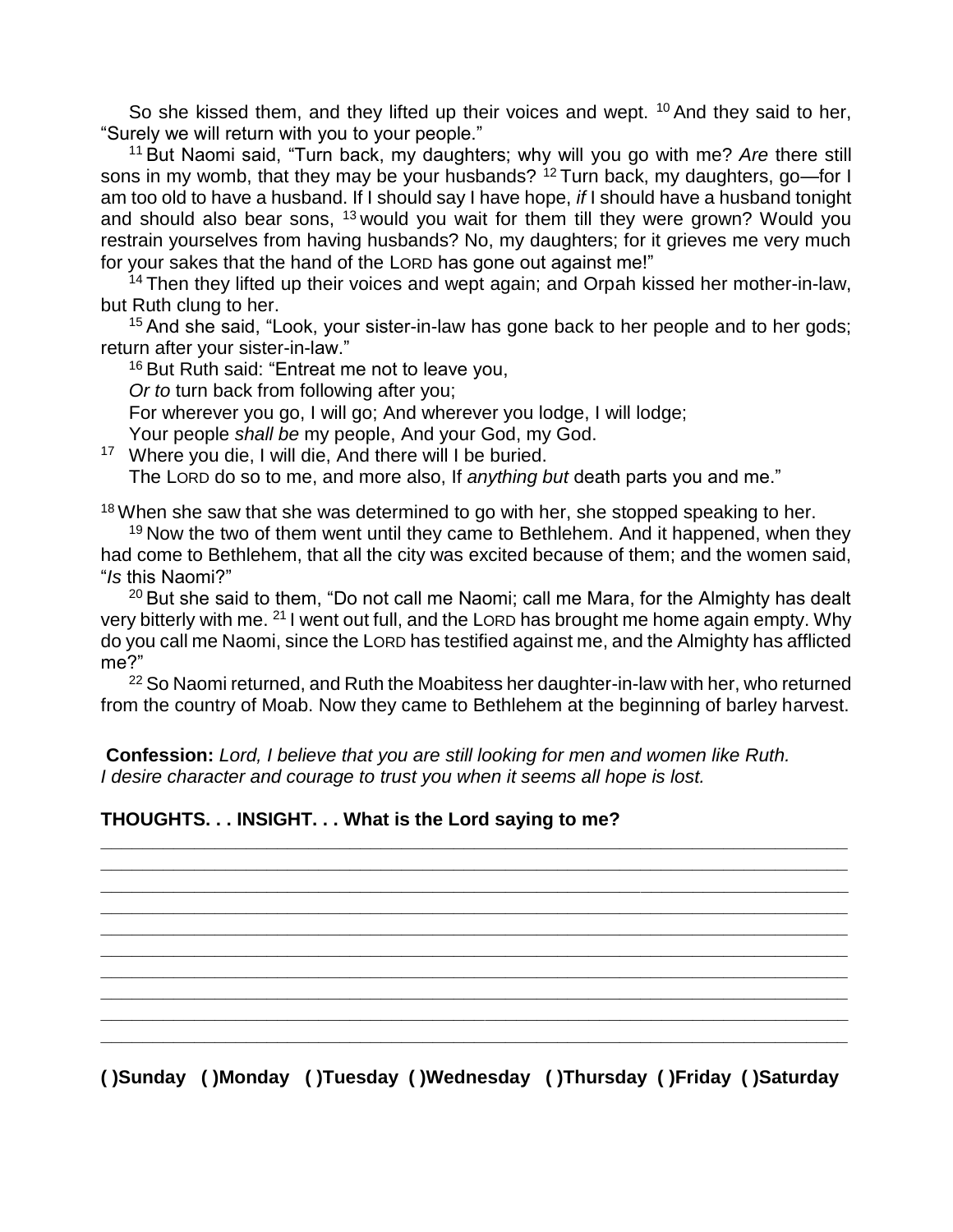### **FEBRUARY 24-MARCH 2** – THE DIVINE "LUCK" OF THE RIGHTEOUS

### *"***Ruth was led to the field where Boaz was. Nothing just happens."** *- Jenny Williams*

#### **Overview:**

- II. RUTH REAPING (2:1–23)
	- A. **The mission of Ruth** (2:1–2): Ruth volunteers to glean the leftover grain from the fields of some kindly farmer so she and Naomi have food to eat.
	- B. **The meeting with Boaz** (2:3–17)
		- 1. *His encounter with Ruth* (2:3–13)
			- a. The circumstances (2:3–7): As Ruth sets out to gather grain, she selects a field belonging to a wealthy man named Boaz. Boaz arrives and inquires about Ruth.
			- b. The conversation (3:8–13): Boaz tells her to stay in his field and praises Ruth for her kindness to Naomi.
		- 2. *His encouragement to Ruth* (2:14–17)
			- a. The invitation (2:14) : Boaz invites Ruth to eat from the food he has provided for his harvesters.
			- b. The instructions (2:15–17): Boaz instructs his workers to leave ample heads of barley in the field for Ruth!
	- C. **The marveling of Naomi** (2:18–23): Upon returning home, Ruth tells Naomi about Boaz's kindness. Naomi blesses Boaz and tells Ruth that he is a close relative (who can marry her).

**Focus verse:** *10 -* So she fell on her face, bowed down to the ground, and said to him, "Why have I found favor in your eyes, that you should take notice of me, since I *am* a foreigner?"

### **Ruth 2**

There was a relative of Naomi's husband, a man of great wealth, of the family of Elimelech. His name *was* Boaz. <sup>2</sup> So Ruth the Moabitess said to Naomi, "Please let me go to the field, and glean heads of grain after *him* in whose sight I may find favor."

And she said to her, "Go, my daughter."

<sup>3</sup> Then she left, and went and gleaned in the field after the reapers. And she happened to come to the part of the field *belonging* to Boaz, who *was* of the family of Elimelech.

<sup>4</sup> Now behold, Boaz came from Bethlehem, and said to the reapers, "The LORD *be* with you!"

And they answered him, "The LORD bless you!"

<sup>5</sup> Then Boaz said to his servant who was in charge of the reapers, "Whose young woman *is* this?"

<sup>6</sup> So the servant who was in charge of the reapers answered and said, "It *is* the young Moabite woman who came back with Naomi from the country of Moab. <sup>7</sup> And she said, 'Please let me glean and gather after the reapers among the sheaves.' So she came and has continued from morning until now, though she rested a little in the house."

<sup>8</sup> Then Boaz said to Ruth, "You will listen, my daughter, will you not? Do not go to glean in another field, nor go from here, but stay close by my young women. <sup>9</sup> Let your eyes *be* on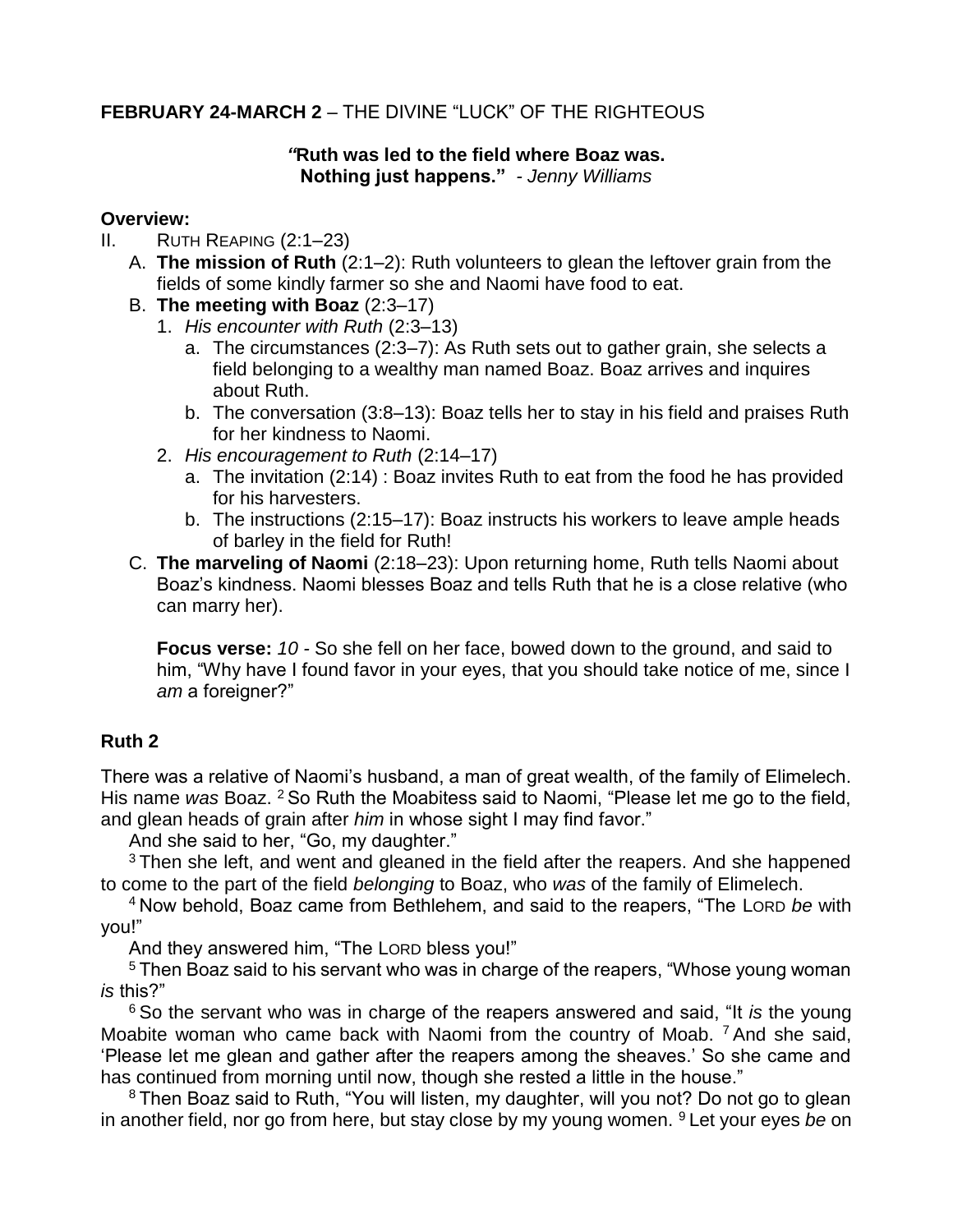the field which they reap, and go after them. Have I not commanded the young men not to touch you? And when you are thirsty, go to the vessels and drink from what the young men have drawn."

<sup>10</sup> So she fell on her face, bowed down to the ground, and said to him, "Why have I found favor in your eyes, that you should take notice of me, since I *am* a foreigner?"

<sup>11</sup> And Boaz answered and said to her, "It has been fully reported to me, all that you have done for your mother-in-law since the death of your husband, and *how* you have left your father and your mother and the land of your birth, and have come to a people whom you did not know before. <sup>12</sup> The LORD repay your work, and a full reward be given you by the LORD God of Israel, under whose wings you have come for refuge."

 $13$  Then she said, "Let me find favor in your sight, my lord; for you have comforted me, and have spoken kindly to your maidservant, though I am not like one of your maidservants."

<sup>14</sup> Now Boaz said to her at mealtime, "Come here, and eat of the bread, and dip your piece of bread in the vinegar." So she sat beside the reapers, and he passed parched *grain* to her; and she ate and was satisfied, and kept some back. <sup>15</sup> And when she rose up to glean, Boaz commanded his young men, saying, "Let her glean even among the sheaves, and do not reproach her. <sup>16</sup> Also let *grain* from the bundles fall purposely for her; leave *it* that she may glean, and do not rebuke her."

<sup>17</sup> So she gleaned in the field until evening, and beat out what she had gleaned, and it was about an ephah of barley. <sup>18</sup> Then she took *it* up and went into the city, and her motherin-law saw what she had gleaned. So she brought out and gave to her what she had kept back after she had been satisfied.

<sup>19</sup> And her mother-in-law said to her, "Where have you gleaned today? And where did you work? Blessed be the one who took notice of you."

So she told her mother-in-law with whom she had worked, and said, "The man's name with whom I worked today *is* Boaz."

<sup>20</sup> Then Naomi said to her daughter-in-law, "Blessed *be* he of the LORD, who has not forsaken His kindness to the living and the dead!" And Naomi said to her, "This man *is* a relation of ours, one of our close relatives."

 $21$  Ruth the Moabitess said, "He also said to me, 'You shall stay close by my young men until they have finished all my harvest.' "

<sup>22</sup> And Naomi said to Ruth her daughter-in-law, "*It is* good, my daughter, that you go out with his young women, and that people do not meet you in any other field." <sup>23</sup> So she stayed close by the young women of Boaz, to glean until the end of barley harvest and wheat harvest; and she dwelt with her mother-in-law.

**\_\_\_\_\_\_\_\_\_\_\_\_\_\_\_\_\_\_\_\_\_\_\_\_\_\_\_\_\_\_\_\_\_\_\_\_\_\_\_\_\_\_\_\_\_\_\_\_\_\_\_\_\_\_\_\_\_\_\_\_\_\_\_\_\_\_\_\_\_\_\_\_ \_\_\_\_\_\_\_\_\_\_\_\_\_\_\_\_\_\_\_\_\_\_\_\_\_\_\_\_\_\_\_\_\_\_\_\_\_\_\_\_\_\_\_\_\_\_\_\_\_\_\_\_\_\_\_\_\_\_\_\_\_\_\_\_\_\_\_\_\_\_\_\_ \_\_\_\_\_\_\_\_\_\_\_\_\_\_\_\_\_\_\_\_\_\_\_\_\_\_\_\_\_\_\_\_\_\_\_\_\_\_\_\_\_\_\_\_\_\_\_\_\_\_\_\_\_\_\_\_\_\_\_\_\_\_\_\_\_\_\_\_\_\_\_\_ \_\_\_\_\_\_\_\_\_\_\_\_\_\_\_\_\_\_\_\_\_\_\_\_\_\_\_\_\_\_\_\_\_\_\_\_\_\_\_\_\_\_\_\_\_\_\_\_\_\_\_\_\_\_\_\_\_\_\_\_\_\_\_\_\_\_\_\_\_\_\_\_ \_\_\_\_\_\_\_\_\_\_\_\_\_\_\_\_\_\_\_\_\_\_\_\_\_\_\_\_\_\_\_\_\_\_\_\_\_\_\_\_\_\_\_\_\_\_\_\_\_\_\_\_\_\_\_\_\_\_\_\_\_\_\_\_\_\_\_\_\_\_\_\_ \_\_\_\_\_\_\_\_\_\_\_\_\_\_\_\_\_\_\_\_\_\_\_\_\_\_\_\_\_\_\_\_\_\_\_\_\_\_\_\_\_\_\_\_\_\_\_\_\_\_\_\_\_\_\_\_\_\_\_\_\_\_\_\_\_\_\_\_\_\_\_\_ \_\_\_\_\_\_\_\_\_\_\_\_\_\_\_\_\_\_\_\_\_\_\_\_\_\_\_\_\_\_\_\_\_\_\_\_\_\_\_\_\_\_\_\_\_\_\_\_\_\_\_\_\_\_\_\_\_\_\_\_\_\_\_\_\_\_\_\_\_\_\_\_** 

### **THOUGHTS. . . INSIGHT. . . What is the Lord saying to me?**

**\_\_\_\_\_\_\_\_\_\_\_\_\_\_\_\_\_\_\_\_\_\_\_\_\_\_\_\_\_\_\_\_\_\_\_\_\_\_\_\_\_\_\_\_\_\_\_\_\_\_\_\_\_\_\_\_\_\_\_\_\_\_\_\_\_\_\_\_\_\_\_\_ ( )Sunday ( )Monday ( )Tuesday ( )Wednesday ( )Thursday ( )Friday ( )Saturday**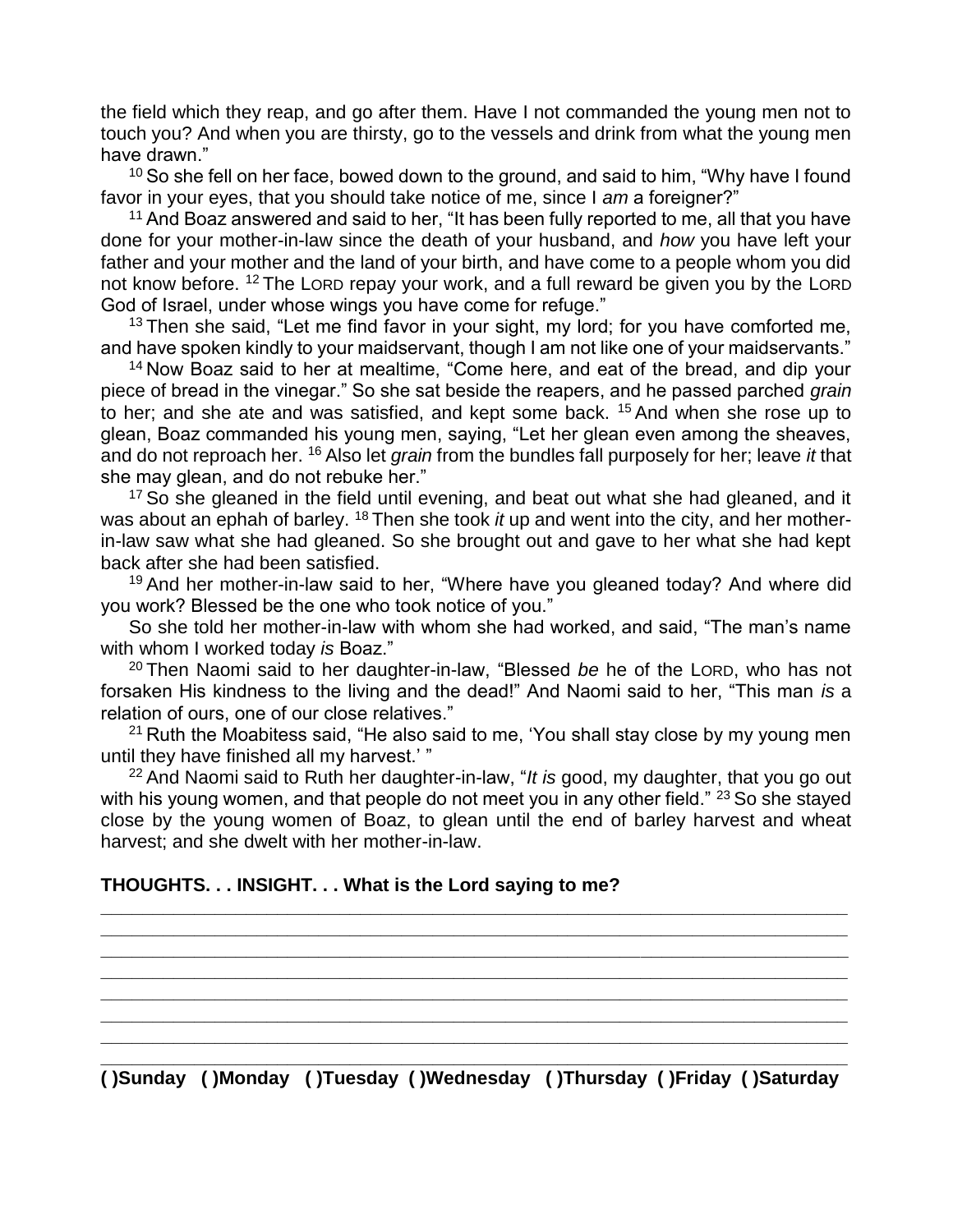### **MARCH 3-9** – THE PREPARATION OF THE BRIDE

**"**We have known since the minute Ruth stepped foot into Boaz's field that the hand of God has been directing Ruth and putting these two together. And, as a picture of Christ's relationship to His bride, the story of Ruth and Boaz romance holds great meaning to the Church today. We have shown that the very things that Boaz found attractive in Ruth are the qualities that Jesus Christ is looking for in His bride. Should we be surprised to learn that the way Ruth made herself available to Boaz speaks to the Church also?**"** 

 *- Nevin Bass*

## **Overview:**

- III. RUTH RESTING (3:1–18)
	- A. **The plan** (3:1–5): Desiring to provide a home for Ruth, Naomi gives Ruth instructions for presenting herself as a potential spouse for Boaz. She sends Ruth to find Boaz at the threshing floor. Ruth is to wait until Boaz finishes his meal and lies down, and then she is to lie at his feet.
	- B. **The proposal** (3:6–9): In the middle of the night a startled Boaz awakes to find Ruth lying at his feet! She then asks him to perform his duties as her family redeemer.
	- C. **The problem** (3:10–13): Boaz explains to Ruth that there is another man more closely related to her than he is. If that relative won't marry Ruth, he will.
	- D. **The precaution** (3:14) : Boaz requests that Ruth stay until dawn and secretly leave, lest her mission be misinterpreted by witnesses.
	- E. **The provision** (3:15–17): Boaz sends Ruth home with six measures of barley.
	- F. **The persistence** (3:18): Naomi reassures Ruth that Boaz will not rest until he has followed through concerning her request.

**Focus verse:** *18 –* Then she said, "Sit still, my daughter, until you know how the matter will turn out; for the man will not rest until he has concluded the matter this day."

### **Ruth 3**

Then Naomi her mother-in-law said to her, "My daughter, shall I not seek security for you, that it may be well with you? <sup>2</sup> Now Boaz, whose young women you were with, *is he* not our relative? In fact, he is winnowing barley tonight at the threshing floor. <sup>3</sup> Therefore wash yourself and anoint yourself, put on your *best* garment and go down to the threshing floor; *but* do not make yourself known to the man until he has finished eating and drinking. <sup>4</sup> Then it shall be, when he lies down, that you shall notice the place where he lies; and you shall go in, uncover his feet, and lie down; and he will tell you what you should do."

<sup>5</sup> And she said to her, "All that you say to me I will do."

<sup>6</sup> So she went down to the threshing floor and did according to all that her mother-in-law instructed her. <sup>7</sup> And after Boaz had eaten and drunk, and his heart was cheerful, he went to lie down at the end of the heap of grain; and she came softly, uncovered his feet, and lay down.

<sup>8</sup> Now it happened at midnight that the man was startled, and turned himself; and there, a woman was lying at his feet. <sup>9</sup> And he said, "Who *are* you?"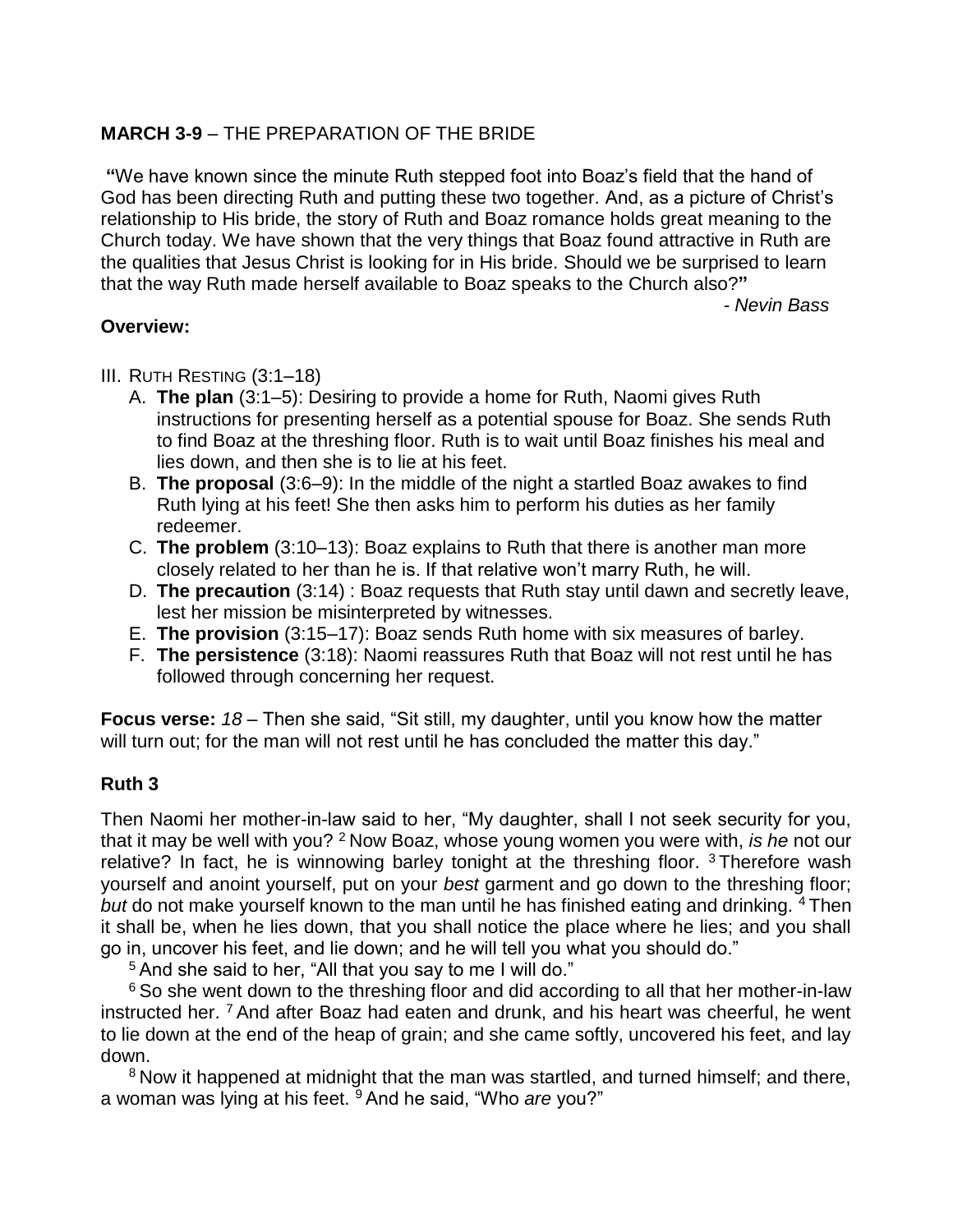So she answered, "I *am* Ruth, your maidservant. Take your maidservant under your wing, for you are a close relative."

<sup>10</sup> Then he said, "Blessed *are* you of the LORD, my daughter! For you have shown more kindness at the end than at the beginning, in that you did not go after young men, whether poor or rich. <sup>11</sup> And now, my daughter, do not fear. I will do for you all that you request, for all the people of my town know that you *are* a virtuous woman. <sup>12</sup> Now it is true that I *am* a close relative; however, there is a relative closer than I. <sup>13</sup> Stay this night, and in the morning it shall be *that* if he will perform the duty of a close relative for you—good; let him do it. But if he does not want to perform the duty for you, then I will perform the duty for you, *as* the LORD lives! Lie down until morning."

<sup>14</sup> So she lay at his feet until morning, and she arose before one could recognize another. Then he said, "Do not let it be known that the woman came to the threshing floor." <sup>15</sup> Also he said, "Bring the shawl that *is* on you and hold it." And when she held it, he measured six *ephahs* of barley, and laid *it* on her. Then she went into the city.

<sup>16</sup> When she came to her mother-in-law, she said, "*Is* that you, my daughter?"

Then she told her all that the man had done for her. <sup>17</sup> And she said, "These six *ephahs* of barley he gave me; for he said to me, 'Do not go empty-handed to your mother-in-law.' "

 $18$  Then she said, "Sit still, my daughter, until you know how the matter will turn out; for the man will not rest until he has concluded the matter this day."

**Confession:** *I understand that the signals that are sent and received in the romance of redemption are very important. Lord, when you look at my attitude and actions, I want You to see that I am willing to obey the plan You have for me to make You known.*

**\_\_\_\_\_\_\_\_\_\_\_\_\_\_\_\_\_\_\_\_\_\_\_\_\_\_\_\_\_\_\_\_\_\_\_\_\_\_\_\_\_\_\_\_\_\_\_\_\_\_\_\_\_\_\_\_\_\_\_\_\_\_\_\_\_\_\_\_\_\_\_\_** 

**\_\_\_\_\_\_\_\_\_\_\_\_\_\_\_\_\_\_\_\_\_\_\_\_\_\_\_\_\_\_\_\_\_\_\_\_\_\_\_\_\_\_\_\_\_\_\_\_\_\_\_\_\_\_\_\_\_\_\_\_\_\_\_\_\_\_\_\_\_\_\_\_ \_\_\_\_\_\_\_\_\_\_\_\_\_\_\_\_\_\_\_\_\_\_\_\_\_\_\_\_\_\_\_\_\_\_\_\_\_\_\_\_\_\_\_\_\_\_\_\_\_\_\_\_\_\_\_\_\_\_\_\_\_\_\_\_\_\_\_\_\_\_\_\_ \_\_\_\_\_\_\_\_\_\_\_\_\_\_\_\_\_\_\_\_\_\_\_\_\_\_\_\_\_\_\_\_\_\_\_\_\_\_\_\_\_\_\_\_\_\_\_\_\_\_\_\_\_\_\_\_\_\_\_\_\_\_\_\_\_\_\_\_\_\_\_\_ \_\_\_\_\_\_\_\_\_\_\_\_\_\_\_\_\_\_\_\_\_\_\_\_\_\_\_\_\_\_\_\_\_\_\_\_\_\_\_\_\_\_\_\_\_\_\_\_\_\_\_\_\_\_\_\_\_\_\_\_\_\_\_\_\_\_\_\_\_\_\_\_ \_\_\_\_\_\_\_\_\_\_\_\_\_\_\_\_\_\_\_\_\_\_\_\_\_\_\_\_\_\_\_\_\_\_\_\_\_\_\_\_\_\_\_\_\_\_\_\_\_\_\_\_\_\_\_\_\_\_\_\_\_\_\_\_\_\_\_\_\_\_\_\_ \_\_\_\_\_\_\_\_\_\_\_\_\_\_\_\_\_\_\_\_\_\_\_\_\_\_\_\_\_\_\_\_\_\_\_\_\_\_\_\_\_\_\_\_\_\_\_\_\_\_\_\_\_\_\_\_\_\_\_\_\_\_\_\_\_\_\_\_\_\_\_\_ \_\_\_\_\_\_\_\_\_\_\_\_\_\_\_\_\_\_\_\_\_\_\_\_\_\_\_\_\_\_\_\_\_\_\_\_\_\_\_\_\_\_\_\_\_\_\_\_\_\_\_\_\_\_\_\_\_\_\_\_\_\_\_\_\_\_\_\_\_\_\_\_ \_\_\_\_\_\_\_\_\_\_\_\_\_\_\_\_\_\_\_\_\_\_\_\_\_\_\_\_\_\_\_\_\_\_\_\_\_\_\_\_\_\_\_\_\_\_\_\_\_\_\_\_\_\_\_\_\_\_\_\_\_\_\_\_\_\_\_\_\_\_\_\_ \_\_\_\_\_\_\_\_\_\_\_\_\_\_\_\_\_\_\_\_\_\_\_\_\_\_\_\_\_\_\_\_\_\_\_\_\_\_\_\_\_\_\_\_\_\_\_\_\_\_\_\_\_\_\_\_\_\_\_\_\_\_\_\_\_\_\_\_\_\_\_\_ \_\_\_\_\_\_\_\_\_\_\_\_\_\_\_\_\_\_\_\_\_\_\_\_\_\_\_\_\_\_\_\_\_\_\_\_\_\_\_\_\_\_\_\_\_\_\_\_\_\_\_\_\_\_\_\_\_\_\_\_\_\_\_\_\_\_\_\_\_\_\_\_ \_\_\_\_\_\_\_\_\_\_\_\_\_\_\_\_\_\_\_\_\_\_\_\_\_\_\_\_\_\_\_\_\_\_\_\_\_\_\_\_\_\_\_\_\_\_\_\_\_\_\_\_\_\_\_\_\_\_\_\_\_\_\_\_\_\_\_\_\_\_\_\_ \_\_\_\_\_\_\_\_\_\_\_\_\_\_\_\_\_\_\_\_\_\_\_\_\_\_\_\_\_\_\_\_\_\_\_\_\_\_\_\_\_\_\_\_\_\_\_\_\_\_\_\_\_\_\_\_\_\_\_\_\_\_\_\_\_\_\_\_\_\_\_\_ \_\_\_\_\_\_\_\_\_\_\_\_\_\_\_\_\_\_\_\_\_\_\_\_\_\_\_\_\_\_\_\_\_\_\_\_\_\_\_\_\_\_\_\_\_\_\_\_\_\_\_\_\_\_\_\_\_\_\_\_\_\_\_\_\_\_\_\_\_\_\_\_ \_\_\_\_\_\_\_\_\_\_\_\_\_\_\_\_\_\_\_\_\_\_\_\_\_\_\_\_\_\_\_\_\_\_\_\_\_\_\_\_\_\_\_\_\_\_\_\_\_\_\_\_\_\_\_\_\_\_\_\_\_\_\_\_\_\_\_\_\_\_\_\_ \_\_\_\_\_\_\_\_\_\_\_\_\_\_\_\_\_\_\_\_\_\_\_\_\_\_\_\_\_\_\_\_\_\_\_\_\_\_\_\_\_\_\_\_\_\_\_\_\_\_\_\_\_\_\_\_\_\_\_\_\_\_\_\_\_\_\_\_\_\_\_\_**

### **THOUGHTS. . . INSIGHT. . . What is the Lord saying to me?**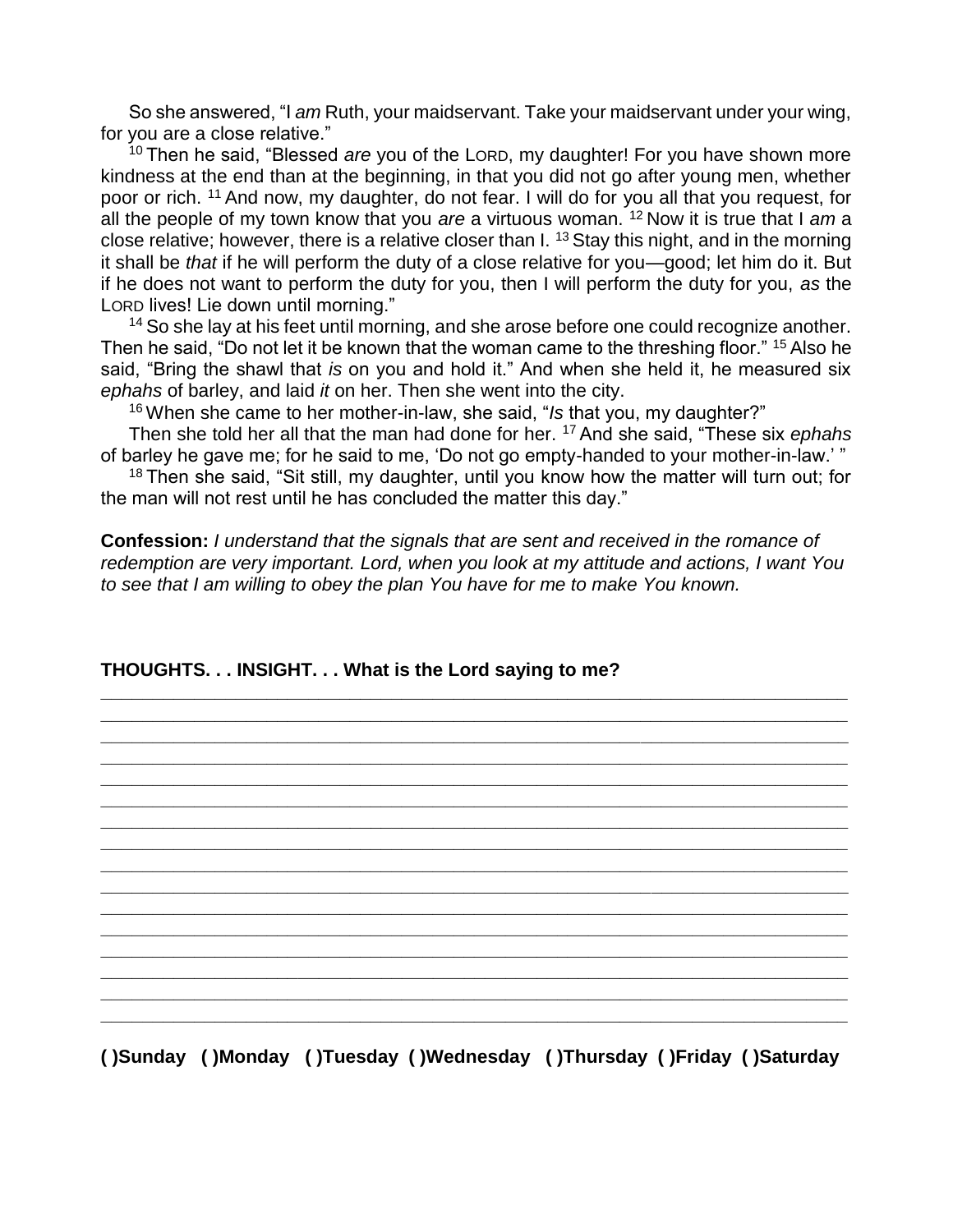### **MARCH 10-16** – THE REDEMPTION OF THE PURCHASED POSSESSION

**"**In whom ye also trusted, after that ye heard the word of truth, the gospel of your salvation: in whom also after that ye believed, ye were sealed with that holy Spirit of promise, Which is the earnest of our inheritance until the redemption of the purchased possession, unto the praise of his glory**."** *– Ephesians 1:13-14*

**Overview:**

- IV. RUTH RECEIVING (4:1–22)
	- A. **The summons** (4:1–6): At the town gate Boaz meets with the other family redeemer and 10 town leaders.
		- 1. *The rights of the family redeemer* (4:1–5): Boaz reminds the other family redeemer that he has first chance to buy Elimelech's land. The man is interested, but then Boaz adds that the buyer must also marry Ruth.
		- 2. *The refusal by the family redeemer* (4:6) : The other family redeemer declines to buy the land since it would endanger his own estate.
	- B. **The symbol** (4:7–12): The family redeemer offers Boaz the estate and validates the transaction by giving him his sandal.
	- C. **The son** (4:13–17)
		- 1. *The fruitfulness of Ruth* (4:13) : Ruth becomes Boaz's wife, and she gives birth to a son.
		- 2. *The faithfulness of God* (4:14–17): The women in Bethlehem remind Naomi of the Lord's goodness to her!
	- D. **The summary** (4:18–22): In God's marvelous plan Boaz and Ruth become greatgrandparents of King David!

**Memory verse:** *8 - Therefore the close relative said to Boaz, "Buy it for yourself." So he took off his sandal.* 

### **Ruth 4**

Now Boaz went up to the gate and sat down there; and behold, the close relative of whom Boaz had spoken came by. So Boaz said, "Come aside, friend, sit down here." So he came aside and sat down. <sup>2</sup> And he took ten men of the elders of the city, and said, "Sit down here." So they sat down. <sup>3</sup> Then he said to the close relative, "Naomi, who has come back from the country of Moab, sold the piece of land which *belonged* to our brother Elimelech. <sup>4</sup> And I thought to inform you, saying, 'Buy *it* back in the presence of the inhabitants and the elders of my people. If you will redeem *it,* redeem *it;* but if you will not redeem *it, then* tell me, that I may know; for *there is* no one but you to redeem *it,* and I *am* next after you.' "

And he said, "I will redeem *it*."

<sup>5</sup> Then Boaz said, "On the day you buy the field from the hand of Naomi, you must also buy *it* from Ruth the Moabitess, the wife of the dead, to perpetuate the name of the dead through his inheritance."

<sup>6</sup> And the close relative said, "I cannot redeem *it* for myself, lest I ruin my own inheritance. You redeem my right of redemption for yourself, for I cannot redeem *it*."

<sup>7</sup> Now this *was the custom* in former times in Israel concerning redeeming and exchanging, to confirm anything: one man took off his sandal and gave *it* to the other, and this *was* a confirmation in Israel.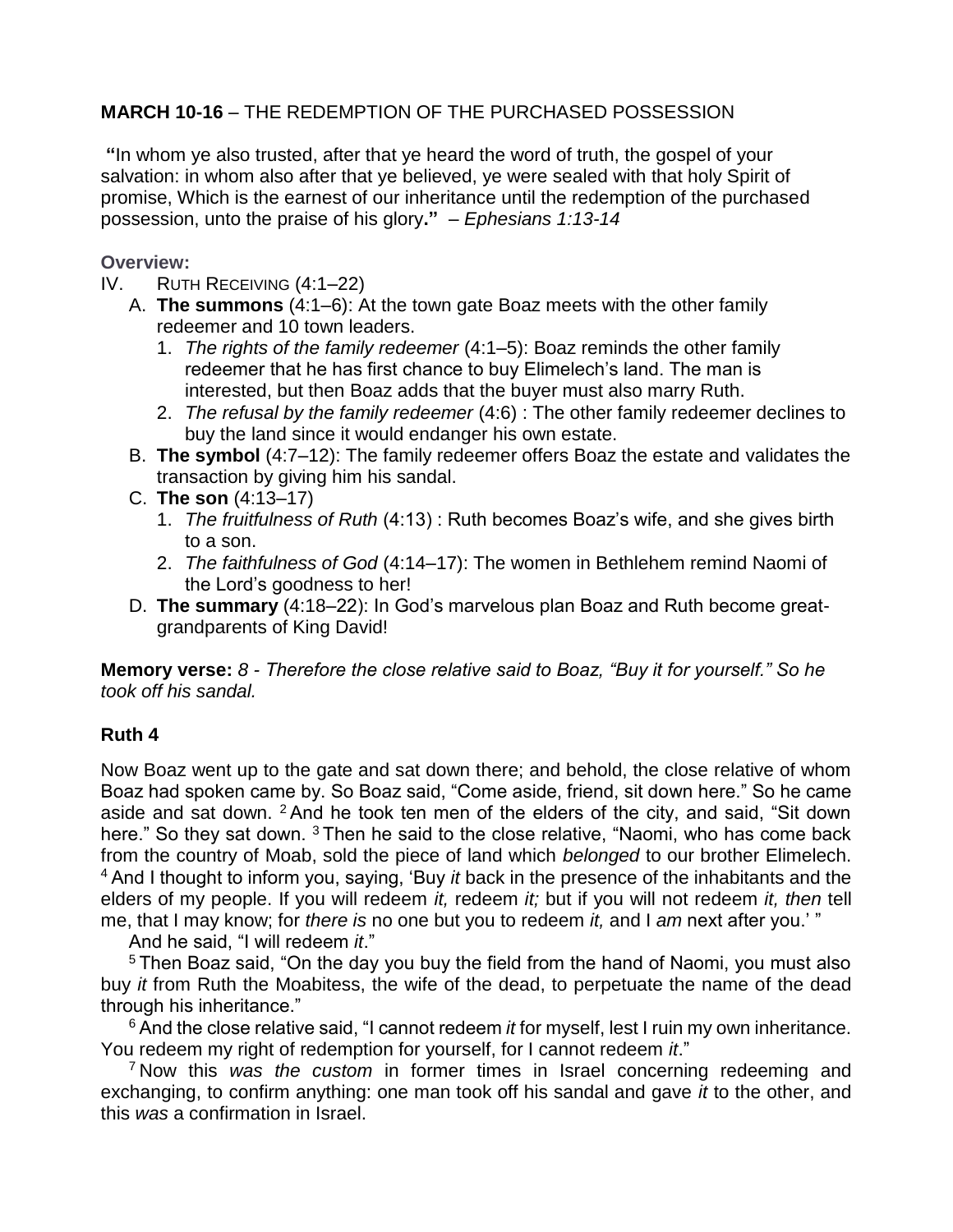<sup>8</sup> Therefore the close relative said to Boaz, "Buy *it* for yourself." So he took off his sandal. <sup>9</sup> And Boaz said to the elders and all the people, "You *are* witnesses this day that I have bought all that was Elimelech's, and all that *was* Chilion's and Mahlon's, from the hand of Naomi. <sup>10</sup> Moreover, Ruth the Moabitess, the widow of Mahlon, I have acquired as my wife, to perpetuate the name of the dead through his inheritance, that the name of the dead may not be cut off from among his brethren and from his position at the gate. You *are* witnesses this day."

<sup>11</sup> And all the people who *were* at the gate, and the elders, said, "*We are* witnesses. The LORD make the woman who is coming to your house like Rachel and Leah, the two who built the house of Israel; and may you prosper in Ephrathah and be famous in Bethlehem. <sup>12</sup> May your house be like the house of Perez, whom Tamar bore to Judah, because of the offspring which the LORD will give you from this young woman."

#### *Descendants of Boaz and Ruth*

<sup>13</sup> So Boaz took Ruth and she became his wife; and when he went in to her, the LORD gave her conception, and she bore a son. <sup>14</sup> Then the women said to Naomi, "Blessed *be* the LORD, who has not left you this day without a close relative; and may his name be famous in Israel! <sup>15</sup> And may he be to you a restorer of life and a nourisher of your old age; for your daughter-in-law, who loves you, who is better to you than seven sons, has borne him."  $16$  Then Naomi took the child and laid him on her bosom, and became a nurse to him.  $17$  Also the neighbor women gave him a name, saying, "There is a son born to Naomi." And they called his name Obed. He *is* the father of Jesse, the father of David.

<sup>18</sup> Now this *is* the genealogy of Perez: Perez begot Hezron; <sup>19</sup> Hezron begot Ram, and Ram begot Amminadab; <sup>20</sup> Amminadab begot Nahshon, and Nahshon begot Salmon;  $21$  Salmon begot Boaz, and Boaz begot Obed;  $22$  Obed begot Jesse, and Jesse begot David.

**Confession:** I rest in my Redeemer's love, knowing that He is transacting business on my behalf. I look forward to the day when He will return with the proof of His claim in His nailpierced hand. Until that day I have the earnest of my inheritance!

**\_\_\_\_\_\_\_\_\_\_\_\_\_\_\_\_\_\_\_\_\_\_\_\_\_\_\_\_\_\_\_\_\_\_\_\_\_\_\_\_\_\_\_\_\_\_\_\_\_\_\_\_\_\_\_\_\_\_\_\_\_\_\_\_\_\_\_\_\_\_\_\_ \_\_\_\_\_\_\_\_\_\_\_\_\_\_\_\_\_\_\_\_\_\_\_\_\_\_\_\_\_\_\_\_\_\_\_\_\_\_\_\_\_\_\_\_\_\_\_\_\_\_\_\_\_\_\_\_\_\_\_\_\_\_\_\_\_\_\_\_\_\_\_\_ \_\_\_\_\_\_\_\_\_\_\_\_\_\_\_\_\_\_\_\_\_\_\_\_\_\_\_\_\_\_\_\_\_\_\_\_\_\_\_\_\_\_\_\_\_\_\_\_\_\_\_\_\_\_\_\_\_\_\_\_\_\_\_\_\_\_\_\_\_\_\_\_ \_\_\_\_\_\_\_\_\_\_\_\_\_\_\_\_\_\_\_\_\_\_\_\_\_\_\_\_\_\_\_\_\_\_\_\_\_\_\_\_\_\_\_\_\_\_\_\_\_\_\_\_\_\_\_\_\_\_\_\_\_\_\_\_\_\_\_\_\_\_\_\_ \_\_\_\_\_\_\_\_\_\_\_\_\_\_\_\_\_\_\_\_\_\_\_\_\_\_\_\_\_\_\_\_\_\_\_\_\_\_\_\_\_\_\_\_\_\_\_\_\_\_\_\_\_\_\_\_\_\_\_\_\_\_\_\_\_\_\_\_\_\_\_\_ \_\_\_\_\_\_\_\_\_\_\_\_\_\_\_\_\_\_\_\_\_\_\_\_\_\_\_\_\_\_\_\_\_\_\_\_\_\_\_\_\_\_\_\_\_\_\_\_\_\_\_\_\_\_\_\_\_\_\_\_\_\_\_\_\_\_\_\_\_\_\_\_ \_\_\_\_\_\_\_\_\_\_\_\_\_\_\_\_\_\_\_\_\_\_\_\_\_\_\_\_\_\_\_\_\_\_\_\_\_\_\_\_\_\_\_\_\_\_\_\_\_\_\_\_\_\_\_\_\_\_\_\_\_\_\_\_\_\_\_\_\_\_\_\_ \_\_\_\_\_\_\_\_\_\_\_\_\_\_\_\_\_\_\_\_\_\_\_\_\_\_\_\_\_\_\_\_\_\_\_\_\_\_\_\_\_\_\_\_\_\_\_\_\_\_\_\_\_\_\_\_\_\_\_\_\_\_\_\_\_\_\_\_\_\_\_\_ \_\_\_\_\_\_\_\_\_\_\_\_\_\_\_\_\_\_\_\_\_\_\_\_\_\_\_\_\_\_\_\_\_\_\_\_\_\_\_\_\_\_\_\_\_\_\_\_\_\_\_\_\_\_\_\_\_\_\_\_\_\_\_\_\_\_\_\_\_\_\_\_ \_\_\_\_\_\_\_\_\_\_\_\_\_\_\_\_\_\_\_\_\_\_\_\_\_\_\_\_\_\_\_\_\_\_\_\_\_\_\_\_\_\_\_\_\_\_\_\_\_\_\_\_\_\_\_\_\_\_\_\_\_\_\_\_\_\_\_\_\_\_\_\_ \_\_\_\_\_\_\_\_\_\_\_\_\_\_\_\_\_\_\_\_\_\_\_\_\_\_\_\_\_\_\_\_\_\_\_\_\_\_\_\_\_\_\_\_\_\_\_\_\_\_\_\_\_\_\_\_\_\_\_\_\_\_\_\_\_\_\_\_\_\_\_\_ \_\_\_\_\_\_\_\_\_\_\_\_\_\_\_\_\_\_\_\_\_\_\_\_\_\_\_\_\_\_\_\_\_\_\_\_\_\_\_\_\_\_\_\_\_\_\_\_\_\_\_\_\_\_\_\_\_\_\_\_\_\_\_\_\_\_\_\_\_\_\_\_ \_\_\_\_\_\_\_\_\_\_\_\_\_\_\_\_\_\_\_\_\_\_\_\_\_\_\_\_\_\_\_\_\_\_\_\_\_\_\_\_\_\_\_\_\_\_\_\_\_\_\_\_\_\_\_\_\_\_\_\_\_\_\_\_\_\_\_\_\_\_\_\_** 

#### **THOUGHTS. . . INSIGHT. . . What is the Lord saying to me?**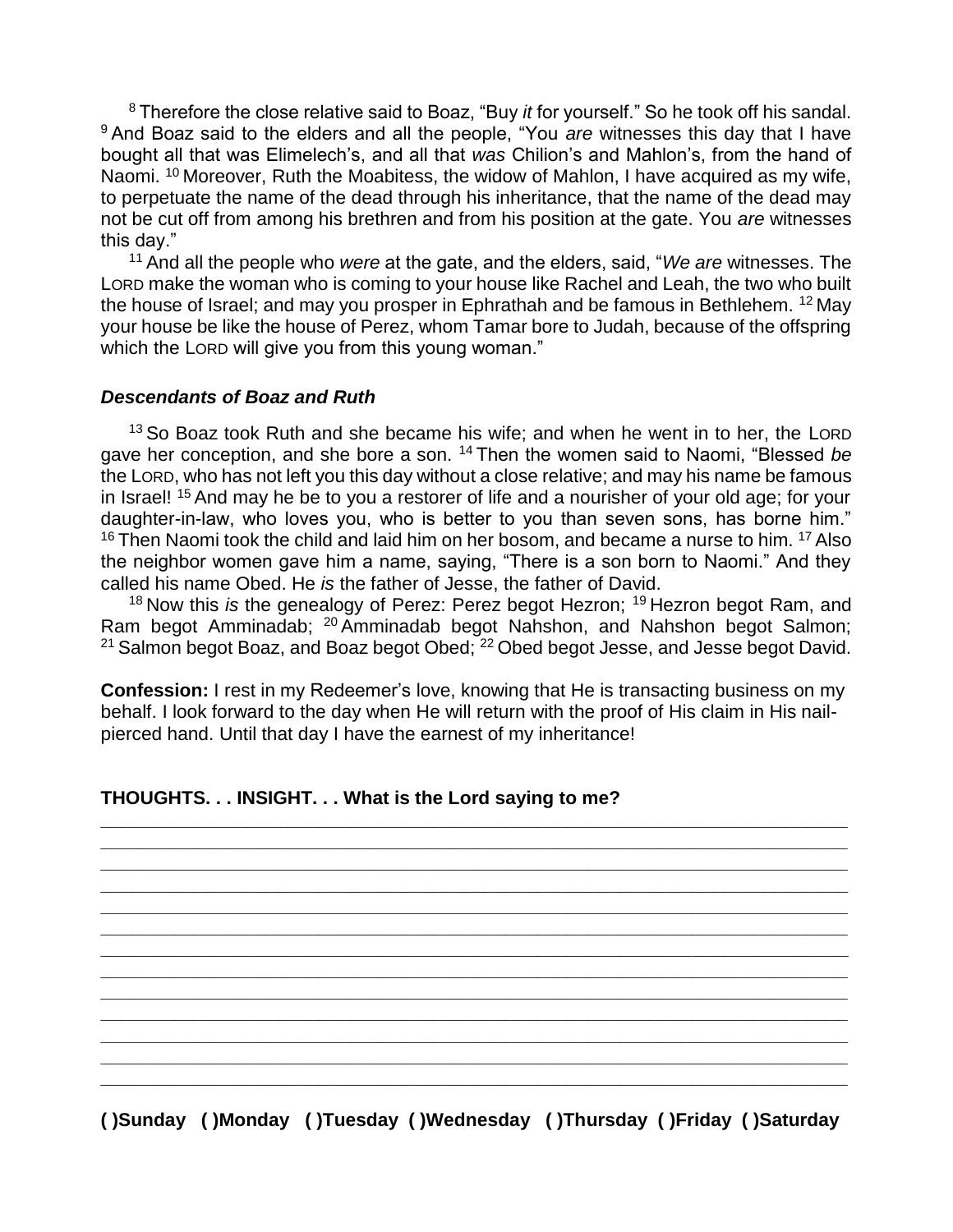### **MARCH 17-23** – ASSURANCES FROM CORINTH

#### *"***We read some things in the Bible 365 times and they mean nothing to us, then suddenly we see what God means, because in some particular we have obeyed Him, and instantly His nature is opened up***". – Oswald Chambers*

**Overview:** Although we live in the midst of a perverse and wicked generation, God has called us out of the darkness in order to shine the light of His glorious gospel upon those who would believe. God has called us to holy service, and He is able to give us victory over every foe.

**Focus verses:** *9,10 - Now the Lord spoke to Paul in the night by a vision, "Do not be afraid, but speak, and do not keep silent; <sup>10</sup> for I am with you, and no one will attack you to hurt you; for I have many people in this city."*

### **Acts 18**

After these things Paul departed from Athens and went to Corinth. <sup>2</sup> And he found a certain Jew named Aquila, born in Pontus, who had recently come from Italy with his wife Priscilla (because Claudius had commanded all the Jews to depart from Rome); and he came to them. <sup>3</sup> So, because he was of the same trade, he stayed with them and worked; for by occupation they were tentmakers. <sup>4</sup> And he reasoned in the synagogue every Sabbath, and persuaded both Jews and Greeks.

<sup>5</sup> When Silas and Timothy had come from Macedonia, Paul was compelled by the Spirit, and testified to the Jews *that* Jesus *is* the Christ. <sup>6</sup> But when they opposed him and blasphemed, he shook *his* garments and said to them, "Your blood *be* upon your *own* heads; I *am* clean. From now on I will go to the Gentiles."<sup>7</sup> And he departed from there and entered the house of a certain *man* named Justus, *one* who worshiped God, whose house was next door to the synagogue. <sup>8</sup> Then Crispus, the ruler of the synagogue, believed on the Lord with all his household. And many of the Corinthians, hearing, believed and were baptized.

<sup>9</sup> Now the Lord spoke to Paul in the night by a vision, "Do not be afraid, but speak, and do not keep silent; <sup>10</sup> for I am with you, and no one will attack you to hurt you; for I have many people in this city." <sup>11</sup> And he continued *there* a year and six months, teaching the word of God among them.

<sup>12</sup> When Gallio was proconsul of Achaia, the Jews with one accord rose up against Paul and brought him to the judgment seat, <sup>13</sup> saying, "This *fellow* persuades men to worship God contrary to the law."

<sup>14</sup> And when Paul was about to open *his* mouth, Gallio said to the Jews, "If it were a matter of wrongdoing or wicked crimes, O Jews, there would be reason why I should bear with you. <sup>15</sup> But if it is a question of words and names and your own law, look *to it* yourselves; for I do not want to be a judge of such *matters*." <sup>16</sup> And he drove them from the judgment seat. <sup>17</sup> Then all the Greeks took Sosthenes, the ruler of the synagogue, and beat *him* before the judgment seat. But Gallio took no notice of these things.

<sup>18</sup> So Paul still remained a good while. Then he took leave of the brethren and sailed for Syria, and Priscilla and Aquila *were* with him. He had *his* hair cut off at Cenchrea, for he had taken a vow. <sup>19</sup> And he came to Ephesus, and left them there; but he himself entered the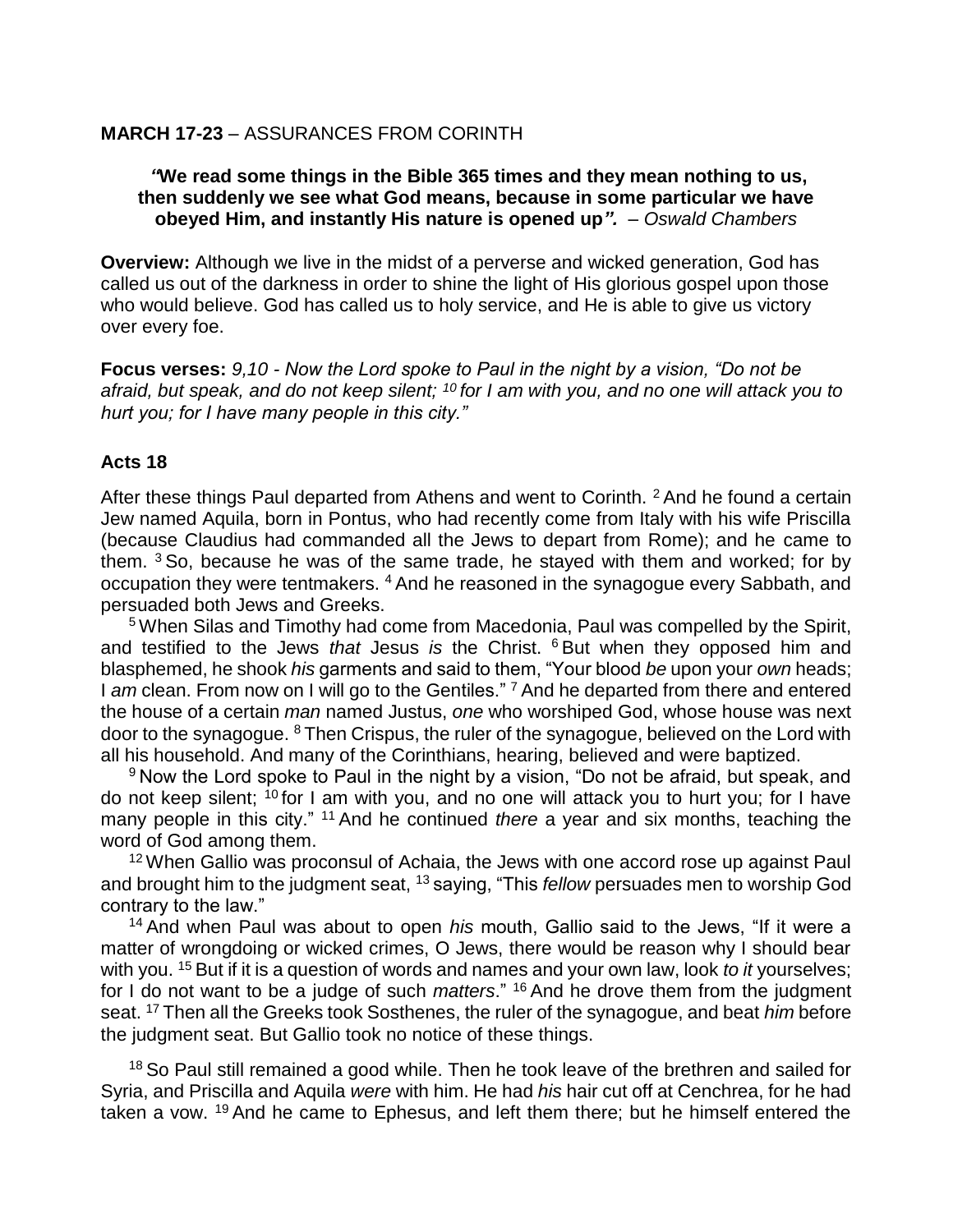synagogue and reasoned with the Jews. <sup>20</sup> When they asked *him* to stay a longer time with them, he did not consent,  $21$  but took leave of them, saying, "I must by all means keep this coming feast in Jerusalem; but I will return again to you, God willing." And he sailed from Ephesus.

 $22$  And when he had landed at Caesarea, and gone up and greeted the church, he went down to Antioch. <sup>23</sup> After he had spent some time *there,* he departed and went over the region of Galatia and Phrygia in order, strengthening all the disciples.

### *Ministry of Apollos*

<sup>24</sup> Now a certain Jew named Apollos, born at Alexandria, an eloquent man *and* mighty in the Scriptures, came to Ephesus.  $25$  This man had been instructed in the way of the Lord; and being fervent in spirit, he spoke and taught accurately the things of the Lord, though he knew only the baptism of John. <sup>26</sup> So he began to speak boldly in the synagogue. When Aquila and Priscilla heard him, they took him aside and explained to him the way of God more accurately. <sup>27</sup> And when he desired to cross to Achaia, the brethren wrote, exhorting the disciples to receive him; and when he arrived, he greatly helped those who had believed through grace; <sup>28</sup> for he vigorously refuted the Jews publicly, showing from the Scriptures that Jesus is the Christ.

**Confession:** *Lord, you know that I desire to fulfill your request to make disciples of all nations, and You have empowered us that we might work together to finish the task. When I am opposed by those who resist the truth, I will fervently pray that the Holy Ghost would open their eyes to the truth. I declare that no weapon formed against me shall prosper!*

**\_\_\_\_\_\_\_\_\_\_\_\_\_\_\_\_\_\_\_\_\_\_\_\_\_\_\_\_\_\_\_\_\_\_\_\_\_\_\_\_\_\_\_\_\_\_\_\_\_\_\_\_\_\_\_\_\_\_\_\_\_\_\_\_\_\_\_\_\_\_\_\_** 

### **\_\_\_\_\_\_\_\_\_\_\_\_\_\_\_\_\_\_\_\_\_\_\_\_\_\_\_\_\_\_\_\_\_\_\_\_\_\_\_\_\_\_\_\_\_\_\_\_\_\_\_\_\_\_\_\_\_\_\_\_\_\_\_\_\_\_\_\_\_\_\_\_ \_\_\_\_\_\_\_\_\_\_\_\_\_\_\_\_\_\_\_\_\_\_\_\_\_\_\_\_\_\_\_\_\_\_\_\_\_\_\_\_\_\_\_\_\_\_\_\_\_\_\_\_\_\_\_\_\_\_\_\_\_\_\_\_\_\_\_\_\_\_\_\_ \_\_\_\_\_\_\_\_\_\_\_\_\_\_\_\_\_\_\_\_\_\_\_\_\_\_\_\_\_\_\_\_\_\_\_\_\_\_\_\_\_\_\_\_\_\_\_\_\_\_\_\_\_\_\_\_\_\_\_\_\_\_\_\_\_\_\_\_\_\_\_\_ \_\_\_\_\_\_\_\_\_\_\_\_\_\_\_\_\_\_\_\_\_\_\_\_\_\_\_\_\_\_\_\_\_\_\_\_\_\_\_\_\_\_\_\_\_\_\_\_\_\_\_\_\_\_\_\_\_\_\_\_\_\_\_\_\_\_\_\_\_\_\_\_ \_\_\_\_\_\_\_\_\_\_\_\_\_\_\_\_\_\_\_\_\_\_\_\_\_\_\_\_\_\_\_\_\_\_\_\_\_\_\_\_\_\_\_\_\_\_\_\_\_\_\_\_\_\_\_\_\_\_\_\_\_\_\_\_\_\_\_\_\_\_\_\_ \_\_\_\_\_\_\_\_\_\_\_\_\_\_\_\_\_\_\_\_\_\_\_\_\_\_\_\_\_\_\_\_\_\_\_\_\_\_\_\_\_\_\_\_\_\_\_\_\_\_\_\_\_\_\_\_\_\_\_\_\_\_\_\_\_\_\_\_\_\_\_\_ \_\_\_\_\_\_\_\_\_\_\_\_\_\_\_\_\_\_\_\_\_\_\_\_\_\_\_\_\_\_\_\_\_\_\_\_\_\_\_\_\_\_\_\_\_\_\_\_\_\_\_\_\_\_\_\_\_\_\_\_\_\_\_\_\_\_\_\_\_\_\_\_ \_\_\_\_\_\_\_\_\_\_\_\_\_\_\_\_\_\_\_\_\_\_\_\_\_\_\_\_\_\_\_\_\_\_\_\_\_\_\_\_\_\_\_\_\_\_\_\_\_\_\_\_\_\_\_\_\_\_\_\_\_\_\_\_\_\_\_\_\_\_\_\_ \_\_\_\_\_\_\_\_\_\_\_\_\_\_\_\_\_\_\_\_\_\_\_\_\_\_\_\_\_\_\_\_\_\_\_\_\_\_\_\_\_\_\_\_\_\_\_\_\_\_\_\_\_\_\_\_\_\_\_\_\_\_\_\_\_\_\_\_\_\_\_\_ \_\_\_\_\_\_\_\_\_\_\_\_\_\_\_\_\_\_\_\_\_\_\_\_\_\_\_\_\_\_\_\_\_\_\_\_\_\_\_\_\_\_\_\_\_\_\_\_\_\_\_\_\_\_\_\_\_\_\_\_\_\_\_\_\_\_\_\_\_\_\_\_ \_\_\_\_\_\_\_\_\_\_\_\_\_\_\_\_\_\_\_\_\_\_\_\_\_\_\_\_\_\_\_\_\_\_\_\_\_\_\_\_\_\_\_\_\_\_\_\_\_\_\_\_\_\_\_\_\_\_\_\_\_\_\_\_\_\_\_\_\_\_\_\_ \_\_\_\_\_\_\_\_\_\_\_\_\_\_\_\_\_\_\_\_\_\_\_\_\_\_\_\_\_\_\_\_\_\_\_\_\_\_\_\_\_\_\_\_\_\_\_\_\_\_\_\_\_\_\_\_\_\_\_\_\_\_\_\_\_\_\_\_\_\_\_\_ \_\_\_\_\_\_\_\_\_\_\_\_\_\_\_\_\_\_\_\_\_\_\_\_\_\_\_\_\_\_\_\_\_\_\_\_\_\_\_\_\_\_\_\_\_\_\_\_\_\_\_\_\_\_\_\_\_\_\_\_\_\_\_\_\_\_\_\_\_\_\_\_ \_\_\_\_\_\_\_\_\_\_\_\_\_\_\_\_\_\_\_\_\_\_\_\_\_\_\_\_\_\_\_\_\_\_\_\_\_\_\_\_\_\_\_\_\_\_\_\_\_\_\_\_\_\_\_\_\_\_\_\_\_\_\_\_\_\_\_\_\_\_\_\_ \_\_\_\_\_\_\_\_\_\_\_\_\_\_\_\_\_\_\_\_\_\_\_\_\_\_\_\_\_\_\_\_\_\_\_\_\_\_\_\_\_\_\_\_\_\_\_\_\_\_\_\_\_\_\_\_\_\_\_\_\_\_\_\_\_\_\_\_\_\_\_\_ \_\_\_\_\_\_\_\_\_\_\_\_\_\_\_\_\_\_\_\_\_\_\_\_\_\_\_\_\_\_\_\_\_\_\_\_\_\_\_\_\_\_\_\_\_\_\_\_\_\_\_\_\_\_\_\_\_\_\_\_\_\_\_\_\_\_\_\_\_\_\_\_**

### **THOUGHTS. . . INSIGHT. . . What is the Lord saying to me?**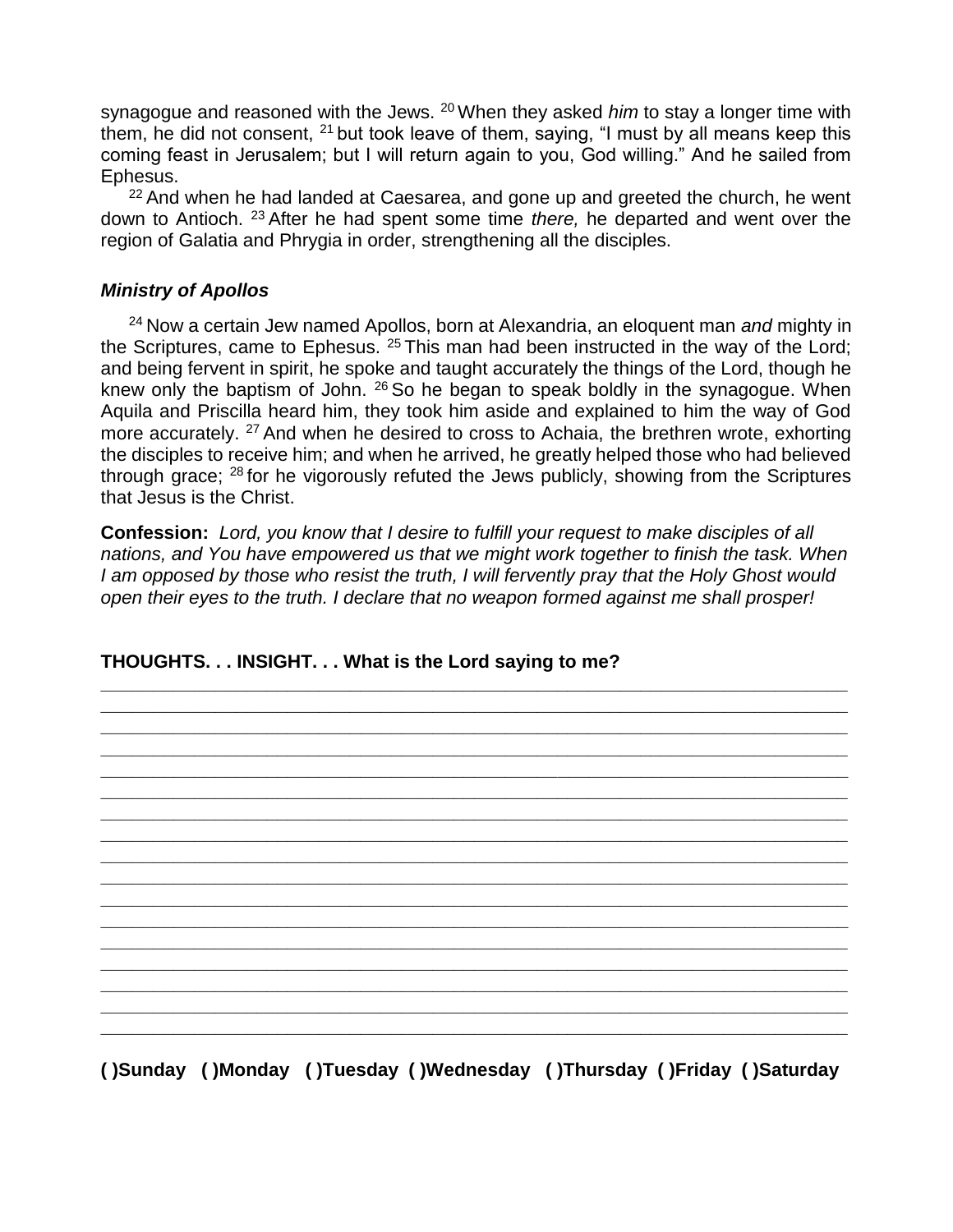### **MARCH 24-30** – FOR SUCH A TIME AS THIS

**"The Book of Esther never mentions God by name, there is never the word "prayer" uttered, and the only spiritual discipline that is mentioned is fasting but that never says anything about prayer and fasting. It doesn't appear that Esther actually wrote this book because if she did, she wouldn't have likely named it after herself. Many Bible scholars believe it was written by Mordecai although the book never says who the author actually was. Ultimately, we know that God is the real Author anyway, as with all Scripture. The lesson here is that even though there is no mention of God or of prayer, we know that God's hand was on Esther and on Mordecai and that His divine timing is always the best, even if we don't see it at the time. The silence of certain things in the Book of Esther doesn't mean that there wasn't prayer or that God was at work in this book."** *- Jack Wellman*

**Overview:** In this chapter Mordecai learns that Haman has issued a royal decree in the king's name, stating that on a certain day the Jews are to be destroyed. So Mordecai asks Queen Esther to plead for the Jews before the king. The drama of the story is heightened in this episode by the nature of the laws of the Persian court. To go before the king without being called is to risk one's life.

**Focus verse:** *14* – *For if you remain completely silent at this time, relief and deliverance will arise for the Jews from another place, but you and your father's house will perish. Yet who knows whether you have come to the kingdom for such a time as this?"*

#### **Esther 4**

When Mordecai learned all that had happened, he tore his clothes and put on sackcloth and ashes, and went out into the midst of the city. He cried out with a loud and bitter cry.  $2$  He went as far as the front of the king's gate, for no one *might* enter the king's gate clothed with sackcloth. <sup>3</sup> And in every province where the king's command and decree arrived, *there was* great mourning among the Jews, with fasting, weeping, and wailing; and many lay in sackcloth and ashes.

<sup>4</sup> So Esther's maids and eunuchs came and told her, and the queen was deeply distressed. Then she sent garments to clothe Mordecai and take his sackcloth away from him, but he would not accept *them*. <sup>5</sup> Then Esther called Hathach, *one* of the king's eunuchs whom he had appointed to attend her, and she gave him a command concerning Mordecai, to learn what and why this *was*. <sup>6</sup> So Hathach went out to Mordecai in the city square that was in front of the king's gate.<sup>7</sup> And Mordecai told him all that had happened to him, and the sum of money that Haman had promised to pay into the king's treasuries to destroy the Jews.  $8$  He also gave him a copy of the written decree for their destruction, which was given at Shushan, that he might show it to Esther and explain it to her, and that he might command her to go in to the king to make supplication to him and plead before him for her people. <sup>9</sup> So Hathach returned and told Esther the words of Mordecai.

 $10$  Then Esther spoke to Hathach, and gave him a command for Mordecai:  $11$  "All the king's servants and the people of the king's provinces know that any man or woman who goes into the inner court to the king, who has not been called, *he has* but one law: put *all* to death, except the one to whom the king holds out the golden scepter, that he may live. Yet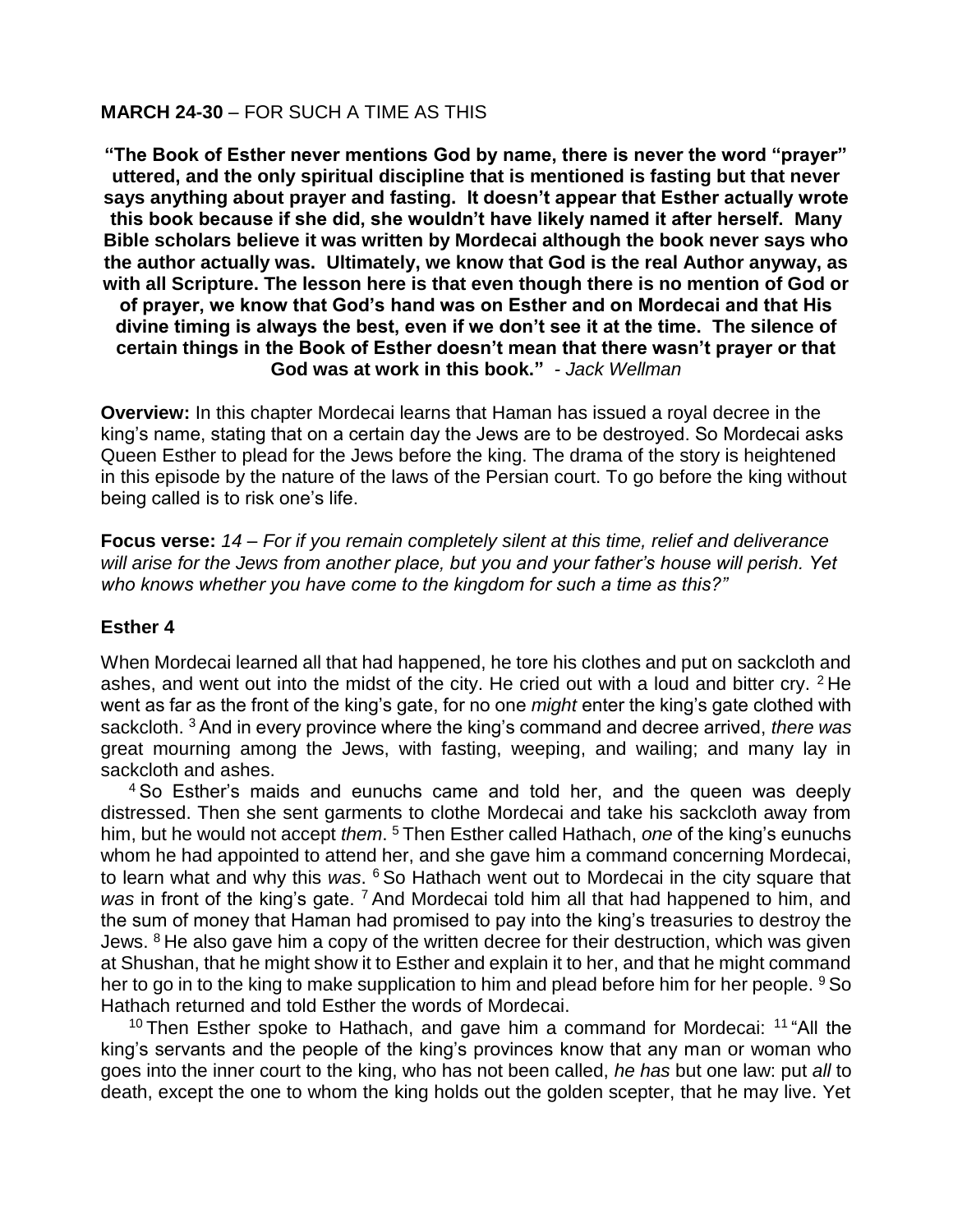I myself have not been called to go in to the king these thirty days." <sup>12</sup> So they told Mordecai Esther's words.

<sup>13</sup> And Mordecai told *them* to answer Esther: "Do not think in your heart that you will escape in the king's palace any more than all the other Jews. <sup>14</sup> For if you remain completely silent at this time, relief and deliverance will arise for the Jews from another place, but you and your father's house will perish. Yet who knows whether you have come to the kingdom for *such* a time as this?"

<sup>15</sup> Then Esther told *them* to reply to Mordecai: <sup>16</sup> "Go, gather all the Jews who are present in Shushan, and fast for me; neither eat nor drink for three days, night or day. My maids and I will fast likewise. And so I will go to the king, which *is* against the law; and if I perish, I perish!"

<sup>17</sup> So Mordecai went his way and did according to all that Esther commanded him.

**Confession:** *There are times that I am reluctant to step out and do the right thing when I consider the personal cost. Lord, I ask at those times that you would help me to recognize that You have ordered my steps, and that I have come to the Kingdom for this time!*

**\_\_\_\_\_\_\_\_\_\_\_\_\_\_\_\_\_\_\_\_\_\_\_\_\_\_\_\_\_\_\_\_\_\_\_\_\_\_\_\_\_\_\_\_\_\_\_\_\_\_\_\_\_\_\_\_\_\_\_\_\_\_\_\_\_\_\_\_\_\_\_\_ \_\_\_\_\_\_\_\_\_\_\_\_\_\_\_\_\_\_\_\_\_\_\_\_\_\_\_\_\_\_\_\_\_\_\_\_\_\_\_\_\_\_\_\_\_\_\_\_\_\_\_\_\_\_\_\_\_\_\_\_\_\_\_\_\_\_\_\_\_\_\_\_ \_\_\_\_\_\_\_\_\_\_\_\_\_\_\_\_\_\_\_\_\_\_\_\_\_\_\_\_\_\_\_\_\_\_\_\_\_\_\_\_\_\_\_\_\_\_\_\_\_\_\_\_\_\_\_\_\_\_\_\_\_\_\_\_\_\_\_\_\_\_\_\_ \_\_\_\_\_\_\_\_\_\_\_\_\_\_\_\_\_\_\_\_\_\_\_\_\_\_\_\_\_\_\_\_\_\_\_\_\_\_\_\_\_\_\_\_\_\_\_\_\_\_\_\_\_\_\_\_\_\_\_\_\_\_\_\_\_\_\_\_\_\_\_\_**

**\_\_\_\_\_\_\_\_\_\_\_\_\_\_\_\_\_\_\_\_\_\_\_\_\_\_\_\_\_\_\_\_\_\_\_\_\_\_\_\_\_\_\_\_\_\_\_\_\_\_\_\_\_\_\_\_\_\_\_\_\_\_\_\_\_\_\_\_\_\_\_\_ \_\_\_\_\_\_\_\_\_\_\_\_\_\_\_\_\_\_\_\_\_\_\_\_\_\_\_\_\_\_\_\_\_\_\_\_\_\_\_\_\_\_\_\_\_\_\_\_\_\_\_\_\_\_\_\_\_\_\_\_\_\_\_\_\_\_\_\_\_\_\_\_ \_\_\_\_\_\_\_\_\_\_\_\_\_\_\_\_\_\_\_\_\_\_\_\_\_\_\_\_\_\_\_\_\_\_\_\_\_\_\_\_\_\_\_\_\_\_\_\_\_\_\_\_\_\_\_\_\_\_\_\_\_\_\_\_\_\_\_\_\_\_\_\_ \_\_\_\_\_\_\_\_\_\_\_\_\_\_\_\_\_\_\_\_\_\_\_\_\_\_\_\_\_\_\_\_\_\_\_\_\_\_\_\_\_\_\_\_\_\_\_\_\_\_\_\_\_\_\_\_\_\_\_\_\_\_\_\_\_\_\_\_\_\_\_\_ \_\_\_\_\_\_\_\_\_\_\_\_\_\_\_\_\_\_\_\_\_\_\_\_\_\_\_\_\_\_\_\_\_\_\_\_\_\_\_\_\_\_\_\_\_\_\_\_\_\_\_\_\_\_\_\_\_\_\_\_\_\_\_\_\_\_\_\_\_\_\_\_ \_\_\_\_\_\_\_\_\_\_\_\_\_\_\_\_\_\_\_\_\_\_\_\_\_\_\_\_\_\_\_\_\_\_\_\_\_\_\_\_\_\_\_\_\_\_\_\_\_\_\_\_\_\_\_\_\_\_\_\_\_\_\_\_\_\_\_\_\_\_\_\_**

### **THOUGHTS. . . INSIGHT. . . What is the Lord saying to me?**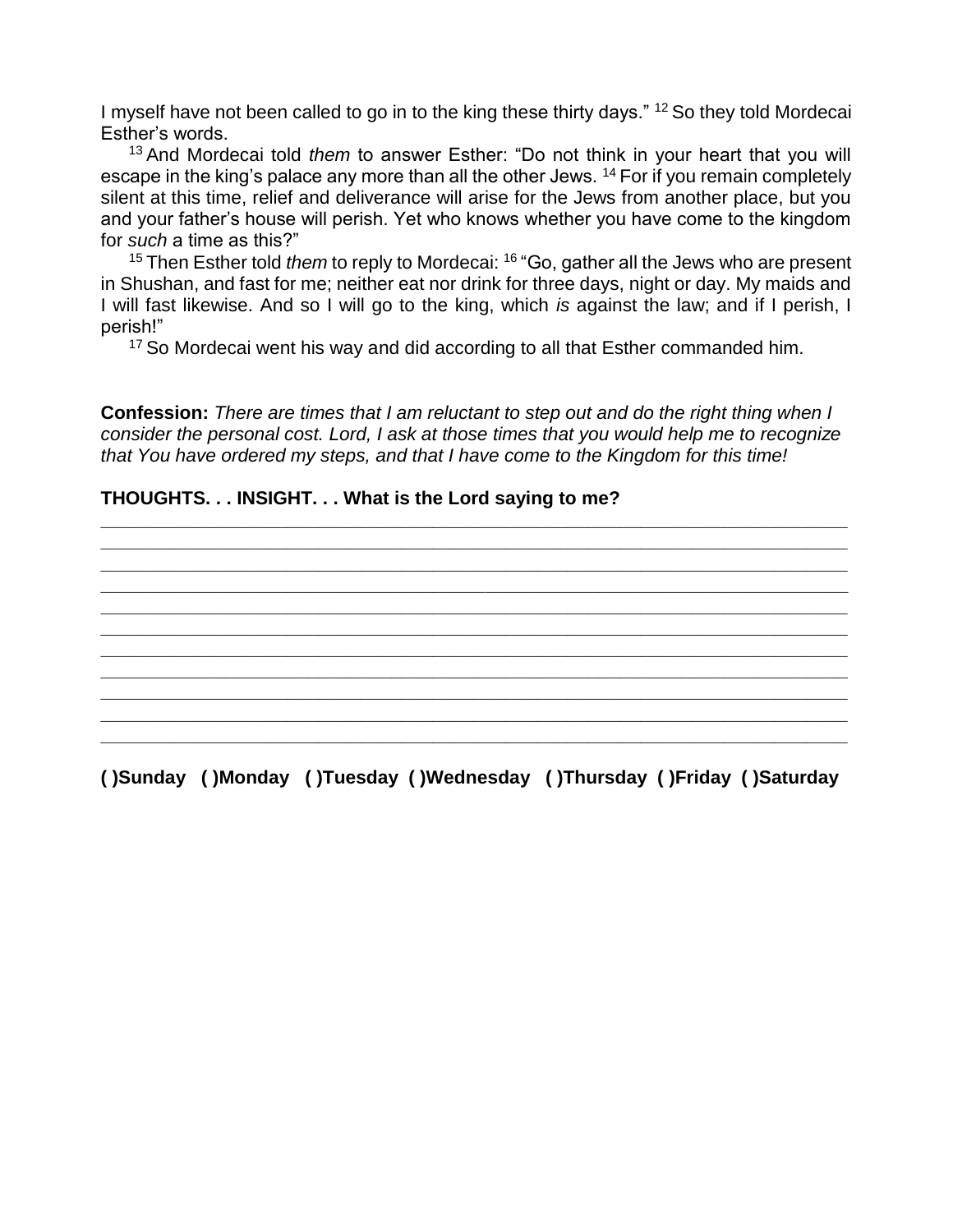### **MARCH 31 – APRIL 6** – THE LAST MILE OF THE WAY

### **"Solomon's incredible gifting and downfall are summarized in the 10 verses of 1 Kings 10:24 to 1 Kings 11:4. In those ten verses, he specifically broke each of the restrictions that the scripture placed on the behavior of a king."**

**Overview:** This chapter begins with as melancholy a "but" as almost any we find in all the Bible. Everything we have read about Solomon up to this point was great and good; but the lustre both of his goodness and of his greatness is here sullied and eclipsed, and his sun sets under a cloud.

I. The glory of his piety is stained by his departure from God and his duty, in his latter days, marrying strange wives and worshipping strange gods (v. 4–8).

II. The glory of his prosperity is stained by God's displeasure against him and the fruits of that displeasure. 1. He sent him an angry message (v. 9–13). 2. He stirred up enemies, who gave him disturbance, Hadad (v. 14–22), Rezon (v. 23–25). 3. He gave away ten tribes of his twelve, from his posterity after him, to Jeroboam, whom therefore he sought in vain to slay (v. 26–40), and this is all that remains here to be told concerning Solomon, except his death and burial (v. 41–43), for there is nothing perfect under the sun, but all is so above the sun.

### **Focus verse:**

*4- For it was so, when Solomon was old, that his wives turned his heart after other gods; and his heart was not loyal to the LORD his God, as was the heart of his father David.*

### **1 Kings 11**

But King Solomon loved many foreign women, as well as the daughter of Pharaoh: women of the Moabites, Ammonites, Edomites, Sidonians, *and* Hittites—<sup>2</sup> from the nations of whom the LORD had said to the children of Israel, "You shall not intermarry with them, nor they with you. Surely they will turn away your hearts after their gods." Solomon clung to these in love. <sup>3</sup> And he had seven hundred wives, princesses, and three hundred concubines; and his wives turned away his heart. <sup>4</sup> For it was so, when Solomon was old, that his wives turned his heart after other gods; and his heart was not loyal to the LORD his God, as *was* the heart of his father David. <sup>5</sup> For Solomon went after Ashtoreth the goddess of the Sidonians, and after Milcom the abomination of the Ammonites. <sup>6</sup> Solomon did evil in the sight of the LORD, and did not fully follow the LORD, as *did* his father David. <sup>7</sup> Then Solomon built a high place for Chemosh the abomination of Moab, on the hill that *is* east of Jerusalem, and for Molech the abomination of the people of Ammon.  $8$  And he did likewise for all his foreign wives, who burned incense and sacrificed to their gods.

<sup>9</sup> So the LORD became angry with Solomon, because his heart had turned from the LORD God of Israel, who had appeared to him twice, <sup>10</sup> and had commanded him concerning this thing, that he should not go after other gods; but he did not keep what the LORD had commanded. <sup>11</sup> Therefore the LORD said to Solomon, "Because you have done this, and have not kept My covenant and My statutes, which I have commanded you, I will surely tear the kingdom away from you and give it to your servant. <sup>12</sup> Nevertheless I will not do it in your days, for the sake of your father David; I will tear it out of the hand of your son. <sup>13</sup> However I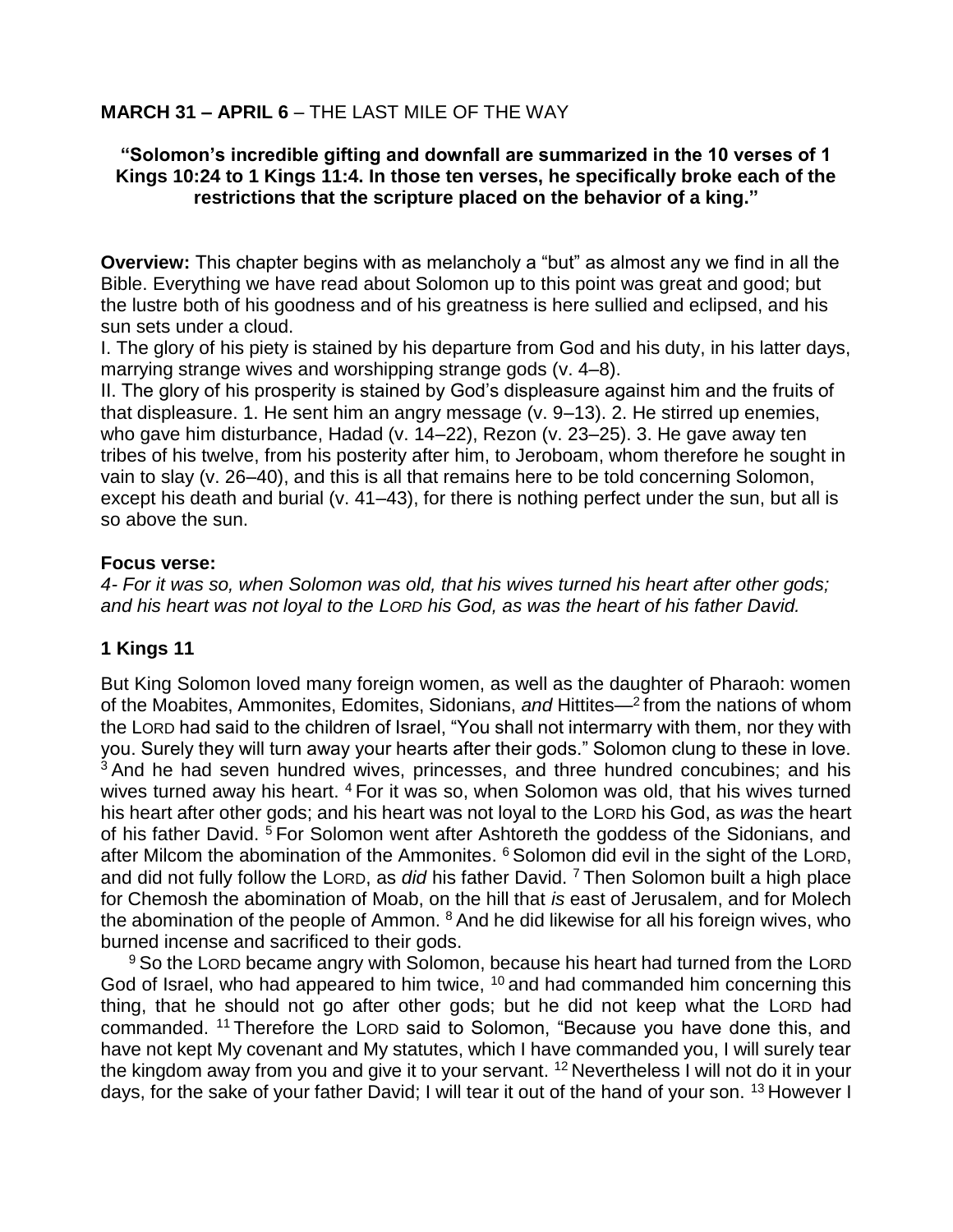will not tear away the whole kingdom; I will give one tribe to your son for the sake of my servant David, and for the sake of Jerusalem which I have chosen."

#### *Adversaries of Solomon*

<sup>14</sup> Now the LORD raised up an adversary against Solomon, Hadad the Edomite; he *was* a descendant of the king in Edom. <sup>15</sup> For it happened, when David was in Edom, and Joab the commander of the army had gone up to bury the slain, after he had killed every male in Edom <sup>16</sup> (because for six months Joab remained there with all Israel, until he had cut down every male in Edom), <sup>17</sup> that Hadad fled to go to Egypt, he and certain Edomites of his father's servants with him. Hadad *was* still a little child. <sup>18</sup> Then they arose from Midian and came to Paran; and they took men with them from Paran and came to Egypt, to Pharaoh king of Egypt, who gave him a house, apportioned food for him, and gave him land. <sup>19</sup> And Hadad found great favor in the sight of Pharaoh, so that he gave him as wife the sister of his own wife, that is, the sister of Queen Tahpenes. <sup>20</sup> Then the sister of Tahpenes bore him Genubath his son, whom Tahpenes weaned in Pharaoh's house. And Genubath was in Pharaoh's household among the sons of Pharaoh.

<sup>21</sup> So when Hadad heard in Egypt that David rested with his fathers, and that Joab the commander of the army was dead, Hadad said to Pharaoh, "Let me depart, that I may go to my own country."

 $22$  Then Pharaoh said to him, "But what have you lacked with me, that suddenly you seek to go to your own country?"

So he answered, "Nothing, but do let me go anyway."

<sup>23</sup> And God raised up *another* adversary against him, Rezon the son of Eliadah, who had fled from his lord, Hadadezer king of Zobah. <sup>24</sup> So he gathered men to him and became captain over a band *of raiders,* when David killed those *of Zobah*. And they went to Damascus and dwelt there, and reigned in Damascus. <sup>25</sup> He was an adversary of Israel all the days of Solomon (besides the trouble that Hadad *caused*); and he abhorred Israel, and reigned over Syria.

#### *Jeroboam's Rebellion*

 $26$  Then Solomon's servant, Jeroboam the son of Nebat, an Ephraimite from Zereda, whose mother's name *was* Zeruah, a widow, also rebelled against the king.

<sup>27</sup> And this *is* what caused him to rebel against the king: Solomon had built the Millo *and* repaired the damages to the City of David his father. <sup>28</sup> The man Jeroboam *was* a mighty man of valor; and Solomon, seeing that the young man was industrious, made him the officer over all the labor force of the house of Joseph.

<sup>29</sup> Now it happened at that time, when Jeroboam went out of Jerusalem, that the prophet Ahijah the Shilonite met him on the way; and he had clothed himself with a new garment, and the two *were* alone in the field. <sup>30</sup> Then Ahijah took hold of the new garment that *was* on him, and tore it *into* twelve pieces. <sup>31</sup> And he said to Jeroboam, "Take for yourself ten pieces, for thus says the LORD, the God of Israel: 'Behold, I will tear the kingdom out of the hand of Solomon and will give ten tribes to you <sup>32</sup> (but he shall have one tribe for the sake of My servant David, and for the sake of Jerusalem, the city which I have chosen out of all the tribes of Israel),  $33$  because they have forsaken Me, and worshiped Ashtoreth the goddess of the Sidonians, Chemosh the god of the Moabites, and Milcom the god of the people of Ammon, and have not walked in My ways to do *what is* right in My eyes and *keep* My statutes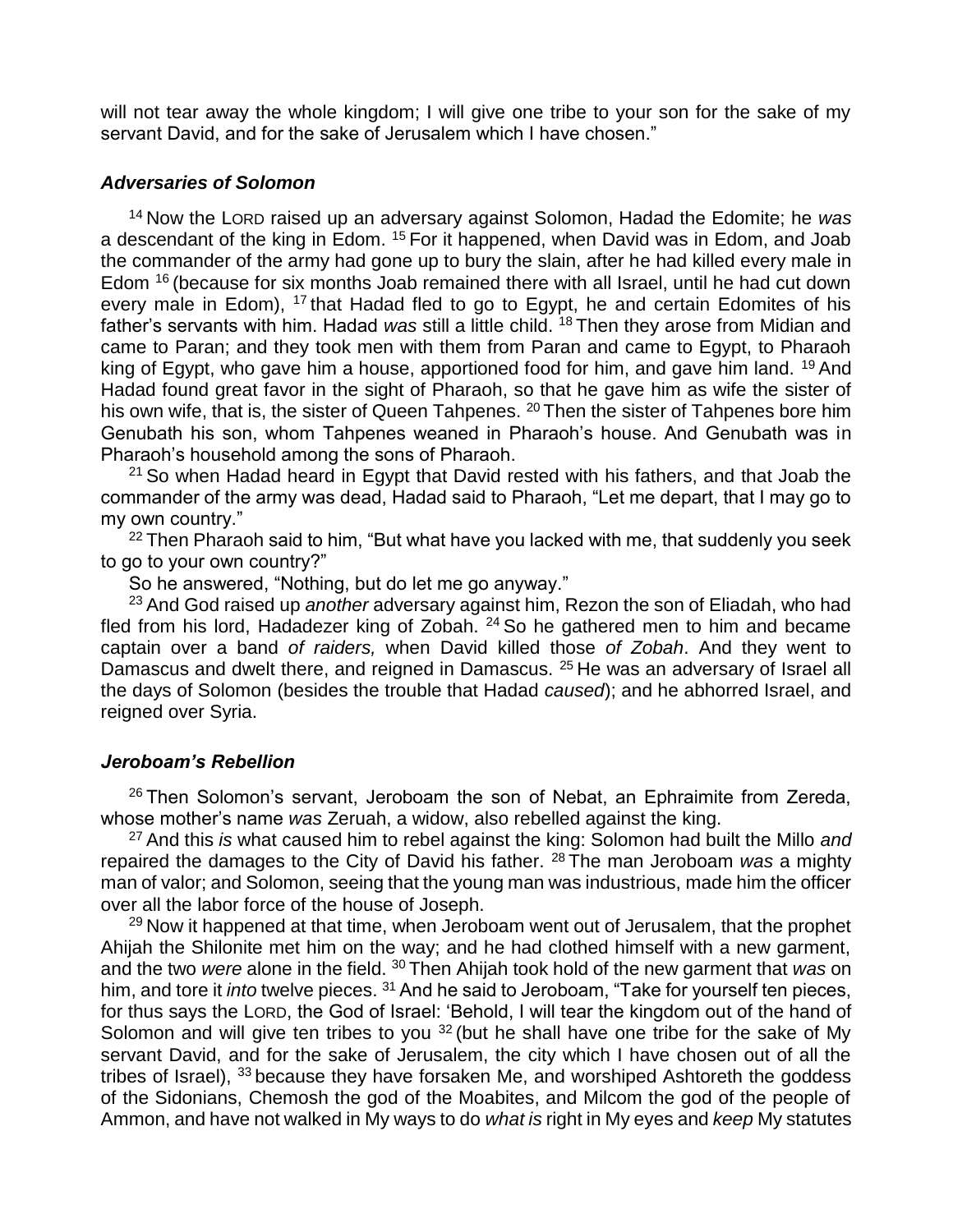and My judgments, as *did* his father David. <sup>34</sup> However I will not take the whole kingdom out of his hand, because I have made him ruler all the days of his life for the sake of My servant David, whom I chose because he kept My commandments and My statutes. <sup>35</sup> But I will take the kingdom out of his son's hand and give it to you—ten tribes.  $36$  And to his son I will give one tribe, that My servant David may always have a lamp before Me in Jerusalem, the city which I have chosen for Myself, to put My name there.  $37$  So I will take you, and you shall reign over all your heart desires, and you shall be king over Israel. <sup>38</sup> Then it shall be, if you heed all that I command you, walk in My ways, and do *what is* right in My sight, to keep My statutes and My commandments, as My servant David did, then I will be with you and build for you an enduring house, as I built for David, and will give Israel to you. <sup>39</sup> And I will afflict the descendants of David because of this, but not forever.' "

<sup>40</sup> Solomon therefore sought to kill Jeroboam. But Jeroboam arose and fled to Egypt, to Shishak king of Egypt, and was in Egypt until the death of Solomon.

#### *Death of Solomon*

<sup>41</sup> Now the rest of the acts of Solomon, all that he did, and his wisdom, *are* they not written in the book of the acts of Solomon? <sup>42</sup> And the period that Solomon reigned in Jerusalem over all Israel *was* forty years. <sup>43</sup> Then Solomon rested with his fathers, and was buried in the City of David his father. And Rehoboam his son reigned in his place.

**Confession:** *May I always know that seeing Jesus face-to-face will be worth more than anything this world has to offer.*

**\_\_\_\_\_\_\_\_\_\_\_\_\_\_\_\_\_\_\_\_\_\_\_\_\_\_\_\_\_\_\_\_\_\_\_\_\_\_\_\_\_\_\_\_\_\_\_\_\_\_\_\_\_\_\_\_\_\_\_\_\_\_\_\_\_\_\_\_\_\_\_\_ \_\_\_\_\_\_\_\_\_\_\_\_\_\_\_\_\_\_\_\_\_\_\_\_\_\_\_\_\_\_\_\_\_\_\_\_\_\_\_\_\_\_\_\_\_\_\_\_\_\_\_\_\_\_\_\_\_\_\_\_\_\_\_\_\_\_\_\_\_\_\_\_ \_\_\_\_\_\_\_\_\_\_\_\_\_\_\_\_\_\_\_\_\_\_\_\_\_\_\_\_\_\_\_\_\_\_\_\_\_\_\_\_\_\_\_\_\_\_\_\_\_\_\_\_\_\_\_\_\_\_\_\_\_\_\_\_\_\_\_\_\_\_\_\_ \_\_\_\_\_\_\_\_\_\_\_\_\_\_\_\_\_\_\_\_\_\_\_\_\_\_\_\_\_\_\_\_\_\_\_\_\_\_\_\_\_\_\_\_\_\_\_\_\_\_\_\_\_\_\_\_\_\_\_\_\_\_\_\_\_\_\_\_\_\_\_\_ \_\_\_\_\_\_\_\_\_\_\_\_\_\_\_\_\_\_\_\_\_\_\_\_\_\_\_\_\_\_\_\_\_\_\_\_\_\_\_\_\_\_\_\_\_\_\_\_\_\_\_\_\_\_\_\_\_\_\_\_\_\_\_\_\_\_\_\_\_\_\_\_ \_\_\_\_\_\_\_\_\_\_\_\_\_\_\_\_\_\_\_\_\_\_\_\_\_\_\_\_\_\_\_\_\_\_\_\_\_\_\_\_\_\_\_\_\_\_\_\_\_\_\_\_\_\_\_\_\_\_\_\_\_\_\_\_\_\_\_\_\_\_\_\_ \_\_\_\_\_\_\_\_\_\_\_\_\_\_\_\_\_\_\_\_\_\_\_\_\_\_\_\_\_\_\_\_\_\_\_\_\_\_\_\_\_\_\_\_\_\_\_\_\_\_\_\_\_\_\_\_\_\_\_\_\_\_\_\_\_\_\_\_\_\_\_\_ \_\_\_\_\_\_\_\_\_\_\_\_\_\_\_\_\_\_\_\_\_\_\_\_\_\_\_\_\_\_\_\_\_\_\_\_\_\_\_\_\_\_\_\_\_\_\_\_\_\_\_\_\_\_\_\_\_\_\_\_\_\_\_\_\_\_\_\_\_\_\_\_ \_\_\_\_\_\_\_\_\_\_\_\_\_\_\_\_\_\_\_\_\_\_\_\_\_\_\_\_\_\_\_\_\_\_\_\_\_\_\_\_\_\_\_\_\_\_\_\_\_\_\_\_\_\_\_\_\_\_\_\_\_\_\_\_\_\_\_\_\_\_\_\_ \_\_\_\_\_\_\_\_\_\_\_\_\_\_\_\_\_\_\_\_\_\_\_\_\_\_\_\_\_\_\_\_\_\_\_\_\_\_\_\_\_\_\_\_\_\_\_\_\_\_\_\_\_\_\_\_\_\_\_\_\_\_\_\_\_\_\_\_\_\_\_\_ \_\_\_\_\_\_\_\_\_\_\_\_\_\_\_\_\_\_\_\_\_\_\_\_\_\_\_\_\_\_\_\_\_\_\_\_\_\_\_\_\_\_\_\_\_\_\_\_\_\_\_\_\_\_\_\_\_\_\_\_\_\_\_\_\_\_\_\_\_\_\_\_**

**THOUGHTS. . . INSIGHT. . . What is the Lord saying to me?**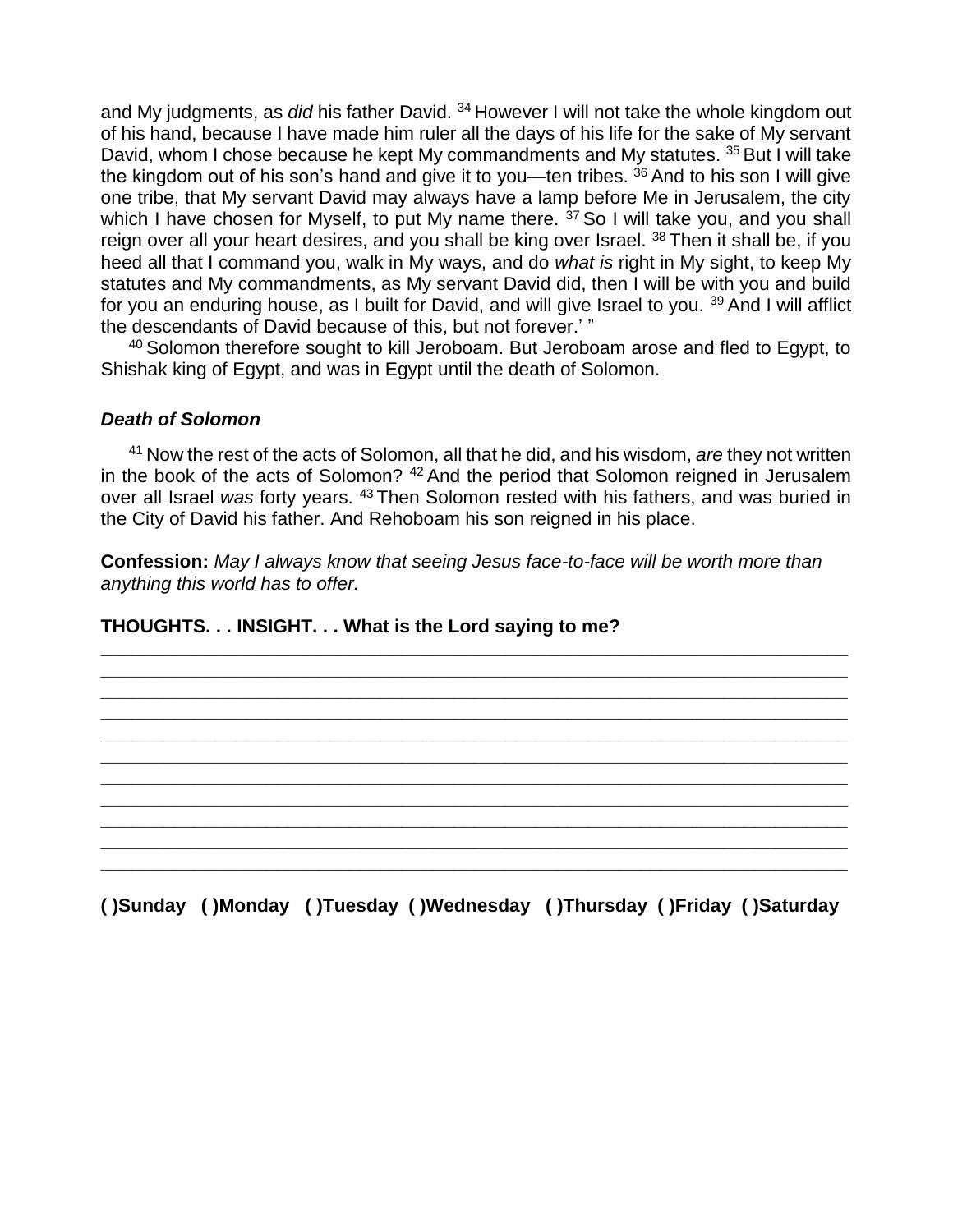### **"Men do not reject the Bible because it contradicts itself, but because it contradicts them."** *Unknown*

**Overview:** The entire chapter of John 14 is comprised of the words of Jesus and what powerful words they are! Not only is He authoritative in His speech, but He is comforting, gentle, persuasive, reassuring, and commanding all at the same time. Every believer should read this passage over and over again because its content brings such peace! Not only does He speak of His preparation and provision for us, but He also gives us the Promise of the Holy Spirit. This chapter assures us that Jesus has made every provision necessary for the believer to live a life constantly accompanied by the Holy Spirit of God.

**Memory verse: 26 –** *But the Helper, the Holy Spirit, Whom the Father will send in My name, He will teach you all things, and bring to your remembrance all things that I said to you.*

### **John 14**

<sup>1</sup> "Let not your heart be troubled; you believe in God, believe also in Me. <sup>2</sup> In My Father's house are many mansions; if *it were* not *so,* I would have told you. I go to prepare a place for you.  $3$  And if I go and prepare a place for you, I will come again and receive you to Myself; that where I am, *there* you may be also. <sup>4</sup> And where I go you know, and the way you know."

<sup>5</sup> Thomas said to Him, "Lord, we do not know where You are going, and how can we know the way?" <sup>6</sup> Jesus said to him, "I am the way, the truth, and the life. No one comes to the Father except through Me. <sup>7</sup> "If you had known Me, you would have known My Father also; and from now on you know Him and have seen Him."

<sup>8</sup> Philip said to Him, "Lord, show us the Father, and it is sufficient for us."

 $9$  Jesus said to him, "Have I been with you so long, and yet you have not known Me, Philip? He who has seen Me has seen the Father; so how can you say, 'Show us the Father'?  $10$  Do you not believe that I am in the Father, and the Father in Me? The words that I speak to you I do not speak on My own *authority;* but the Father who dwells in Me does the works. <sup>11</sup> Believe Me that I *am* in the Father and the Father in Me, or else believe Me for the sake of the works themselves.

 $12$  "Most assuredly, I say to you, he who believes in Me, the works that I do he will do also; and greater *works* than these he will do, because I go to My Father. <sup>13</sup> And whatever you ask in My name, that I will do, that the Father may be glorified in the Son. <sup>14</sup> If you ask anything in My name, I will do *it*.

<sup>15 "</sup>If you love Me, keep My commandments. <sup>16</sup> And I will pray the Father, and He will give you another Helper, that He may abide with you forever—<sup>17</sup> the Spirit of truth, whom the world cannot receive, because it neither sees Him nor knows Him; but you know Him, for He dwells with you and will be in you. <sup>18</sup> I will not leave you orphans; I will come to you.

 $19$  "A little while longer and the world will see Me no more, but you will see Me. Because I live, you will live also. <sup>20</sup> At that day you will know that I *am* in My Father, and you in Me, and I in you.  $21$  He who has My commandments and keeps them, it is he who loves Me. And he who loves Me will be loved by My Father, and I will love him and manifest Myself to him."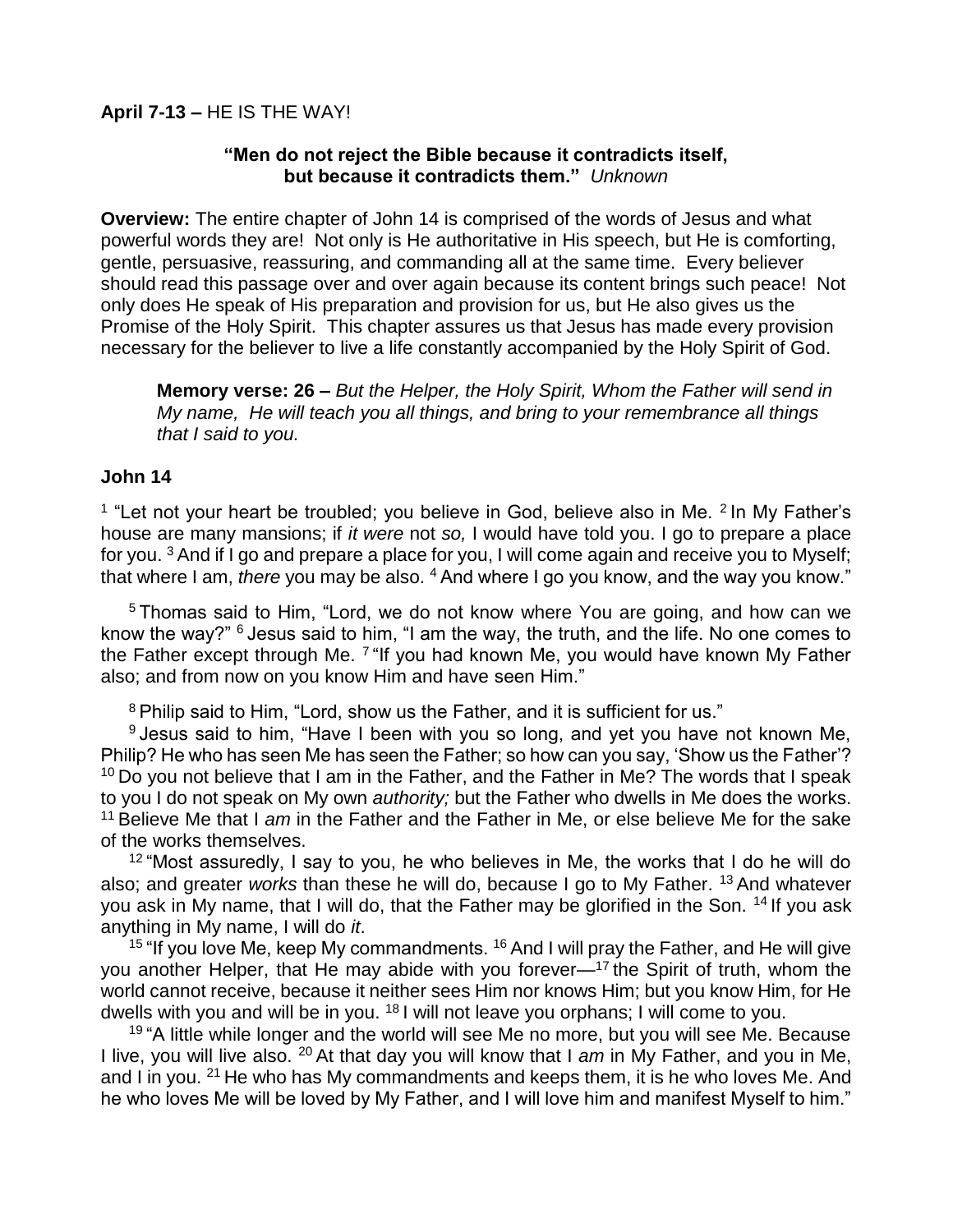$22$  Judas (not Iscariot) said to Him, "Lord, how is it that You will manifest Yourself to us, and not to the world?"

 $23$  Jesus answered and said to him, "If anyone loves Me, he will keep My word: and My Father will love him, and We will come to him and make Our home with him. <sup>24</sup> He who does not love Me does not keep My words; and the word which you hear is not Mine but the Father's who sent Me.

<sup>25</sup> "These things I have spoken to you while being present with you. <sup>26</sup> But the Helper, the Holy Spirit, whom the Father will send in My name, He will teach you all things, and bring to your remembrance all things that I said to you. <sup>27</sup> Peace I leave with you, My peace I give to you; not as the world gives do I give to you. Let not your heart be troubled, neither let it be afraid. <sup>28</sup> You have heard Me say to you, 'I am going away and coming *back* to you.' If you loved Me, you would rejoice because I said, 'I am going to the Father,' for My Father is greater than I.

<sup>29</sup> "And now I have told you before it comes, that when it does come to pass, you may believe. <sup>30</sup> I will no longer talk much with you, for the ruler of this world is coming, and he has nothing in Me. <sup>31</sup> But that the world may know that I love the Father, and as the Father gave Me commandment, so I do. Arise, let us go from here.

**Confession:** *I am grateful for the gift of the Holy Ghost in my life. I do not have to live my life alone because I have the Holy Spirit residing on the inside of my heart. I will do greater works because I walk in the power and under the leadership of the Spirit of God. I will be taught by and accompanied by the Holy Spirit every day.*

**\_\_\_\_\_\_\_\_\_\_\_\_\_\_\_\_\_\_\_\_\_\_\_\_\_\_\_\_\_\_\_\_\_\_\_\_\_\_\_\_\_\_\_\_\_\_\_\_\_\_\_\_\_\_\_\_\_\_\_\_\_\_\_\_\_\_\_\_\_\_\_\_ \_\_\_\_\_\_\_\_\_\_\_\_\_\_\_\_\_\_\_\_\_\_\_\_\_\_\_\_\_\_\_\_\_\_\_\_\_\_\_\_\_\_\_\_\_\_\_\_\_\_\_\_\_\_\_\_\_\_\_\_\_\_\_\_\_\_\_\_\_\_\_\_** 

#### **THOUGHTS. . . INSIGHT. . . What is the Lord saying to me?**

**( )Sunday ( )Monday ( )Tuesday ( )Wednesday ( )Thursday ( )Friday ( )Saturday**

**\_\_\_\_\_\_\_\_\_\_\_\_\_\_\_\_\_\_\_\_\_\_\_\_\_\_\_\_\_\_\_\_\_\_\_\_\_\_\_\_\_\_\_\_\_\_\_\_\_\_\_\_\_\_\_\_\_\_\_\_\_\_\_\_\_\_\_\_\_\_\_\_ \_\_\_\_\_\_\_\_\_\_\_\_\_\_\_\_\_\_\_\_\_\_\_\_\_\_\_\_\_\_\_\_\_\_\_\_\_\_\_\_\_\_\_\_\_\_\_\_\_\_\_\_\_\_\_\_\_\_\_\_\_\_\_\_\_\_\_\_\_\_\_\_ \_\_\_\_\_\_\_\_\_\_\_\_\_\_\_\_\_\_\_\_\_\_\_\_\_\_\_\_\_\_\_\_\_\_\_\_\_\_\_\_\_\_\_\_\_\_\_\_\_\_\_\_\_\_\_\_\_\_\_\_\_\_\_\_\_\_\_\_\_\_\_\_ \_\_\_\_\_\_\_\_\_\_\_\_\_\_\_\_\_\_\_\_\_\_\_\_\_\_\_\_\_\_\_\_\_\_\_\_\_\_\_\_\_\_\_\_\_\_\_\_\_\_\_\_\_\_\_\_\_\_\_\_\_\_\_\_\_\_\_\_\_\_\_\_ \_\_\_\_\_\_\_\_\_\_\_\_\_\_\_\_\_\_\_\_\_\_\_\_\_\_\_\_\_\_\_\_\_\_\_\_\_\_\_\_\_\_\_\_\_\_\_\_\_\_\_\_\_\_\_\_\_\_\_\_\_\_\_\_\_\_\_\_\_\_\_\_ \_\_\_\_\_\_\_\_\_\_\_\_\_\_\_\_\_\_\_\_\_\_\_\_\_\_\_\_\_\_\_\_\_\_\_\_\_\_\_\_\_\_\_\_\_\_\_\_\_\_\_\_\_\_\_\_\_\_\_\_\_\_\_\_\_\_\_\_\_\_\_\_ \_\_\_\_\_\_\_\_\_\_\_\_\_\_\_\_\_\_\_\_\_\_\_\_\_\_\_\_\_\_\_\_\_\_\_\_\_\_\_\_\_\_\_\_\_\_\_\_\_\_\_\_\_\_\_\_\_\_\_\_\_\_\_\_\_\_\_\_\_\_\_\_ \_\_\_\_\_\_\_\_\_\_\_\_\_\_\_\_\_\_\_\_\_\_\_\_\_\_\_\_\_\_\_\_\_\_\_\_\_\_\_\_\_\_\_\_\_\_\_\_\_\_\_\_\_\_\_\_\_\_\_\_\_\_\_\_\_\_\_\_\_\_\_\_ \_\_\_\_\_\_\_\_\_\_\_\_\_\_\_\_\_\_\_\_\_\_\_\_\_\_\_\_\_\_\_\_\_\_\_\_\_\_\_\_\_\_\_\_\_\_\_\_\_\_\_\_\_\_\_\_\_\_\_\_\_\_\_\_\_\_\_\_\_\_\_\_ \_\_\_\_\_\_\_\_\_\_\_\_\_\_\_\_\_\_\_\_\_\_\_\_\_\_\_\_\_\_\_\_\_\_\_\_\_\_\_\_\_\_\_\_\_\_\_\_\_\_\_\_\_\_\_\_\_\_\_\_\_\_\_\_\_\_\_\_\_\_\_\_ \_\_\_\_\_\_\_\_\_\_\_\_\_\_\_\_\_\_\_\_\_\_\_\_\_\_\_\_\_\_\_\_\_\_\_\_\_\_\_\_\_\_\_\_\_\_\_\_\_\_\_\_\_\_\_\_\_\_\_\_\_\_\_\_\_\_\_\_\_\_\_\_ \_\_\_\_\_\_\_\_\_\_\_\_\_\_\_\_\_\_\_\_\_\_\_\_\_\_\_\_\_\_\_\_\_\_\_\_\_\_\_\_\_\_\_\_\_\_\_\_\_\_\_\_\_\_\_\_\_\_\_\_\_\_\_\_\_\_\_\_\_\_\_\_ \_\_\_\_\_\_\_\_\_\_\_\_\_\_\_\_\_\_\_\_\_\_\_\_\_\_\_\_\_\_\_\_\_\_\_\_\_\_\_\_\_\_\_\_\_\_\_\_\_\_\_\_\_\_\_\_\_\_\_\_\_\_\_\_\_\_\_\_\_\_\_\_ \_\_\_\_\_\_\_\_\_\_\_\_\_\_\_\_\_\_\_\_\_\_\_\_\_\_\_\_\_\_\_\_\_\_\_\_\_\_\_\_\_\_\_\_\_\_\_\_\_\_\_\_\_\_\_\_\_\_\_\_\_\_\_\_\_\_\_\_\_\_\_\_ \_\_\_\_\_\_\_\_\_\_\_\_\_\_\_\_\_\_\_\_\_\_\_\_\_\_\_\_\_\_\_\_\_\_\_\_\_\_\_\_\_\_\_\_\_\_\_\_\_\_\_\_\_\_\_\_\_\_\_\_\_\_\_\_\_\_\_\_\_\_\_\_**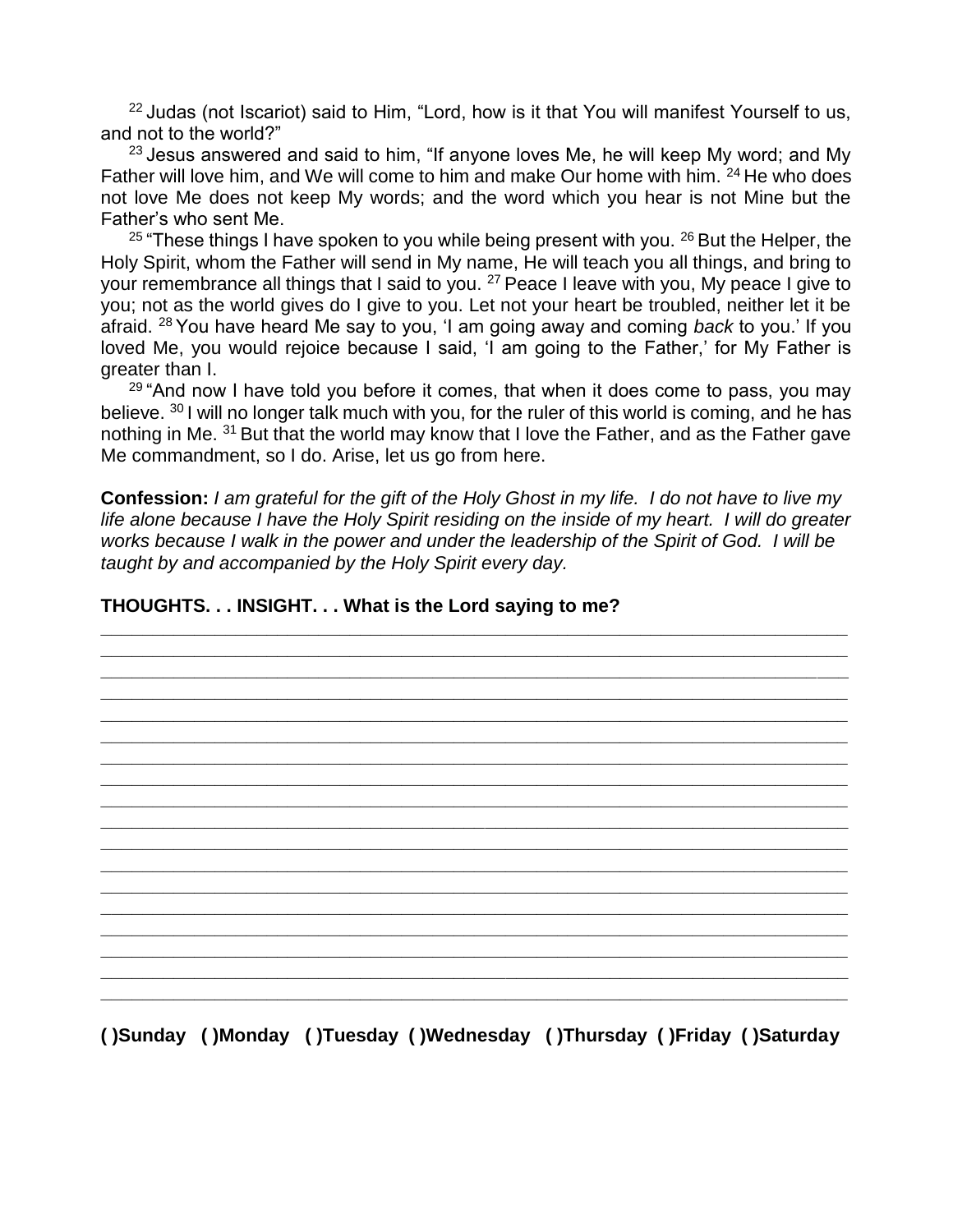### EXAMPLE CHAPTER SUMMARY FORM

### **CHAPTER**

#### **Read 5 times** (**check when done)**

Luke 15

**1. CAPTION (TITLE)** Lost and Found

### **2. CONTENTS This chapter contains three parables.**

- 1. Verses  $3 7$ : The lost sheep
- 2. Verses  $8 10$ : The lost coin
- $3.$  Verses 11 32: The lost son

#### **3. CHIEF PEOPLE**

The shepherd with the lost sheep The woman with the lost coin The father with the lost son

### **4. CHOICE VERSE**

Luke 15:7 — "I tell you that in the same way there will be more rejoicing in heaven over one sinner who repents than over ninety-nine righteous persons who do not need to repent."

### **5. CRUCIAL WORD(S)**

Lost (vv.  $4, 8 - 9, 24, 32$ ) Found (5 – 6, 9, 24, 32)

### **6. CHALLENGES (Difficulties I need to study)**

What does verse 7 mean — "ninety-nine righteous persons who do not need to repent"?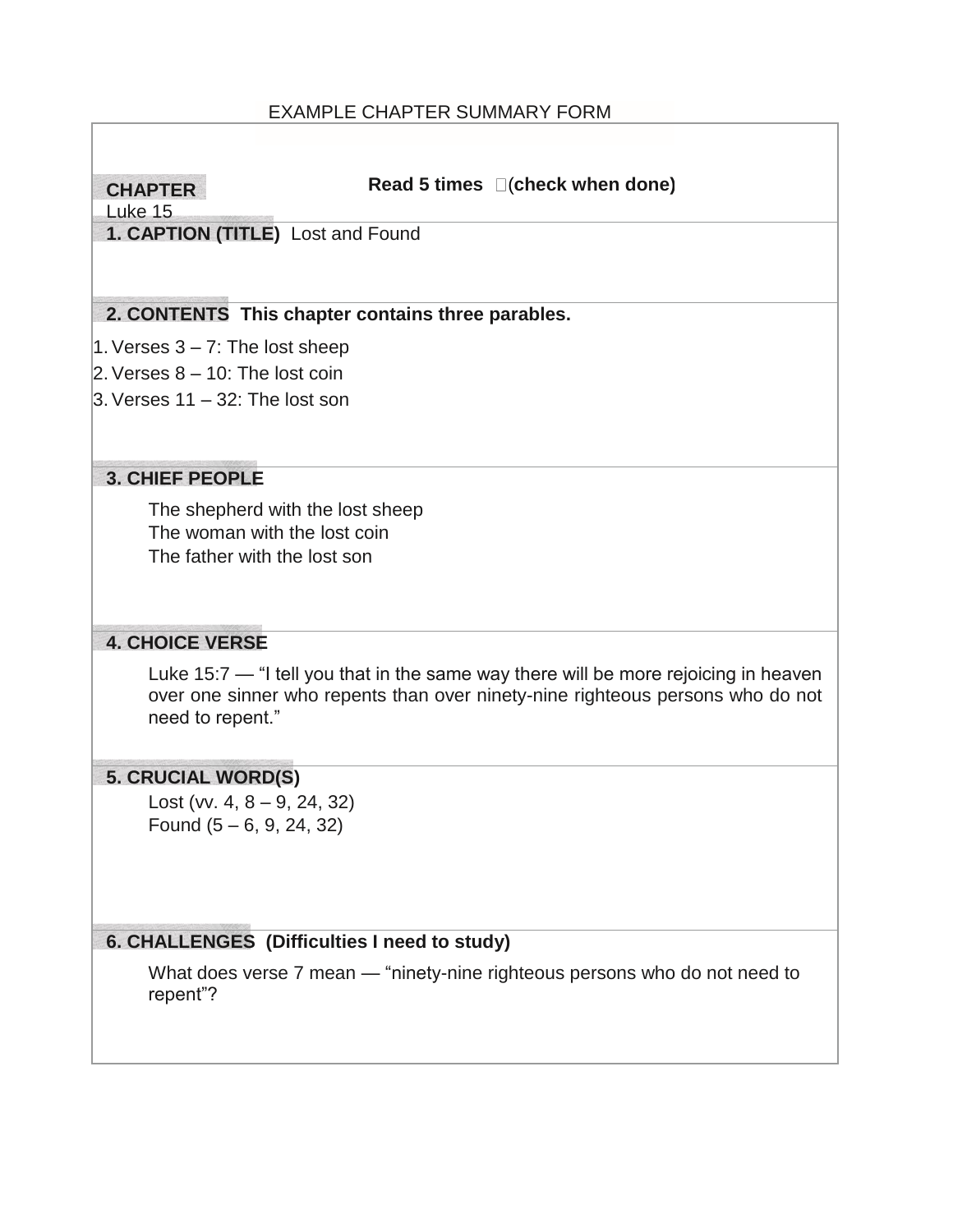# **CHAPTER SUMMARY FORM**

### **7. CROSS-REFERENCES** Luke 15:4 –

Matthew  $18:11 - 14$  Isaiah 53:6 John 10:10 – 14 Psalm 119:176 1 Pete<sup>2:25</sup>

### **8. CHRIST SEEN**

1st parable — Jesus the Good Shepherd searching for lost sheep. 2nd parable — the Holy Spirit our rightful Owner finding and restoring. 3rd parable — God the Father waiting to welcome us home.

### **9. CENTRAL LESSON(S)**

### **Insights**

The son went away saying, "Give me" (v. 12). He returned saying, "Make me" God cares for sinners and eagerly waits for them to return home.

### **Characteristics of the immature brother**

Anger  $-$  v. 28 Childishness — v. 28 Jealousy —  $vv. 29 - 30$ Wrong perspective — vv. 29 - 30 Grumbling — vv.  $29 - 30$ 

### **10. CONCLUSION (Personal application )**

In each of the three parables a concrete effort was made to recover what was lost. Many of my friends are lost without Christ. I need to develop specific witnessing plans for sharing the Gospel. I will start by sharing my faith with \_\_\_\_\_\_\_\_\_\_ this weekend.

I need to express more joy when I hear of people who have begun moving closer to God.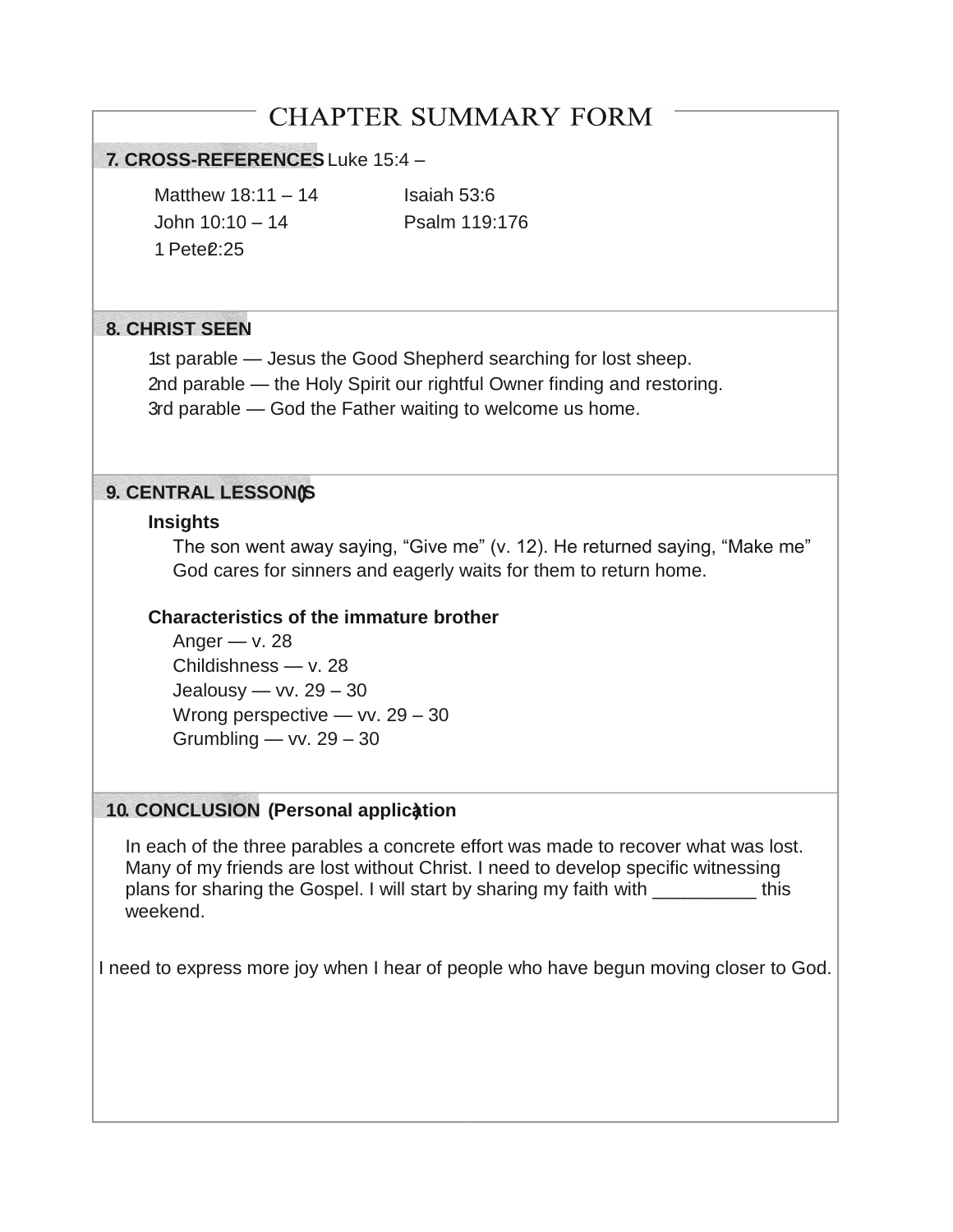### CHAPTER SUMMARY FORM

 $\Gamma$ 

Ī.

| Read 5 times $\square$ (check when done)<br><b>CHAPTER</b> |
|------------------------------------------------------------|
| 1. CAPTION (TITLE)                                         |
| 2. CONTENTS                                                |
| <b>3. CHIEF PEOPLE</b>                                     |
| <b>4. CHOICE VERSE</b>                                     |
| 5. CRUCIAL WORD(S)                                         |
| 6. CHALLENGES (Difficulties I need to study)               |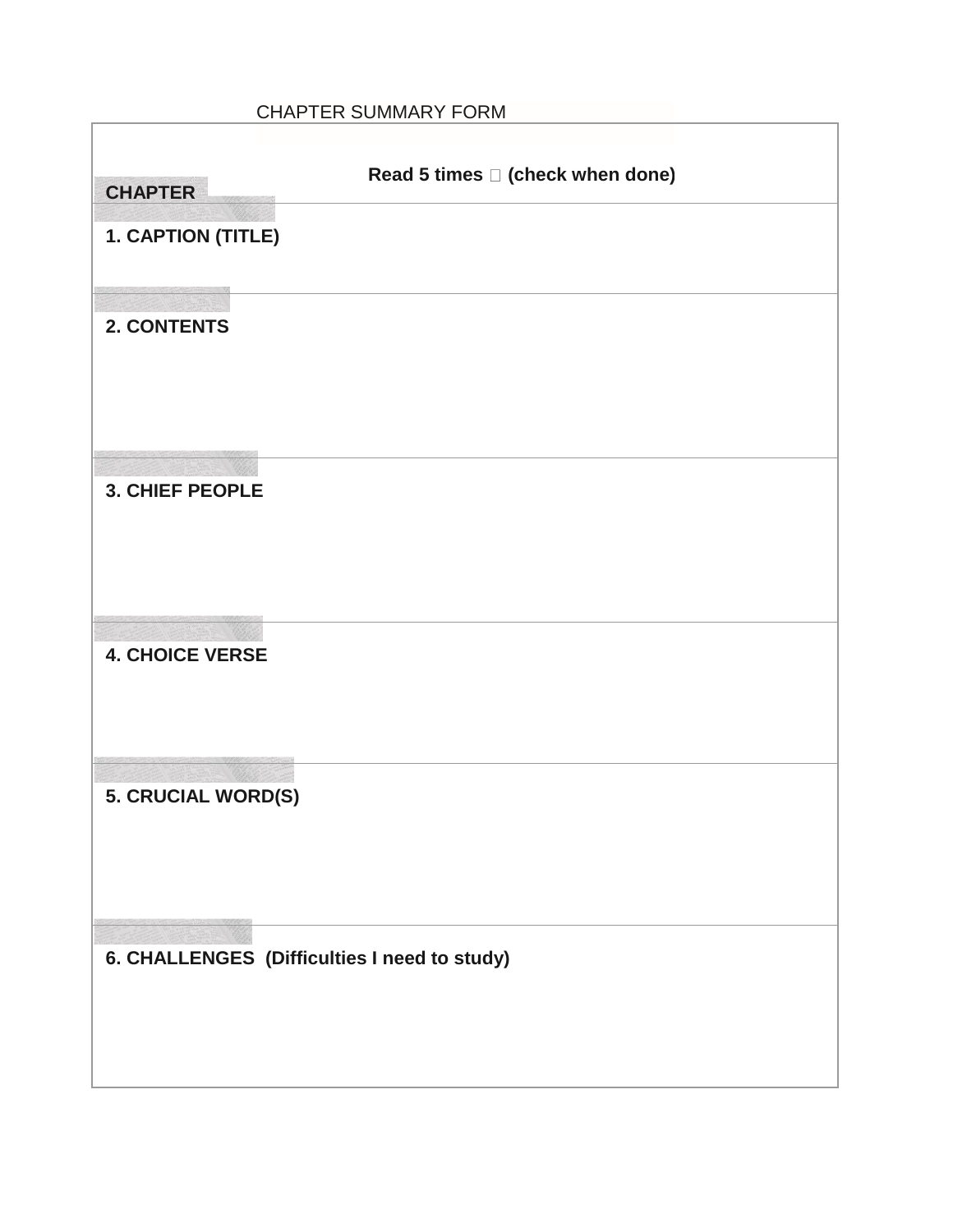| <b>CHAPTER SUMMARY FORM</b><br><b>7. CROSS-REFERENCES</b><br><b>8. CHRIST SEEN</b><br>9. CENTRAL LESSON(S) |
|------------------------------------------------------------------------------------------------------------|
|                                                                                                            |
|                                                                                                            |
|                                                                                                            |
|                                                                                                            |
|                                                                                                            |
|                                                                                                            |
|                                                                                                            |
|                                                                                                            |
|                                                                                                            |
|                                                                                                            |
|                                                                                                            |
|                                                                                                            |
|                                                                                                            |
|                                                                                                            |
|                                                                                                            |
|                                                                                                            |
|                                                                                                            |
|                                                                                                            |
|                                                                                                            |
|                                                                                                            |
|                                                                                                            |
|                                                                                                            |
|                                                                                                            |
| 10. CONCLUSION (Personal application)                                                                      |
|                                                                                                            |
|                                                                                                            |
|                                                                                                            |
|                                                                                                            |
|                                                                                                            |
|                                                                                                            |
|                                                                                                            |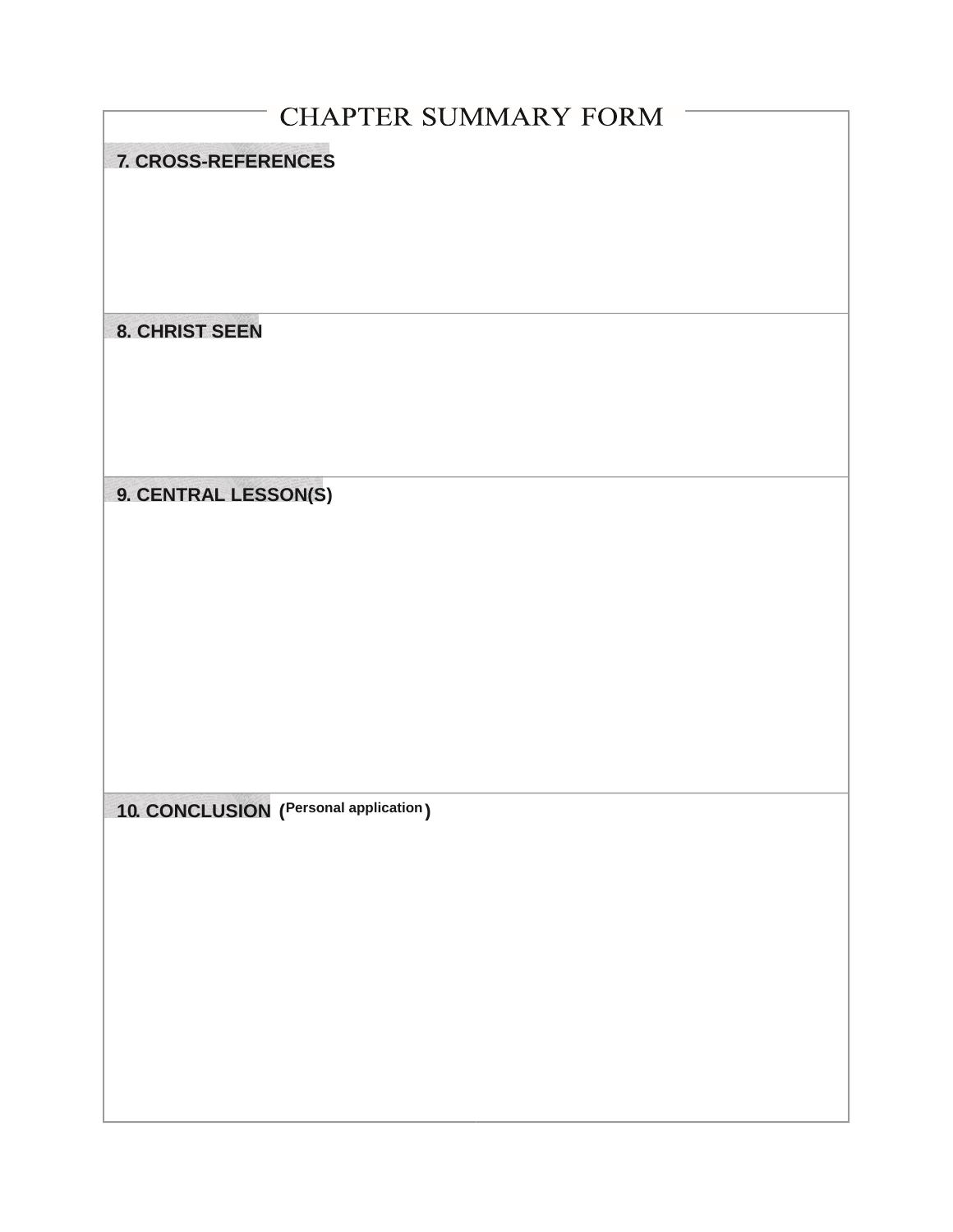### **PRAYER STARTER**

*"And in the morning, rising up a great while before day, he went out and departed into a solitary place and there prayed"* (Mark 1:35)

**Begin with Praise:** *"Enter into his gates with thanksgiving, and into his courts with praise: be thankful unto him, and bless his name."* (Psalm 100:4) *"But thou art holy, 0 thou that inhabits the praises of Israel* (your people)" (Psalm 22:3)

**Pray for yourself:** Ask God to give you faith, patience, forgiveness, good health, His providence and guidance, daily strength, spiritual blessing and encouragement, renewing of a right spirit, and a refilling of the Holy Ghost.

**Pray for your family:** Ask Him for the same thing to be done in their lives that you asked for yourself.

**Pray for our church:** Again, ask Him for the same things to be done in the lives of your brothers and sisters that you asked for yourself and family. Pray for your pastor, the leadership team, the faithfulness of our people, for revival and a vast harvest of souls starting with the guests that God is sending to our church.

**Pray for the unsaved:** Starting with your own family, co-workers, friends, schoolmates, neighbors, city, state, nation, and world – pray for people's hearts to be softened and their minds to be open to God's will for their lives.

**Pray for the corporate church:** Petition heaven for God's blessing on His church, its leaders and its work in the world, including the United Pentecostal Church.

**Pray for world revival:** Pray for miraculous revival in every land, including this land and every foreign land. Ask for God's help with our Global and North American Missionaries. Pray for the churches under their care. Ask the Lord for the same blessing on His churches around the world that we want in our church.

**Pray for the miraculous to happen in our services:** Ask God to grant repentance to sinners, backsliders, and the lukewarm. Ask for many baptisms in Jesus name and for